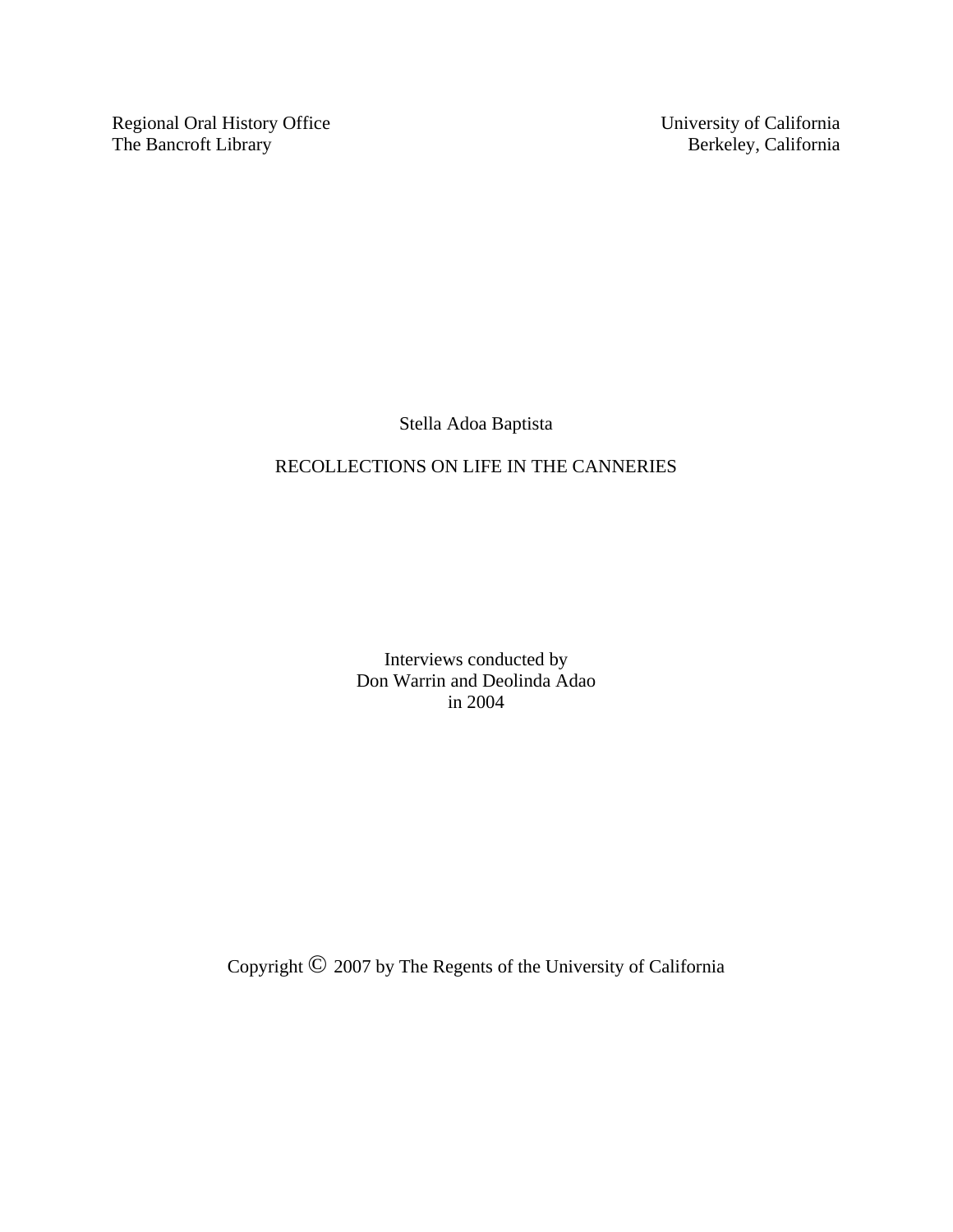Since 1954 the Regional Oral History Office has been interviewing leading participants in or well-placed witnesses to major events in the development of Northern California, the West, and the nation. Oral History is a method of collecting historical information through tape-recorded interviews between a narrator with firsthand knowledge of historically significant events and a well-informed interviewer, with the goal of preserving substantive additions to the historical record. The tape recording is transcribed, lightly edited for continuity and clarity, and reviewed by the interviewee. The corrected manuscript is bound with photographs and illustrative materials and placed in The Bancroft Library at the University of California, Berkeley, and in other research collections for scholarly use. Because it is primary material, oral history is not intended to present the final, verified, or complete narrative of events. It is a spoken account, offered by the interviewee in response to questioning, and as such it is reflective, partisan, deeply involved, and irreplaceable.

#### \*\*\*\*\*\*\*\*\*\*\*\*\*\*\*\*\*\*\*\*\*\*\*\*\*\*\*\*\*\*\*\*\*

All uses of this manuscript are covered by a legal agreement between The Regents of the University of California and Stella Adoa Baptista, dated February 13, 2004. The manuscript is thereby made available for research purposes. All literary rights in the manuscript, including the right to publish, are reserved to The Bancroft Library of the University of California, Berkeley. No part of the manuscript may be quoted for publication without the written permission of the Director of The Bancroft Library of the University of California, Berkeley.

Requests for permission to quote for publication should be addressed to the Regional Oral History Office, The Bancroft Library, Mail Code 6000, University of California, Berkeley, 94720-6000, and should include identification of the specific passages to be quoted, anticipated use of the passages, and identification of the user.

It is recommended that this oral history be cited as follows:

Stella Adoa Baptista, "Stella Adoa Baptista: Recollections on Life in the Canneries" conducted by Don Warrin in 2004, Regional Oral History Office, The Bancroft Library, University of California, Berkeley, 2007.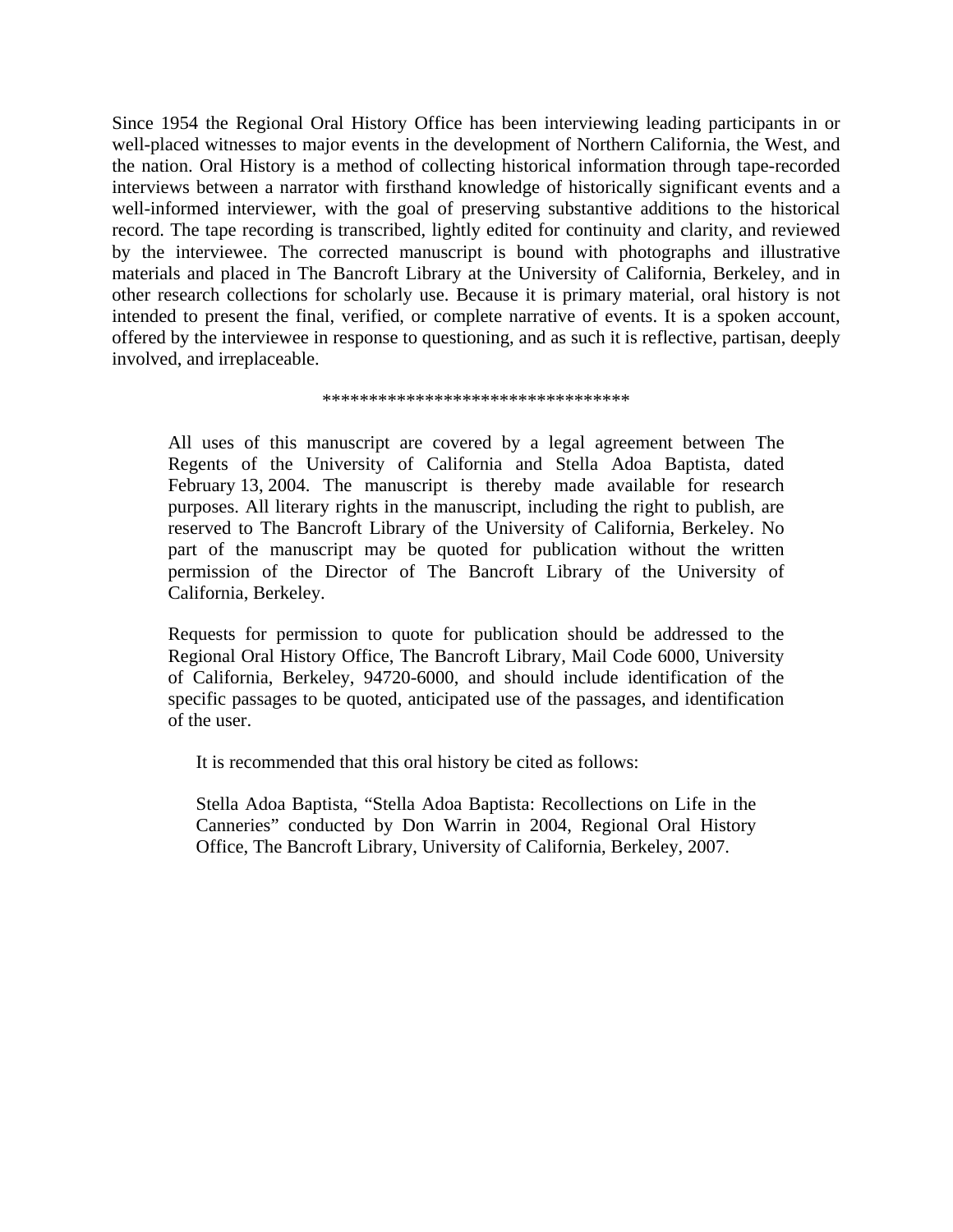### **Interview History—Stella Adoa Baptista**

This interview took place in the home of Stella Baptista in February of 2004. Many Portuguese and Portuguese Americans, especially women, worked in the canneries in various parts of California, and so we wanted to get a sense of this experience. Stella followed her mother in this occupation. In this interview she talks about her childhood, growing up with immigrant parents, first in Sausalito and then Oakland. Stella talks about life in the canneries during the War Effort (World War II) and also discusses the effects of unionization on the work experience. She also discusses several aspects of life in a Portuguese immigrant community.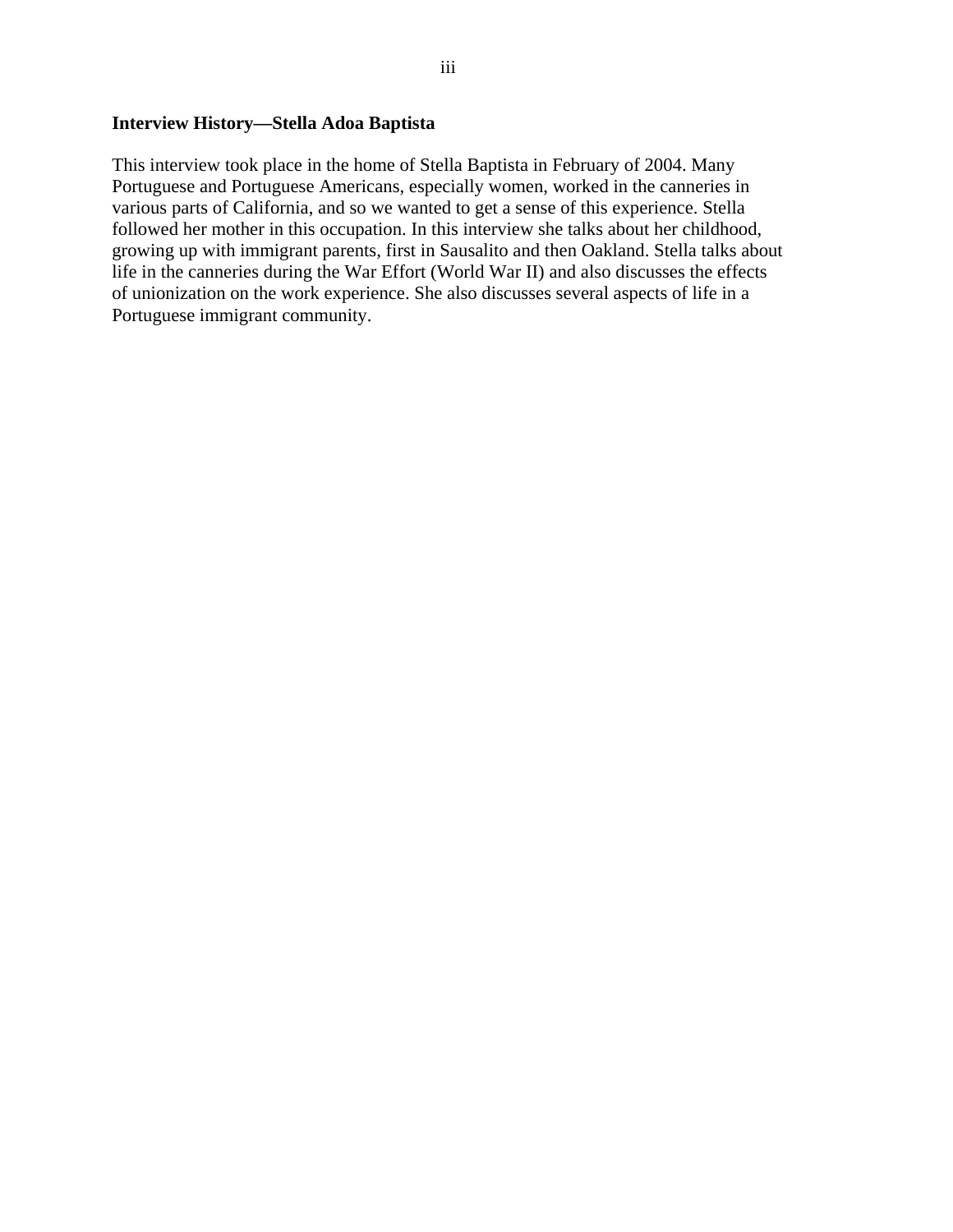Interview #1: February 13, 2004

00:00:10 **Warrin:**  Can you give us your full name?

00:01:07 **Baptista:**  Stella Adoa Baptista. You want my maiden name?

00:01:12 **Warrin**  Sure.

00:01:13 **Baptista**  Stella Celeste Pinto, and I go by Stella Adoa Baptista

00:01:18 **Warrin:** 

And you explained that Stella was a nickname that…

00:01:25

### **Baptista:**

When I went, when they registered me in school, I guess they couldn't understand the person that was registering me at school. They just put down Stella, and that's the way it stayed.

00:01:36

### **Warrin**

And when, what was the date of your birth?

00:01:39 **Baptista**  July tenth, 1919.

00:01:41 **Warrin:**  And you were born in?

00:01:42 **Baptista:**  Sausalito, California.

00:01:44 **Warrin**  And your mother was a recent immigrant?

00:01:51 **Baptista**  Yes, she was.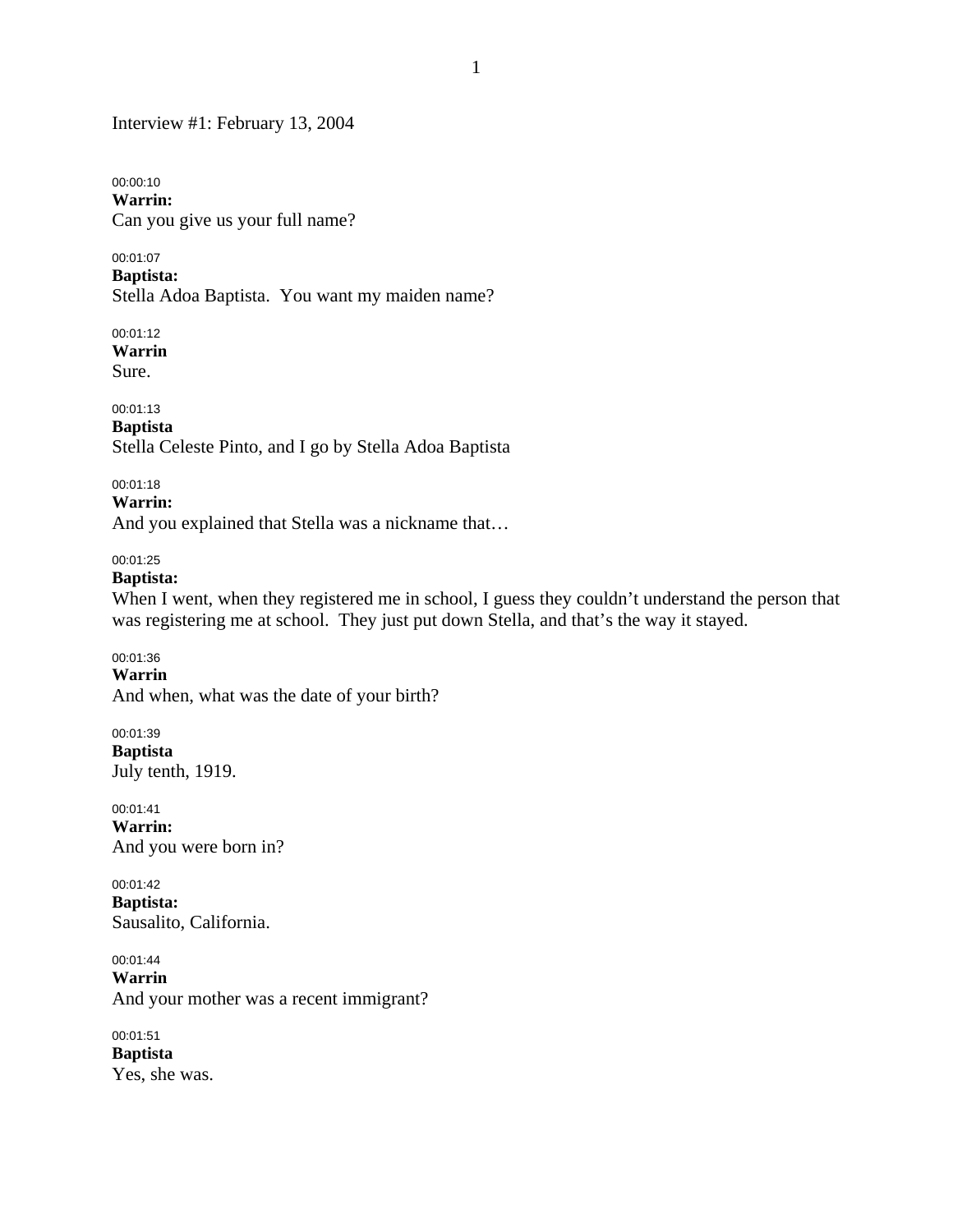00:01:51 **Warrin:**  And where in Portugal did your parents come from?

00:01:56 **Baptista:**  Ilhavo, Portugal.

00:01:58 **Warrin**  And when did they meet, your parents?

00:02:00 **Baptista**  Oh, I don't know.

00:02:01 **Warrin:**  They didn't talk about that? And who came first to California?

00:02:09 **Baptista:**  My father.

00:02:09 **Warrin**  Do you have an idea when he came?

00:02:11

**Baptista** 

Yeah, he came in nineteen-seven… nineteen-sixteen.

00:02:15 **Warrin:**  1916. Before the war.

00:02:17 **Baptista:**  Yes. Mm-hm.

00:02:18 **Warrin**  And what did he do when he arrived here?

00:02:22 **Baptista**  He worked as a farmhand at a farm in Rio Vista, Ryde.

00:02:31

**Warrin:** 

Do you know anything about the community of people from Ilhavo who settled in Rio Vista? Did they ever talk about any other people…?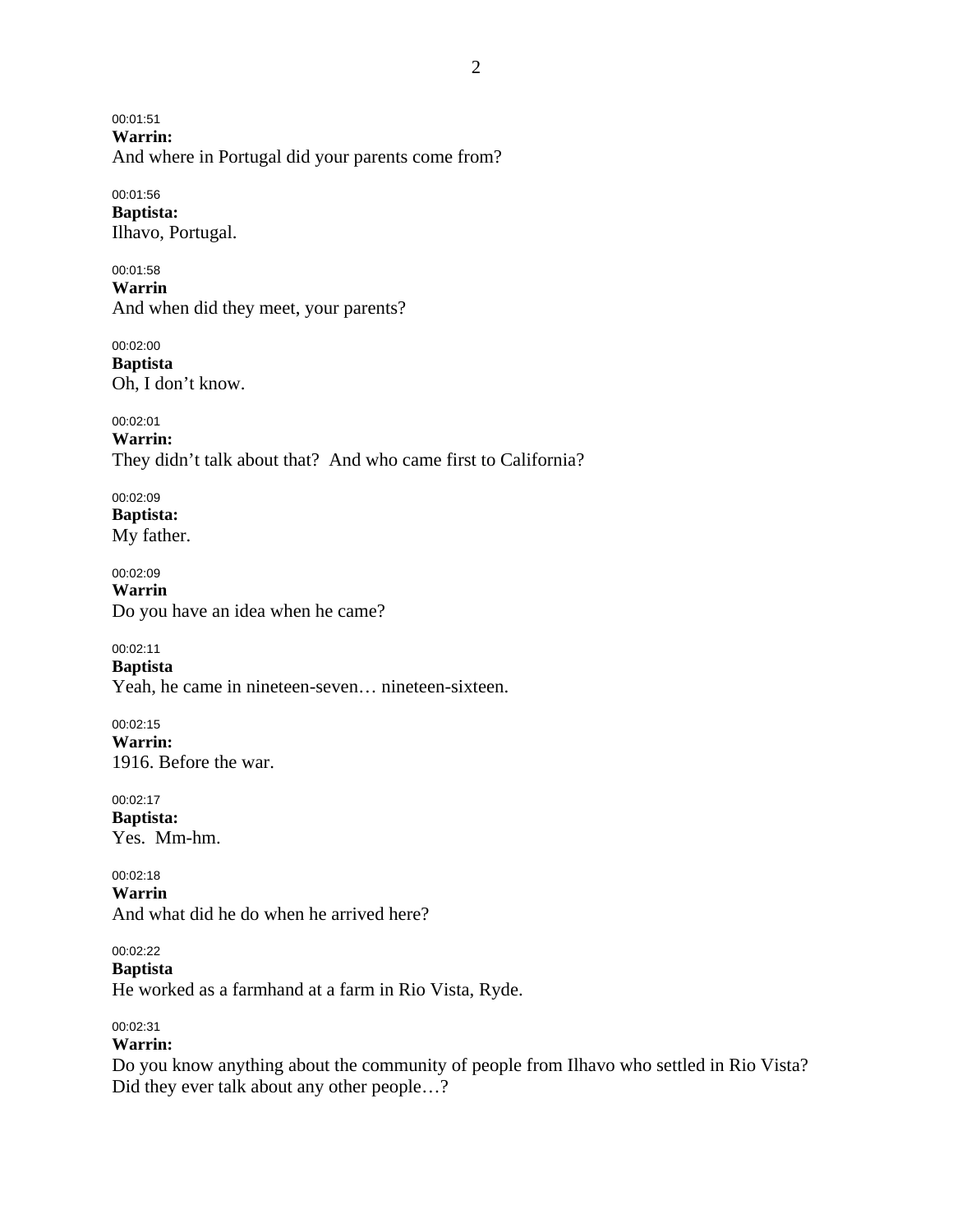# 00:02:45

**Baptista:** 

Oh, God, I don't know their names, I forgot their names already. There was, most all of them that came from Portugal all landed there. Even the younger boys, they all landed there.

00:02:56 **Warrin**  In Rio Vista?

#### 00:02:57

**Baptista**  Mm-hmm. Oh no, in Ryde. R-Y-D-E.

00:03:00 **Warrin:**  Which is not too far away.

#### 00:03:03

#### **Baptista:**

Yeah, no, it's on the—where is Ryde? On the other side of Sacramento? Someplace around there?

# 00:03:08

**Warrin** 

And your father was here for how long before he sent for your mother?

### 00:03:16

### **Baptista**

About three years. [a timer goes off and she says "That's not—that's the timer.]

#### 00:03:23

**Warrin:**  About three years?

#### 00:03:25

**Baptista:**  About three years.

#### 00:03:25

**Warrin** 

And your mother came and you were born how long after she arrived?

#### 00:03:35

#### **Baptista**

Let's see, my brother is seven months older than I am. Oh, about a year.

00:03:41 **Warrin:**  So he was born here?

#### 00:03:44

**Baptista:** 

The both of us were born in Sausalito.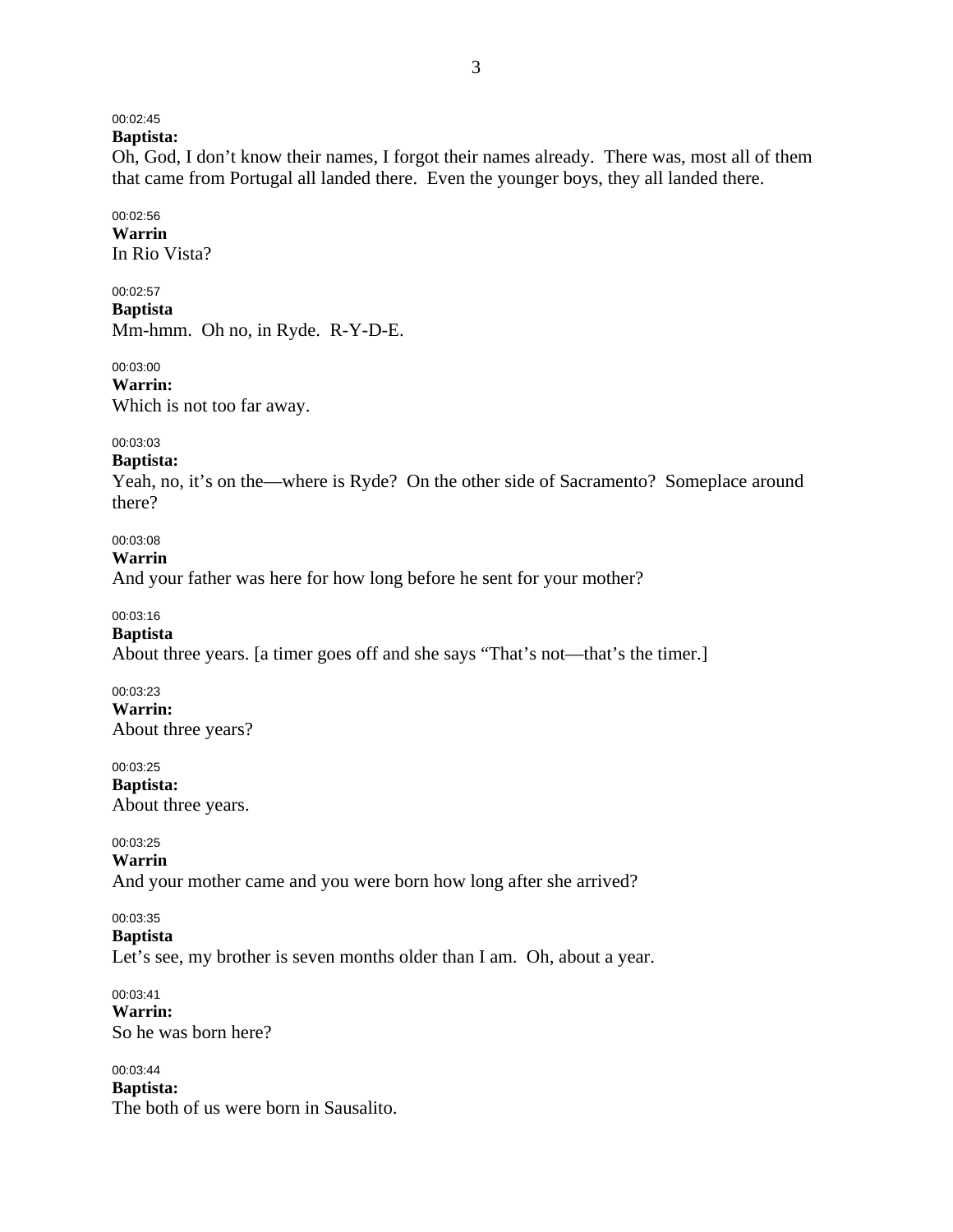00:03:47

**Warrin**  And is your brother still living?

00:03:51 **Baptista** 

Yes, he is.

00:03:53 **Warrin:**  Where does he live?

**00:03:54 Baptista:**  He lives in Pleasanton.

### 00:03:55

**Warrin** 

I see. And do you know anything about your parents' parents?

#### 00:04:02

#### **Baptista**

No, I don't. All I know, I even forgot their names. My kids have that in their family tree but I don't have it.

#### 00:04:12

#### **Warrin:**

Did your parents talk much about Ilhavo and Portugal?

### 00:04:18

### **Baptista:**

No, they didn't talk too much about it, no. My father was very rarely home, because when he worked as a deckhand on the boats he would come home every, about every two days. He'd go and then stay in Sausalito and then he'd come home, over the weekend like. And for a while there we just saw him a couple of times during the week. And Mama took most care of us, and she didn't have time to sit down and talk to all of us. At that time they didn't talk too much about things.

00:04:47 **Warrin** 

Yeah. Where did the boat go that he worked on?

00:04:52 **Baptista**  From San Francisco to Sausalito.

00:04:53 **Warrin:**  Oh, okay. It was a ferry boat.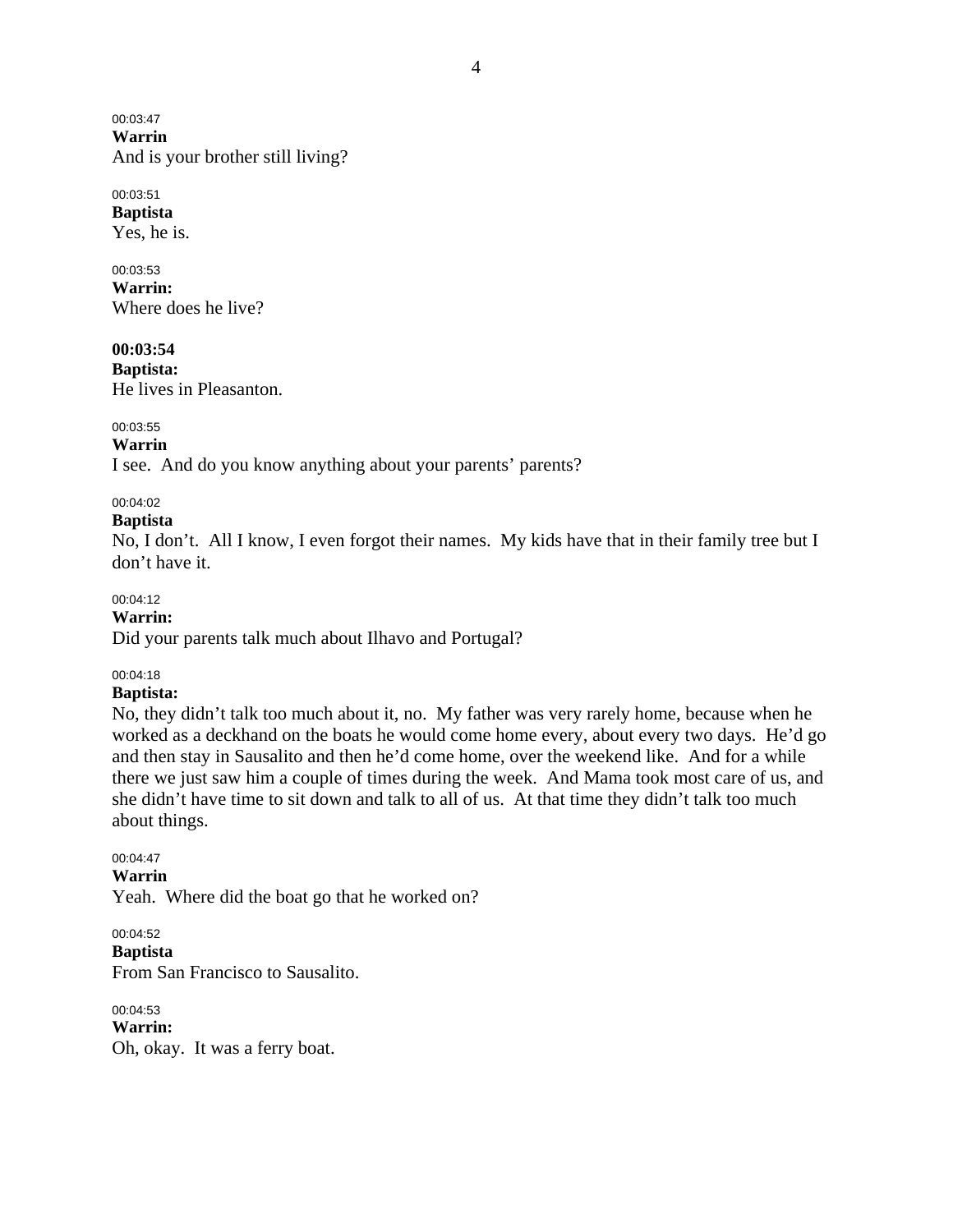00:04:56 **Baptista:**  Yeah, the ferry boat.

00:04:57

**Warrin**  I see.

00:04:58 **Baptista** 

That's when they had ferry boats.

00:04:59 **Warrin:** 

Yeah. And how long did he work at the…?

00:05:03 **Baptista:**  Oh God, a long time. Over thirty years.

00:05:07 **Warrin**  Really?

00:05:07 **Baptista**  Yeah.

00:05:07 **Warrin:**  And so he retired from…

00:05:09

**Baptista:**  Then he retired and then he went to work at Hubbard and Company for about three years.

00:05:15 **Warrin**  And what did they do?

00:05:16 **Baptista**  He was a watchman there.

00:05:18 **Warrin:**  I see. And your mother, she…

00:05:23 **Baptista:**  My mother worked in the cannery for a while.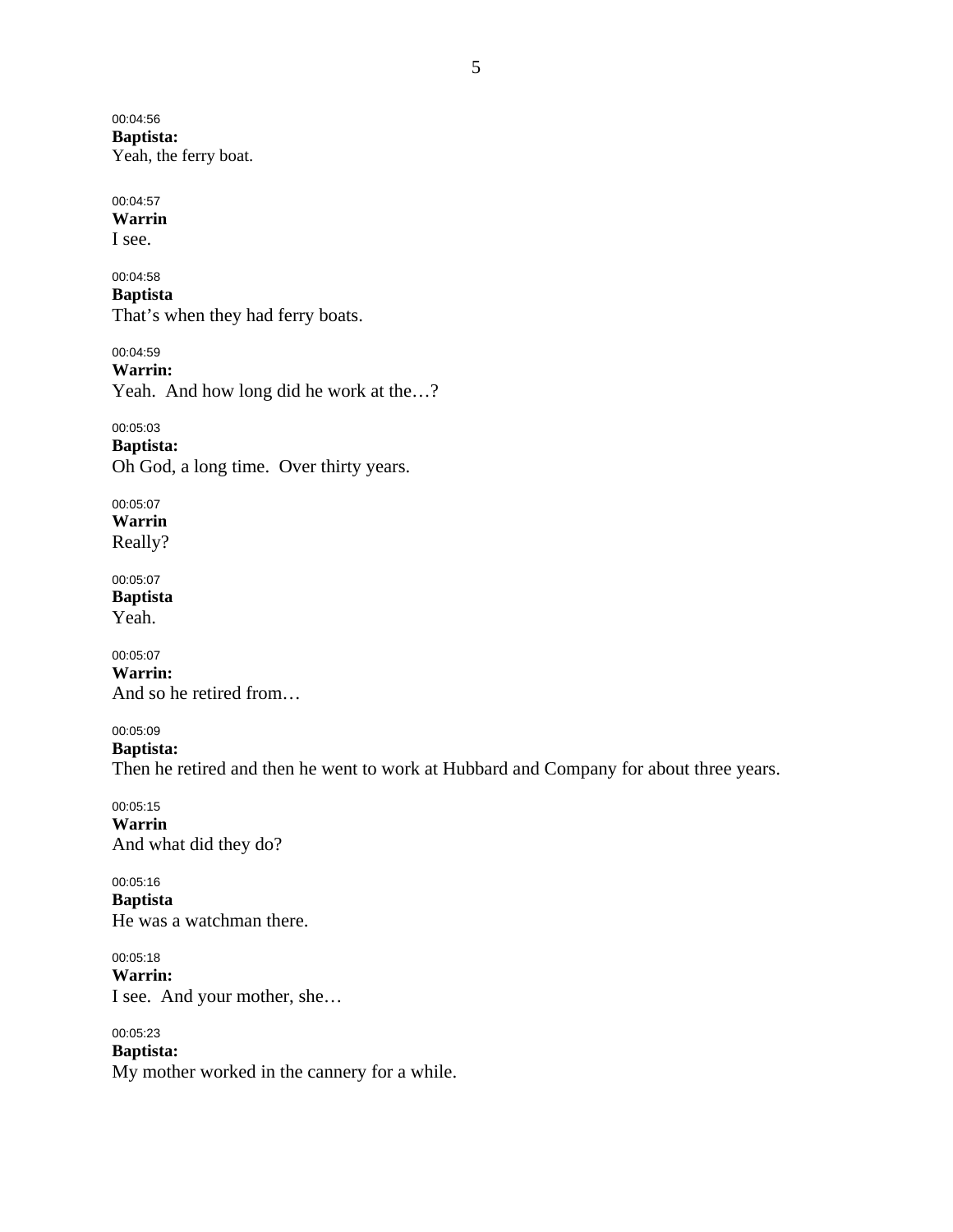00:05:27 **Warrin**  What cannery?

00:05:29 **Baptista**  Del Monte, Plant 35.

#### 00:05:31 **Warrin:**

Plant 35, was that…?

00:05:32 **Baptista:**  In Emeryville.

00:05:33

**Warrin**  In Emeryville. Was that the one… where abouts exactly was that?

00:05:39

### **Baptista**

Well, they shut it down, where they made the new center.

00:05:42 **Warrin:**  At Ashby and San Pablo?

00:05:45

### **Baptista:**

No, no, no, it wasn't Ashby. Fortieth and San Pablo.

### 00:05:48

#### **Warrin**

Oh. Okay, where the theatre is now and so forth, that big com…

00:06:02

### **Baptista**

It used to be where they had the baseball park, where the A's used to play, when the A's first started.

# 00:06:07

#### **Warrin:**  Yeah.

#### 00:06:07 **Baptista:**

There was the baseball park there on the corner, of  $40<sup>th</sup>$  and San Pablo, and then the cannery took it over and made a warehouse out of it. And when they used to play baseball there, us kids used to go over there and look through the peephole to see the ball game. And the Pachecos and all of them started out and they start calling themselves the A's, the Oakland Athletics.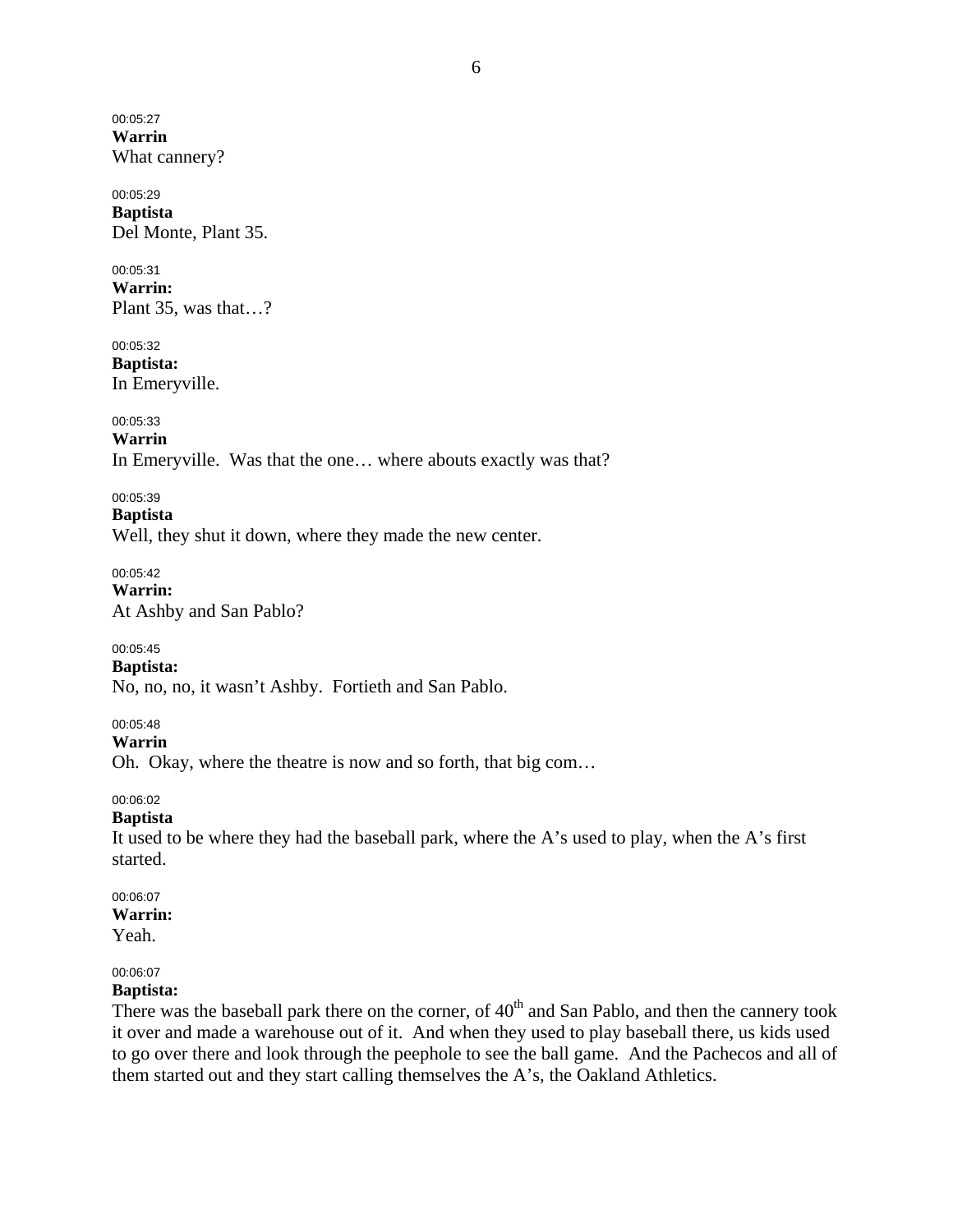00:06:31 **Warrin**  What were they before?

### 00:06:32

**Baptista**  What were they before? I don't know what, they were just kids.

### 00:06:35

**Warrin:**  What were they called before?

00:06:37

### **Baptista:**

Oh, no, they weren't called anything, they were just kids playing baseball.

00:06:39 **Warrin**  Oh, really.

### 00:06:41

### **Baptista**

But, like every Saturday or Sunday they'd have a great big baseball team playing against each other, and that's how they started playing baseball.

00:06:48 **Warrin:**  And where was this exactly?

00:06:50 **Baptista:**  On  $40<sup>th</sup>$  and San Pablo.

00:06:52

### **Warrin**

Fortieth and San Pablo. And were there many other Portuguese families there?

### 00:06:57

### **Baptista**

Oh yeah, it was all Portuguese and Italian and Spanish, was very rarely anybody else.

#### 00:07:02

### **Warrin:**

And what kind of work did most of them do, did many of them work in the cannery?

### 00:07:07

### **Baptista:**

The women, yeah, and the men worked at the soap factory or the, Hubbard's and Company, they all had their little group…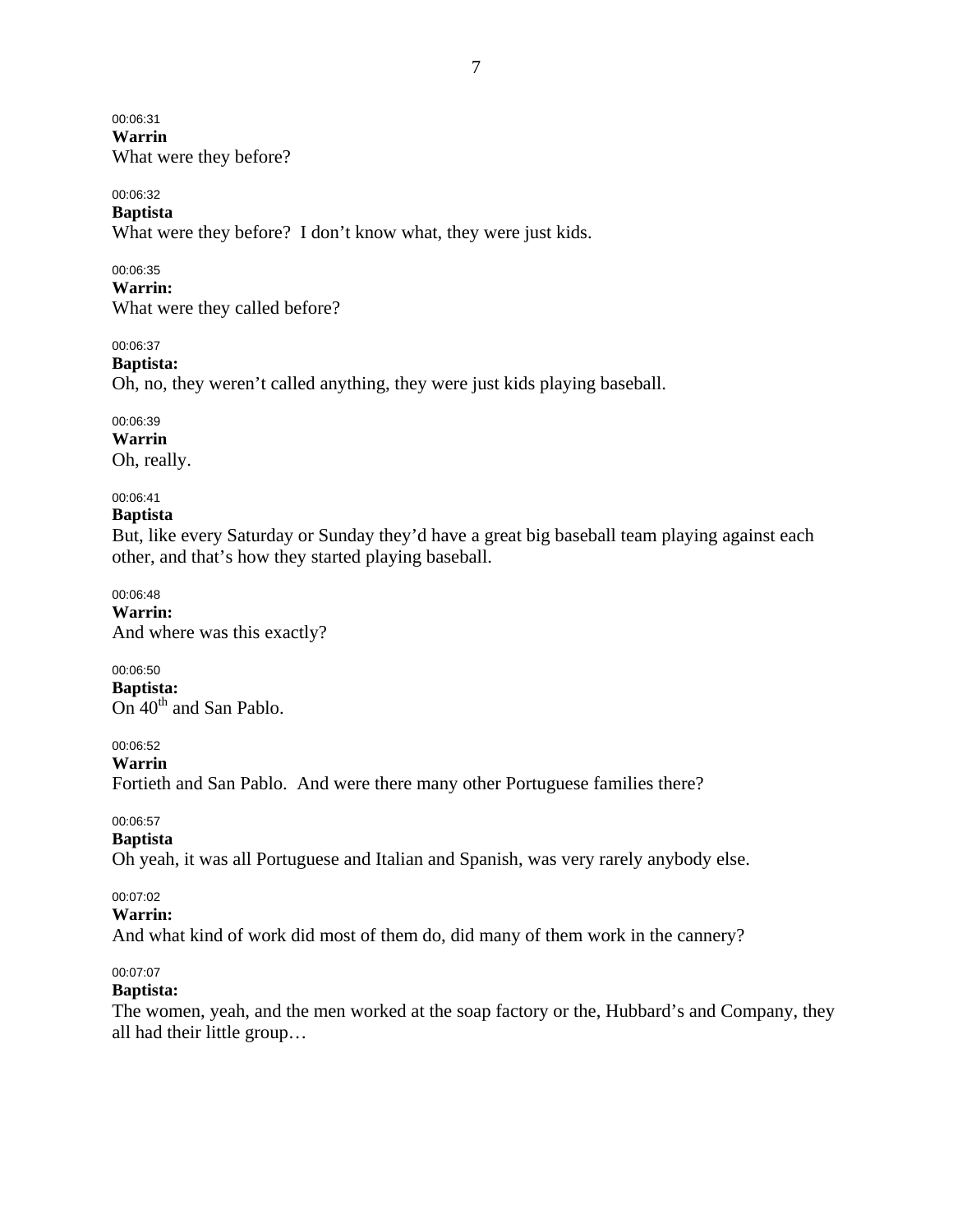#### **Adao:**

And the rubber company?

### **Baptista:**

The rubber company was there too? No, Hubbard's was pole line and hardware, for the poles.

#### **Adao:**

They made screws?

### **Baptista:**

And the electric company, what do you call the electric company, G.E.? And the soap factory.

00:07:38 **Warrin**  All of them were around there?

00:07:40 **Baptista**  They were all around there, yes.

00:07:42 **Warrin:**  And…

00:07:42 **Baptista:**  Nobody was out of a job, everybody had a job.

00:07:46 **Warrin**  And what years was this?

00:07:48 **Baptista**  Oh God, I started to work in 1942.

00:07:54 **Warrin:**  But before that your mother was working at the…

00:07:55

**Baptista:** 

Oh, long time. When she first came from Portugal.

00:07:59 **Warrin**  She started working in the cannery?

00:08:01 **Baptista**  She, after she had my brother and I, yeah.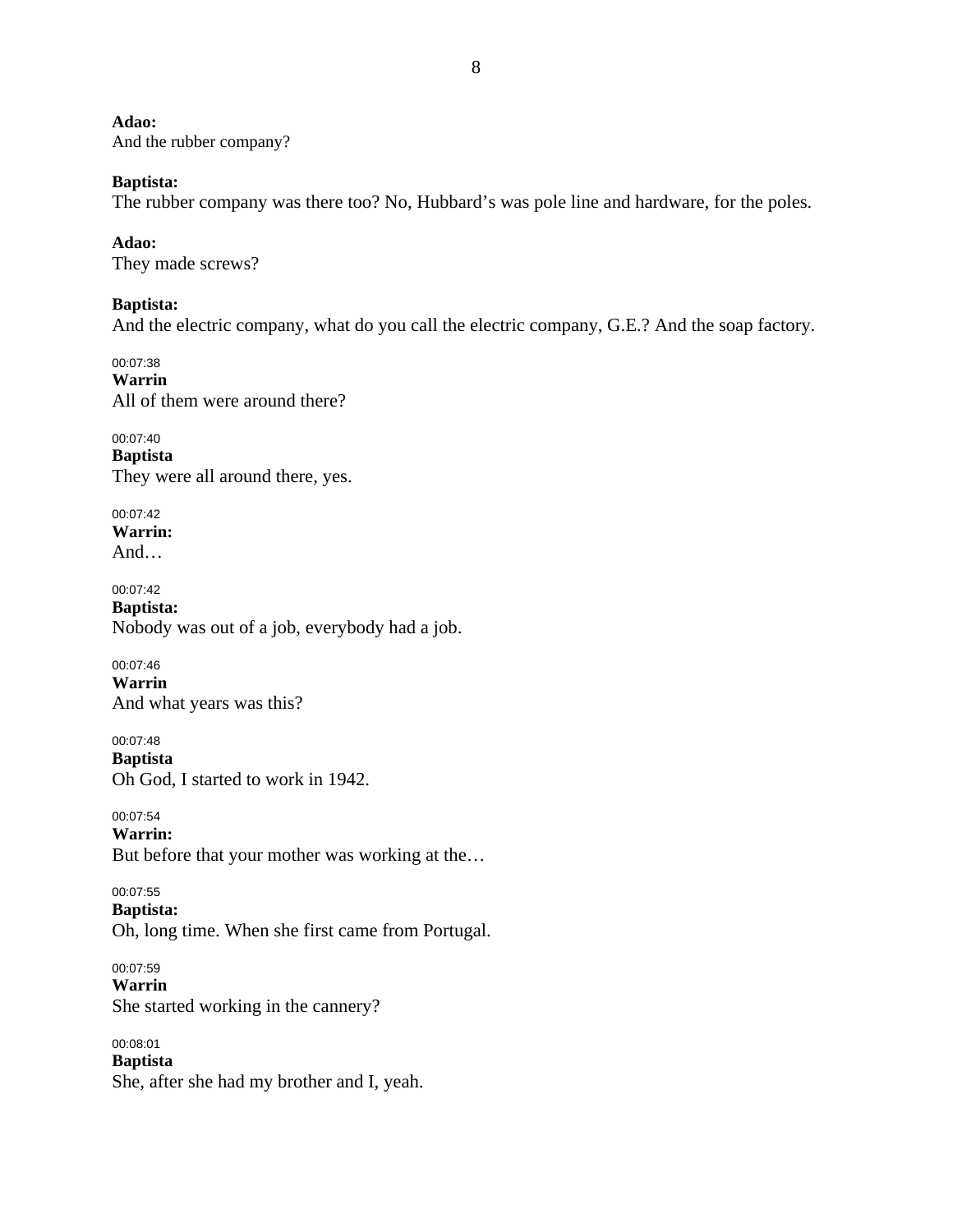00:08:04 **Warrin:**  And what year did they move from Sausalito to Oakland?

00:08:09 **Baptista:** 

1919.

00:08:11 **Warrin**  So they weren't there long in Sausalito?

00:08:13 **Baptista**  No, she was there six months after I was born.

**Warrin:**  I see.

**Baptista:**  So she had to be what, 19? 18?

00:08:20

**Warrin:** 

Presumably they were, you moved to Sausalito because that was where your father could get the boat…

00:08:28 **Baptista:**  My father had bought a house.

00:08:29 **Warrin**  Oh, he had bought a house.

00:08:30 **Baptista**  Yeah, he bought a house, yeah.

00:08:31 **Warrin:**  And do you know why they moved to Oakland and…?

00:08:36 **Baptista:**  No, I don't. But I, he bought a house.

00:08:42 **Warrin**  And then he bought another house in…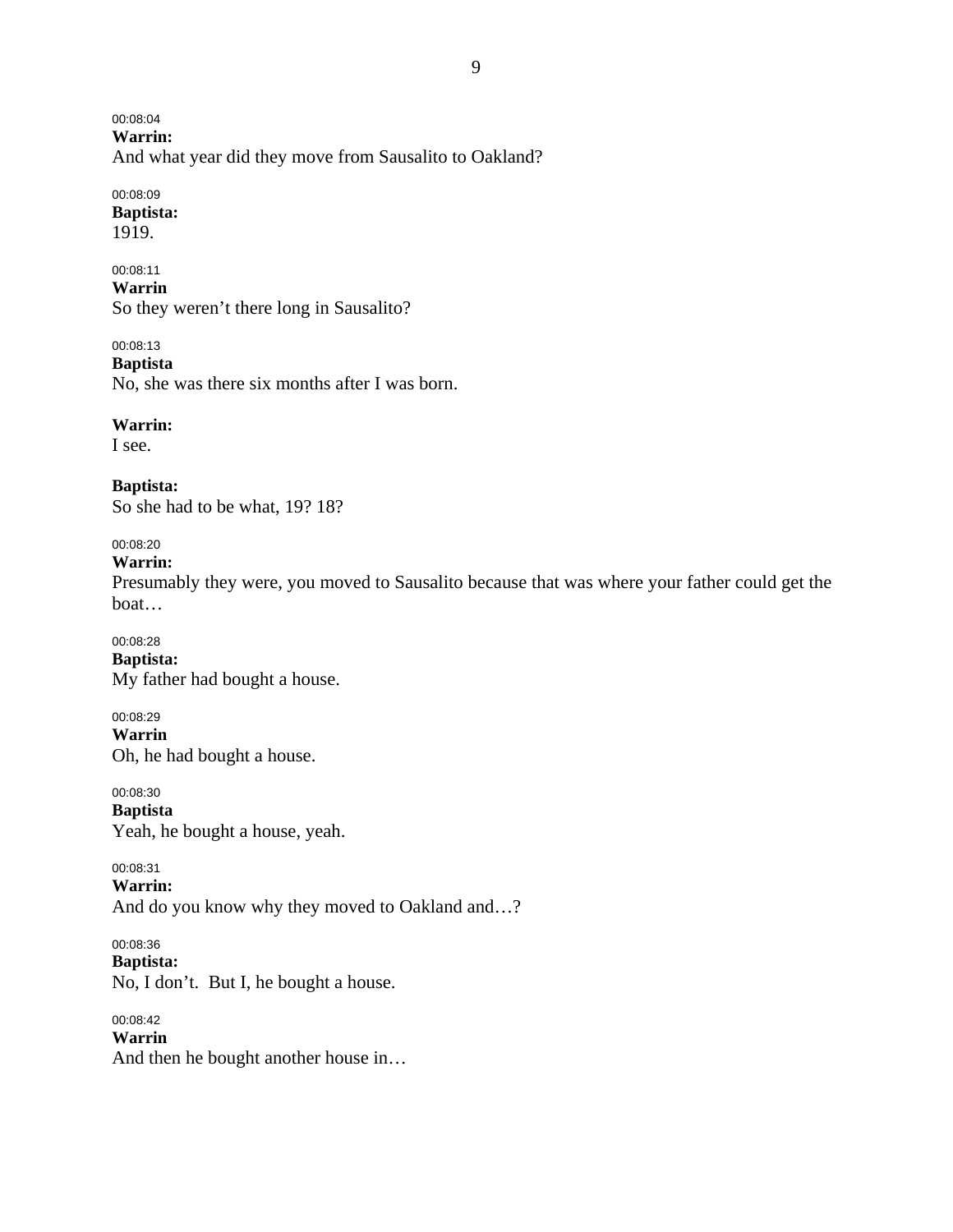### 00:08:44

**Baptista** 

No, he was renting in Sausalito. Then he bought a house in Oakland; and then my mother, we moved over here when I was six months old.

### 00:08:51

**Warrin:**  Oh, okay. So you grew up in…

00:08:53 **Baptista:**  Oakland.

00:08:54 **Warrin**  In Oakland. And where did you go to school?

00:08:58 **Baptista**  Clausen.

00:09:01 **Warrin:**  And Clausen was an elementary school?

00:09:06 **Baptista:**  Kindergarten to sixth grade.

00:09:08 **Warrin**  To sixth grade. And after that?

00:09:11 **Baptista**  I went to Hoover Junior High.

00:09:14 **Warrin:**  Hoover Junior High. And did you go on to high school?

00:09:21 **Baptista:**  No, I didn't. I didn't finish high school. I went to high school, but didn't finish.

00:09:26 **Warrin:** 

You didn't finish. Can you say why you didn't...?

00:09:33

### **Baptista:**

Cause I got married. I was a bad little girl. [laughs] I was a bad little girl—we got married and that was it! Then I had to learn on my own.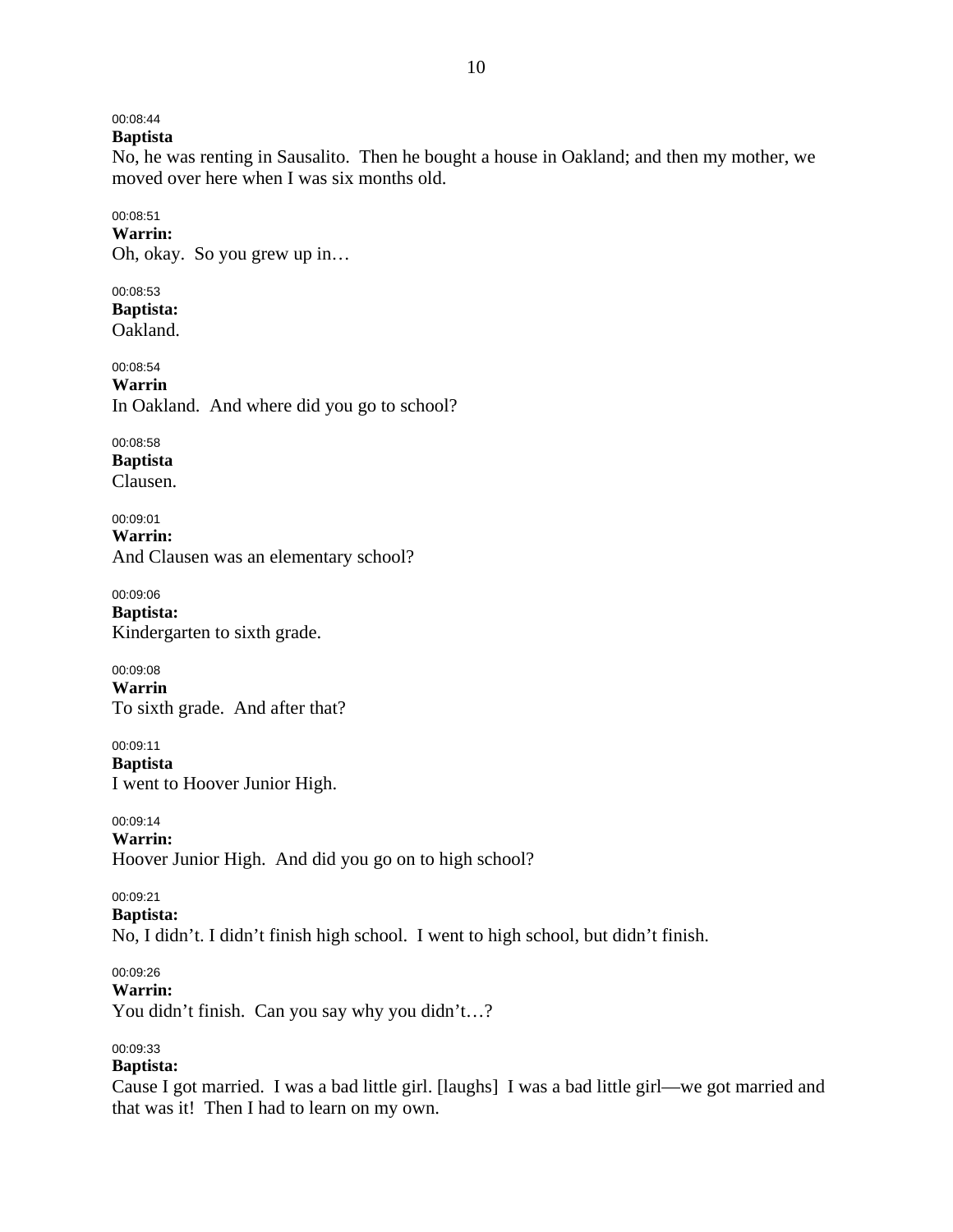#### 00:09:44 **Warrin**

And what year was that?

### 00:09:46

**Baptista**  Uh, that was 1935.

### 00:09:48

**Warrin:** 

1935. And while you were in high school, were you working also?

### 00:09:54

### **Baptista:**

No. I just went to work after I got married.

# 00:10:00

### **Warrin**

I see. And do you have many memories, going back to your mother—of your mother working in a cannery?

### 00:10:10

### **Baptista**

Her coming home very tired. At that time when they worked in the cannery, it was no unions, no nothing. And they'd work fourteen, fifteen hours a day. And a bunch of water up to their knees.

### 00:10:25

### **Warrin:**

Did she work just seasonally or did she work…

### 00:10:28

**Baptista:**  Seasonal, seasonal.

### 00:10:29

**Warrin**  She worked in the summer.

#### 00:10:30 **Baptista**

Seasonal, yeah.

### 00:10:32

**Warrin:**  Did she talk about it at all—the experience?

#### 00:10:36 **Baptista:**

No, not too much.

# 00:10:40

**Warrin**  Did she complain at all?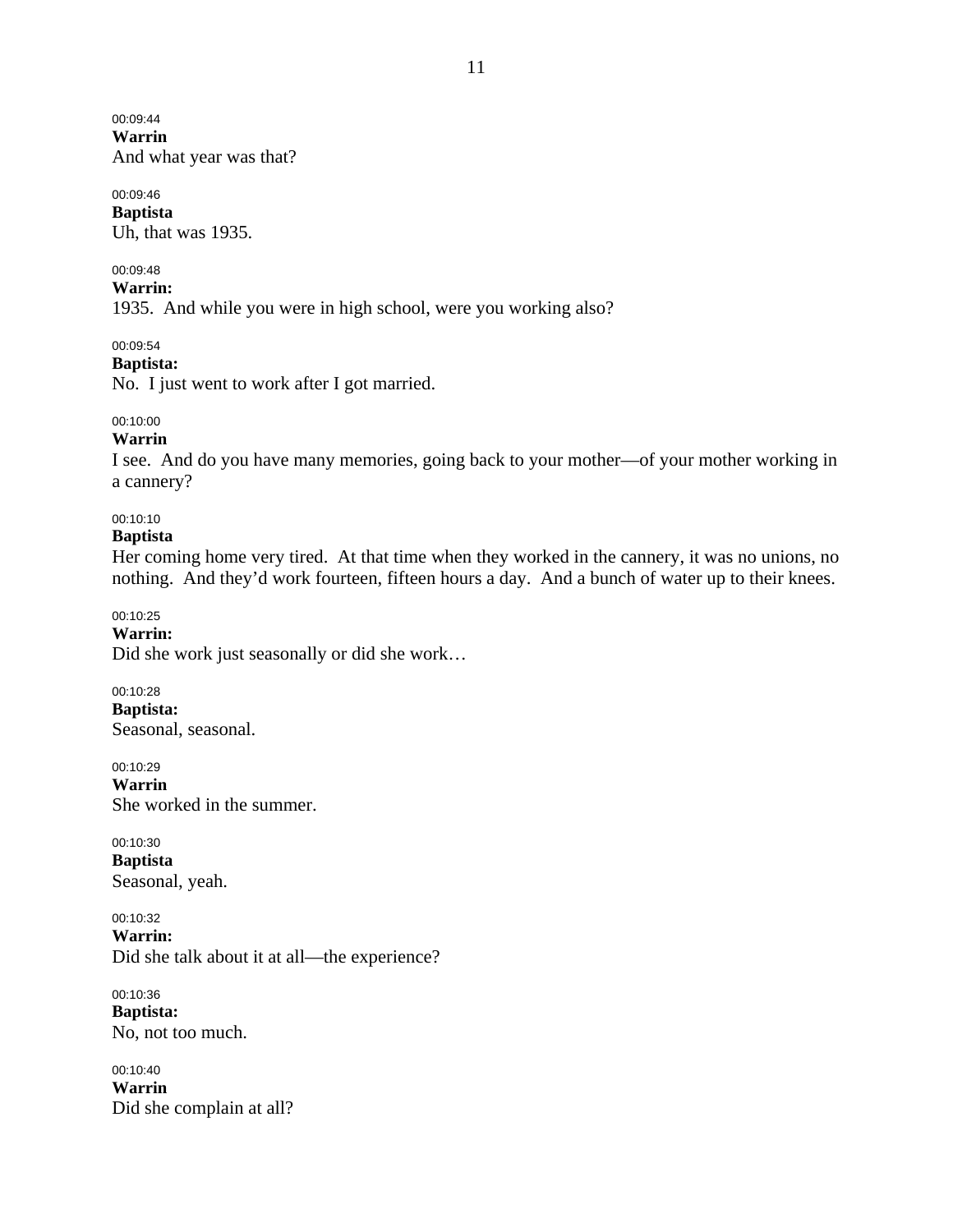# 00:10:42

# **Baptista**

Yeah, she was tired and it was sloppy working there. And at that time when they was working in the cannery, it was like in bins you know? And the food would come down in bins and then that food would sit there and kind of rot in that stuff. Then you'd have to keep your hands in water all day. And things have really changed now, but that's the way it was in the cannery.

## 00:11:02

#### **Warrin**

Yeah. It was a dangerous work too.

00:11:04 **Baptista**  It was very, yeah.

00:11:06 **Baptista**  You can catch a death of cold, or pneumonia, whatever.

00:11:09 **Warrin**  Right. And machinery…

00:11:12 **Baptista**  And the machinery wasn't up to par either.

00:11:15 **Warrin** 

Yeah.

00:11:16 **Baptista**  Very little machinery.

00:11:18 **Warrin**  And this was Del Monte plant 35?

00:11:21 **Baptista**  Plant 35.

00:11:23

**Warrin** 

And after you married, and dropped out of high school, did you go to work soon after?

00:11:30 **Baptista**  Yes—mm hmm. I went to work in 1942.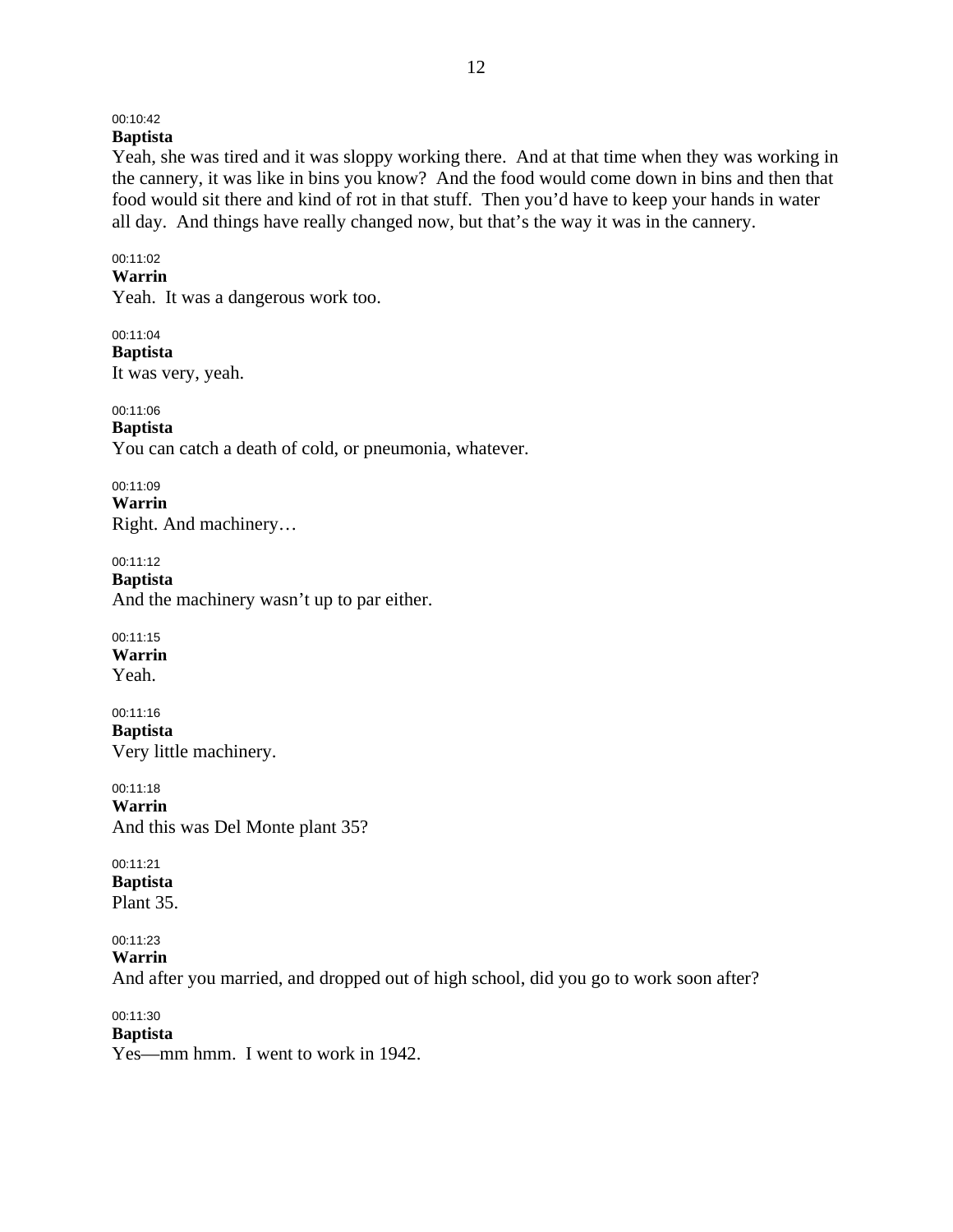00:11:34 **Warrin**  In the cannery.

00:11:36 **Baptista**  In Del Monte cannery.

00:11:38 **Warrin**  In the same one.

00:11:39 **Baptista**  In the same one.

00:11:40 **Warrin**  And did you find it any different than your mother?

### 00:11:42

### **Baptista**

Oh yes. Yes, I did. Yes, yes. It was more modern. Then we had a union and the work was better. And the wages were better.

00:11:55

**Warrin** 

Were you paid by the hour or piece work?

### 00:11:59

**Baptista** 

Well, we got piece work, and then we got paid by the hour at thirty-three cents an hour.

00:12:03

**Warrin**  So you had a combination of the two.

00:12:05

**Baptista** 

Yeah—depending on what you were doing.

00:12:08

**Warrin** 

When your mother worked did she work piecemeal?

00:12:12

**Baptista** 

Yeah, she had piece work, they were all piece work.

00:12:15

**Warrin** 

And do you know when that changed and why?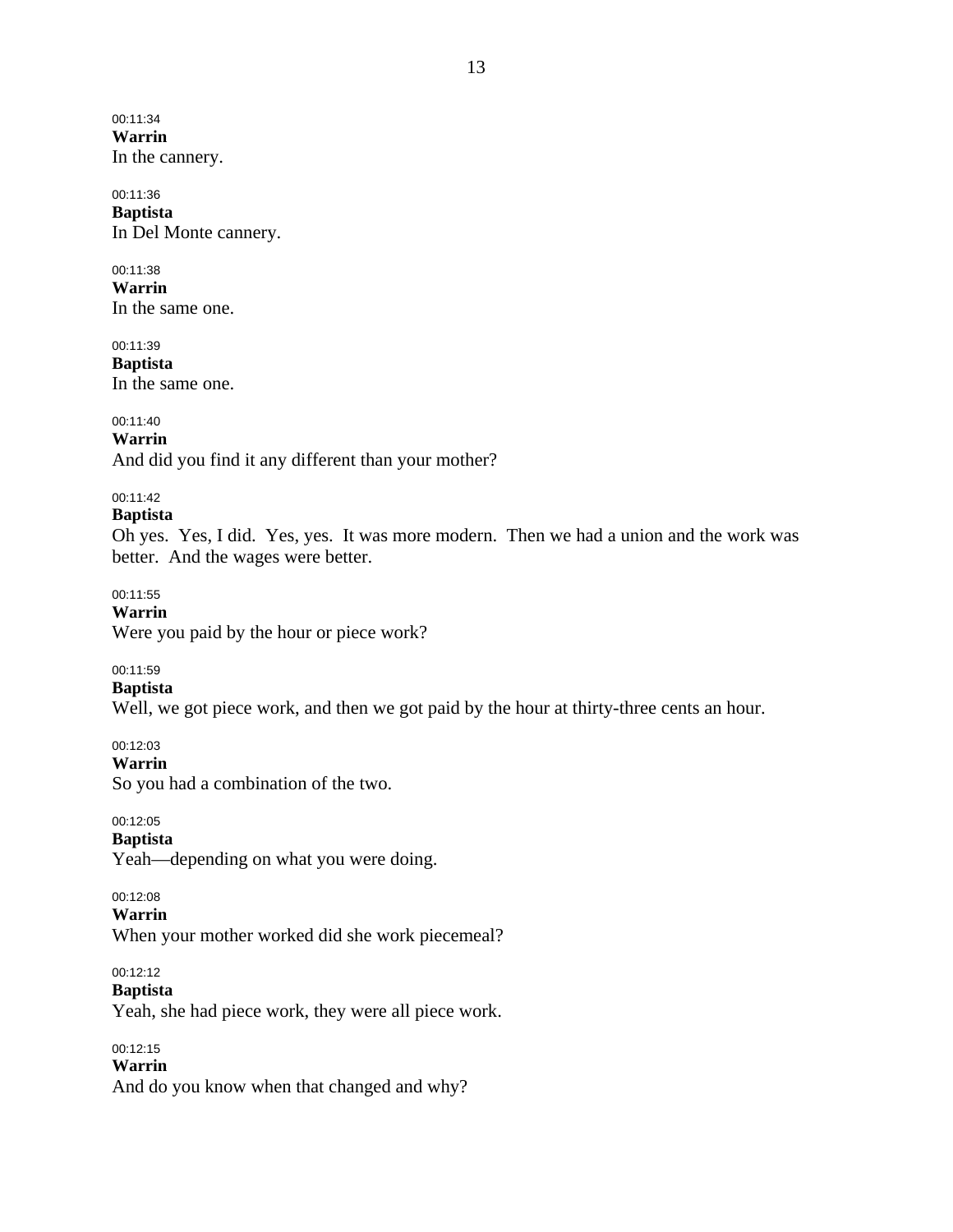00:12:17 **Baptista**  No, I don't.

#### 00:12:18 **Warrin**  Or how it changed?

# 00:12:19

**Baptista**  No, I don't.

00:12:20

**Warrin** 

Did the union have, do you think, have some effect?

### 00:12:22

**Baptista** 

When the union went in, they changed a lot, yeah.

### 00:12:27

### **Warrin**

What were some of the things that you think the union did?

### 00:12:30

## **Baptista**

Well, we got better wages. We got more machinery for safety. And we got promoted to different things, different places in the plant.

### 00:12:47

#### **Warrin**

Can you describe a typical day in the cannery? What it was like—what time you got to work and what you did?

### 00:12:55

### **Baptista**

We started about 6:30. And we left about 4:30. And we made fruit cocktail and we made diced peaches and pears, canning.

## 00:13:11

**Warrin**  And how did you…?

00:13:11 **Baptista**  Working out in the warehouse. In the nursery school.

00:13:15 **Warrin**  How did you make fruit cocktail for instance?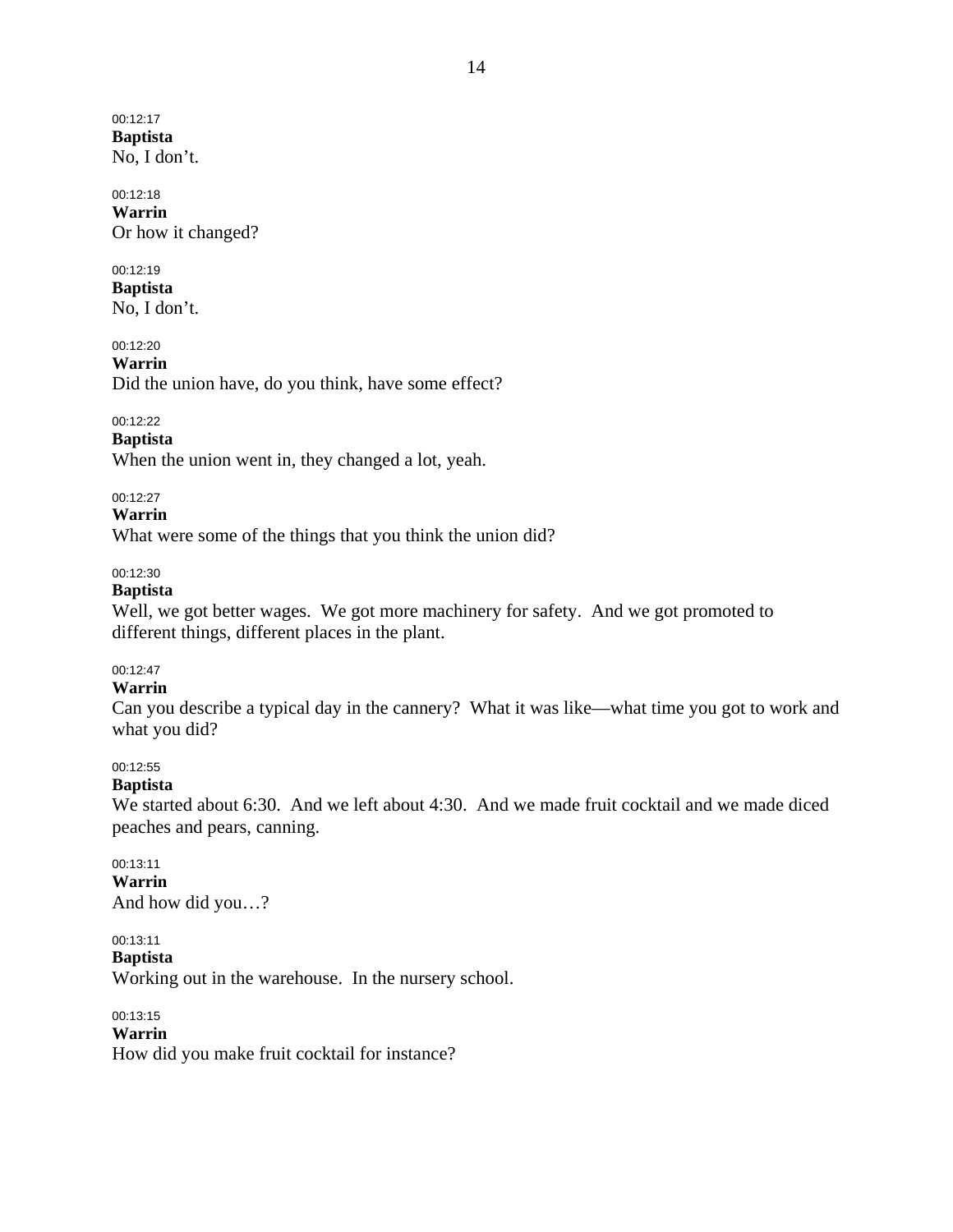# 00:13:19

# **Baptista**

Well, first the fruit goes on a machine and it's sliced, and then cut in half or whatever. Then if it goes in the cocktail, it goes on a dicer—and it dices all the fruit. And then it goes on a belt to the cook room—it goes in the can in the cook room. Then it goes out to the warehouse. And then if you wanted—they had some fruit salad—it went in a jar. And some fruit salad went in a can. It was called grade A, or B or C or whatever. And went in different size cans—then there was somebody at the end checking it to see if the fruit was okay or whatever—or if it wasn't.

#### 00:14:01

#### **Warrin**

And what specifically did you do?

00:14:04 **Baptista**  Me?

00:14:05 **Warrin**  Yeah.

# 00:14:06

# **Baptista**

I worked, oh, I worked in everything. I started in the basement making boxes. Then I got promoted to upstairs. Then I went to the nursery school and worked at the nursery school. Then I went to work in the warehouse. Then I came back—whenever, wherever they needed somebody to do something real quick—there was Stella. And then I worked myself up till I was floor lady; and I was floor lady for about twenty-five years.

### 00:14:32

**Warrin** 

And that was something like a foreman?

00:14:34 **Baptista** 

Yes, mm hmm.

### 00:14:39

#### **Warrin**

While this food was going along a conveyer belt, what would the women be doing?

### 00:14:48

### **Baptista**

Oh they'd, turn the fruit up—over—to see if they had brown spots or there was pieces of rotten fruit or peels on the fruit, and then they'd have to sort them—take them out.

#### 00:15:01

### **Warrin**

And what was the name of the union at that time?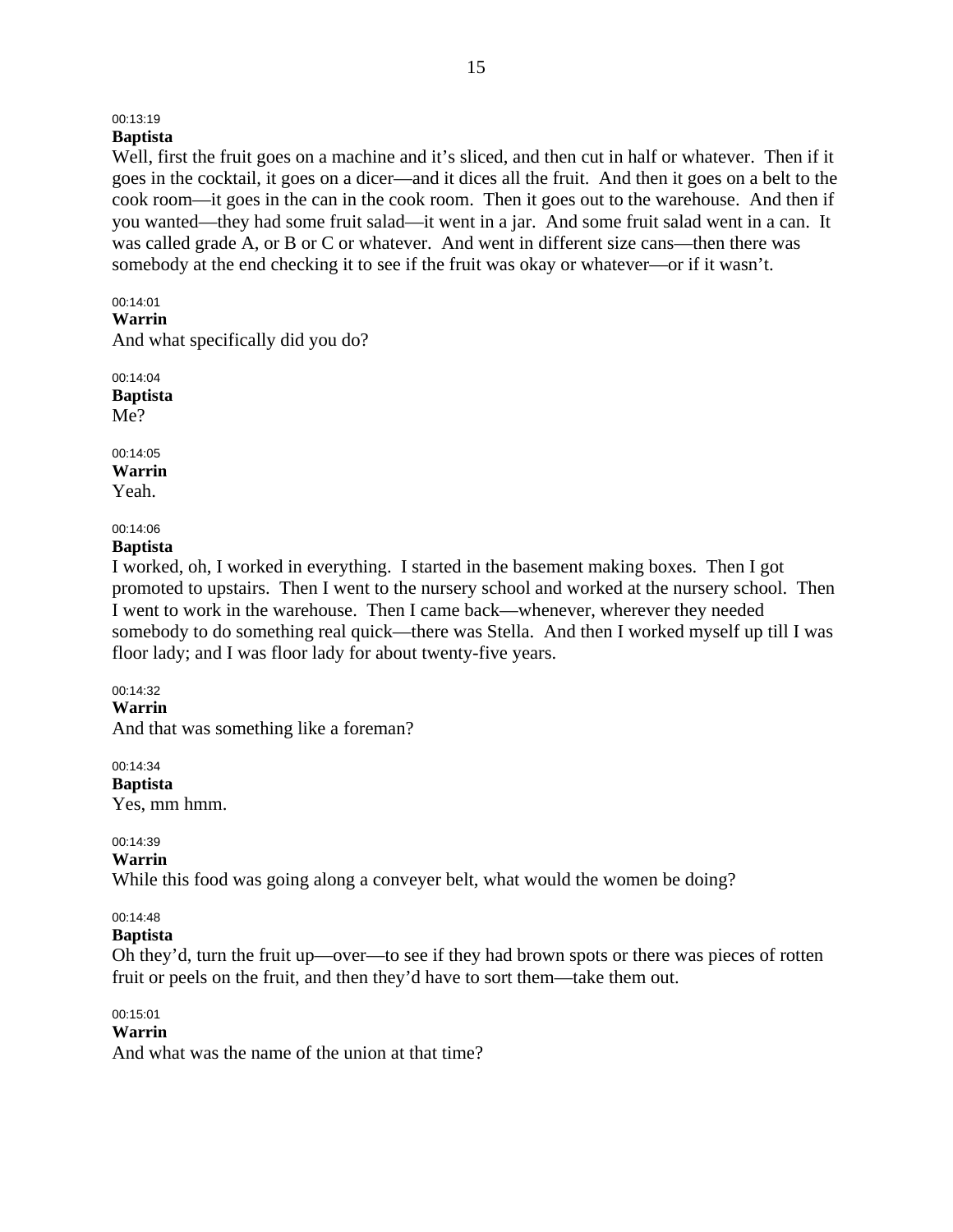00:15:05 **Baptista**  Umm—Warehouse—oh God, I got it in my safe deposit box.

00:15:17 **Warrin**  That's okay. We can actually…

00:15:20 **Baptista**  Warehouseman's Union?

00:15:21 **Warrin**  Yeah, we can find that out

00:15:26 **Baptista**  I can look—I can go—I can get it Monday.

00:15:29 **Warrin**  Sure. Next time we can talk about that. How many years did you work in the cannery?

00:15:38 **Baptista**  Oh, about thirty-two.

00:15:40 **Warrin**  And did you work twelve months? I mean, were you…?

00:15:42 **Baptista**  No, seasonal. I worked seasonal.

00:15:44 **Warrin**  You worked seasonal also.

00:15:46 **Baptista**  Yes—mm hmm.

00:15:50 **Warrin**  How did people obtain jobs in the…?

00:15:54 **Baptista**  By [word of] mouth and friends.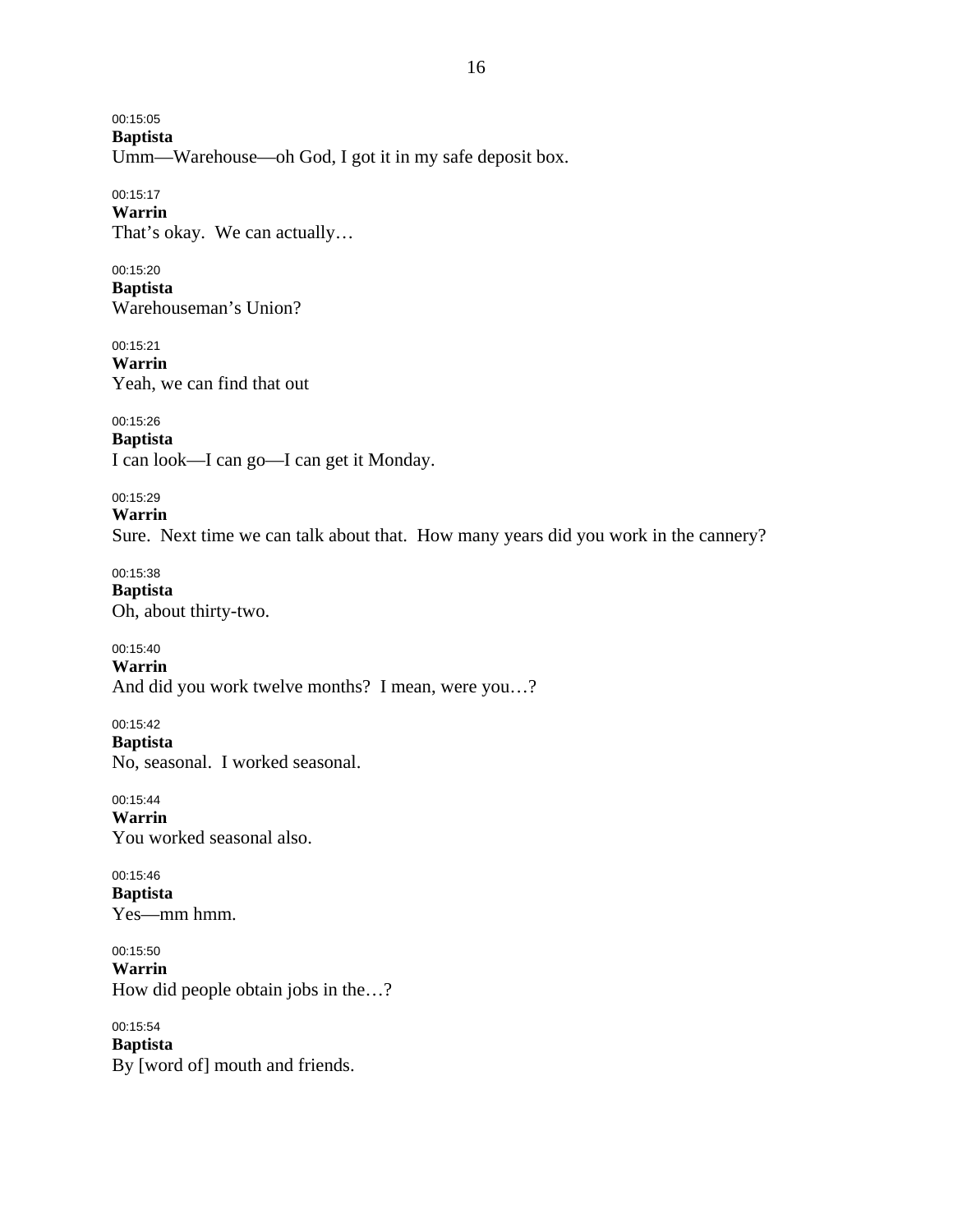### 00:15:55

### **Warrin**

Friends. So there was a networking…, people?

### 00:15:58

### **Baptista**

And if you didn't know anybody, you'd have to go stand outside early in the morning and then somebody would come outside and call you, you know. And while you'd come in, they liked your face or something—you got in. If they didn't like your face, you stayed outside.

### 00:16:12

### **Warrin**

You stayed outside. How many hours a day did you work?

### 00:16:18

#### **Baptista**

Oh, sometimes I worked twelve, fourteen hours at first and then when the union got in there, we worked our regular eight hours.

#### 00:16:26

**Warrin** 

So the union wasn't there at first.

00:16:28 **Baptista** 

No, not at first.

00:16:31 **Warrin**  When did the union appear?

00:16:33

**Baptista** 

When I got in there—it was right after I got in there.

00:16:36 **Warrin**  Oh okay. During the war.

00:16:38 **Baptista**  Yeah.

00:16:40 **Warrin**  There obviously were men working there as well as women.

00:16:45 **Baptista**  Oh yes, oh yes.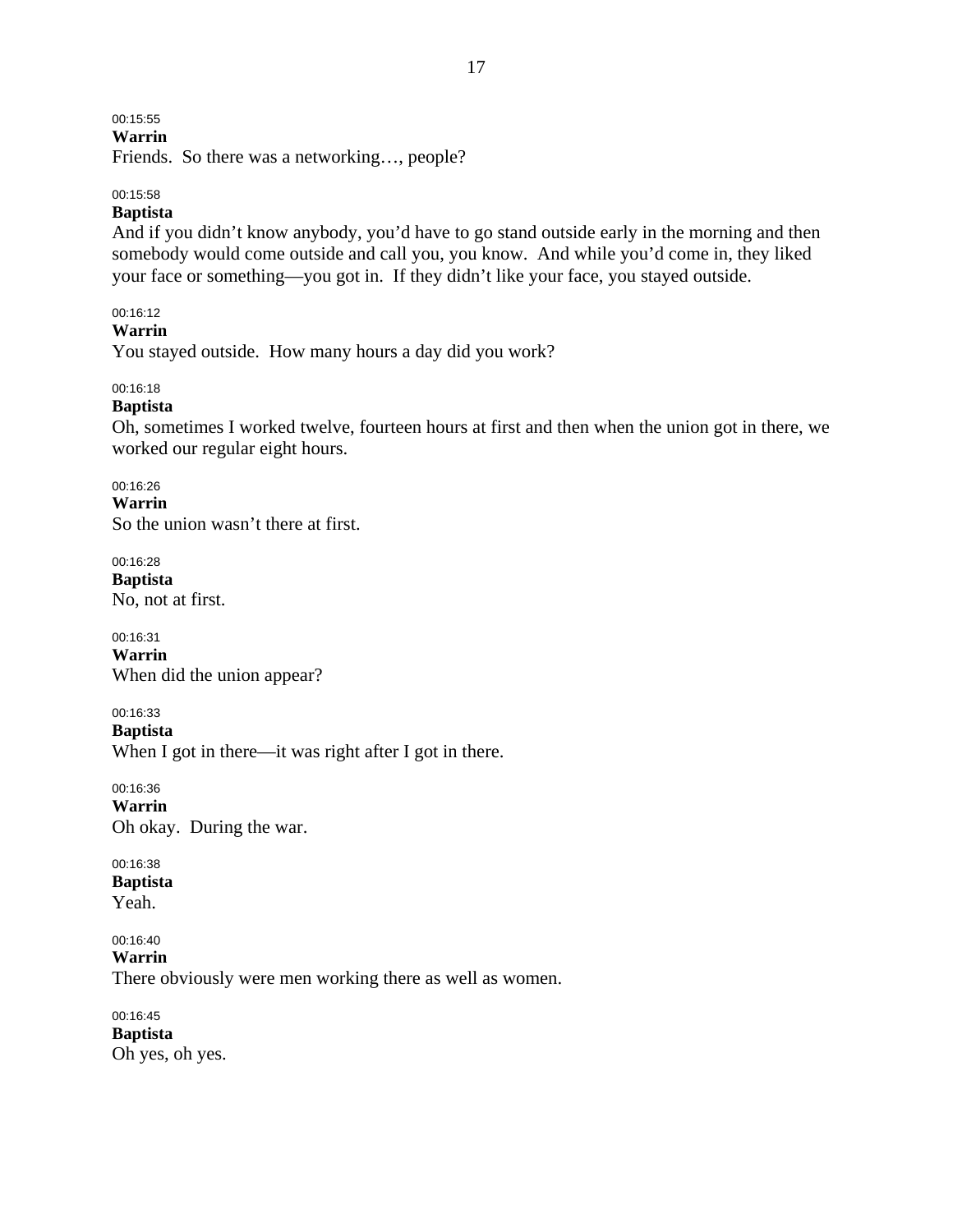00:16:48 **Warrin**  What did the men do?

#### 00:16:51

#### **Baptista**

Well, they worked out in the warehouse—packing and with the jitnies and stuff, taking out stuff to the warehouse—and fixing the machinery and stuff.

#### 00:17:04

### **Warrin**

Did they act as foremen inside the…?

#### 00:17:09

**Baptista**  Oh yes. They had—they were foremen on the inside.

00:17:14

**Warrin** 

And so they were bossing the women?

00:17:15 **Baptista**  Yeah.

00:17:17 **Warrin** 

Yeah. What was the relationship of men and women there?

### 00:17:38

**Baptista** 

It was okay.

#### 00:17:39 **Warrin**

Okay.

# 00:17:40

**Baptista** 

We hardly seen them because they were out in the warehouse most of the time.

#### 00:17:42

**Warrin** 

They were mostly in the warehouse.

### 00:17:43

### **Baptista**

Just the mechanics were more in the inside—on the inside.

#### 00:17:48

### **Warrin**

So when you were there, the women actually were—you call them floor ladies?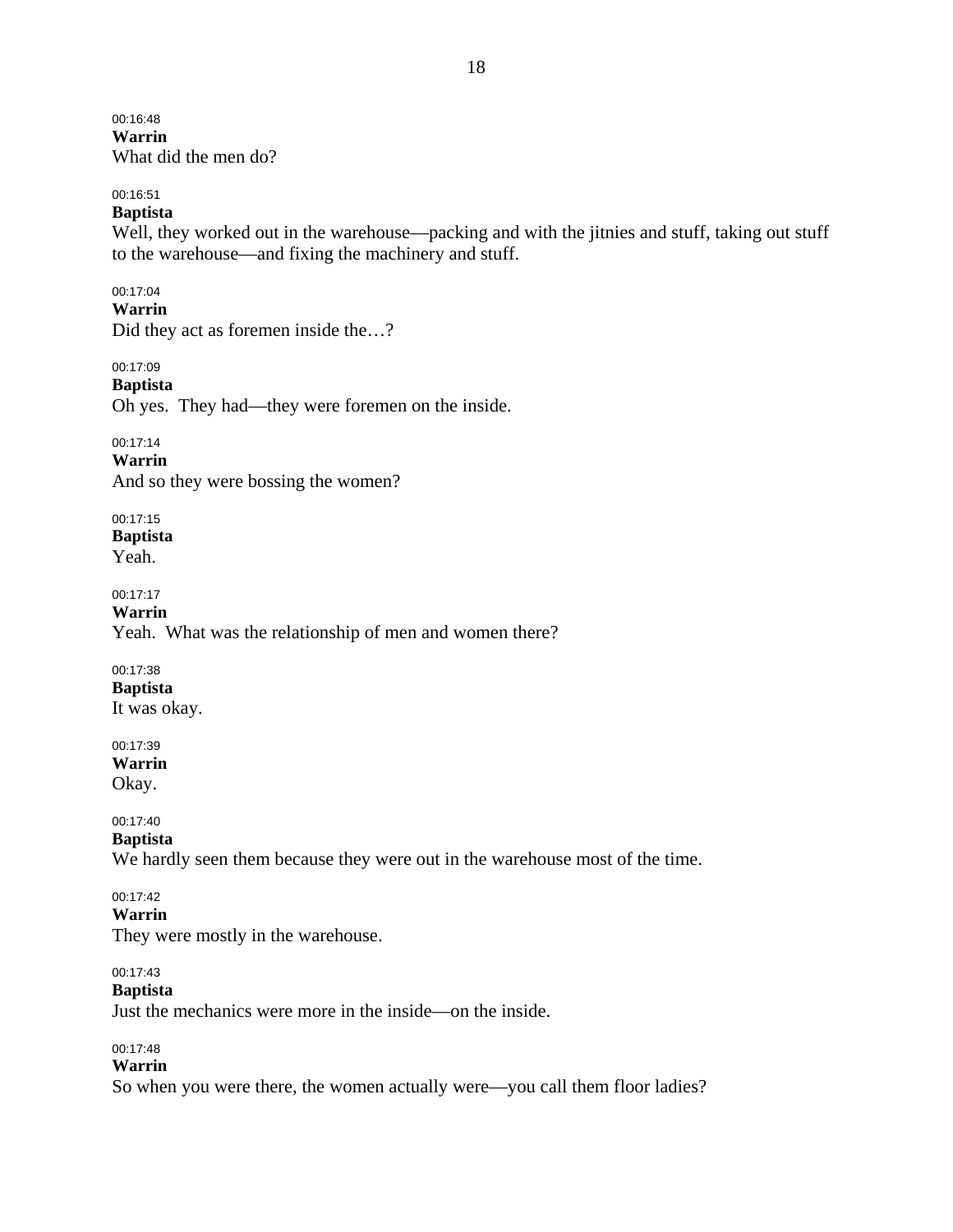00:17:56 **Baptista**  I was a floor lady.

# 00:17:57 **Warrin**

Yeah, so…

# 00:17:58

**Baptista** 

We had another one on top of us. A head floor lady.

00:18:01

### **Warrin**

So the women essentially supervised themselves.

00:18:03

**Baptista**  Yes, uh huh.

00:18:04

### **Warrin**

Okay. Were there friendships or romances that developed?

# 00:18:10

**Baptista**  Oh, there was a lot of romance and a lot of friendships in there—especially in war time. [laughs]

### 00:18:15

### **Warrin**

Yeah.

# 00:18:16

**Baptista**  There was a lot of romancing in there—and I wasn't one of them.

00:18:19 **Warrin** 

No. I certainly didn't imply that. You were married at the time.

# 00:18:23

### **Baptista**

Yeah. That don't make any difference, did it? [laughs]

# 00:18:25

**Warrin**  In those days—a lot of…

# 00:18:28

**Baptista**  They had three shifts—we had three shifts.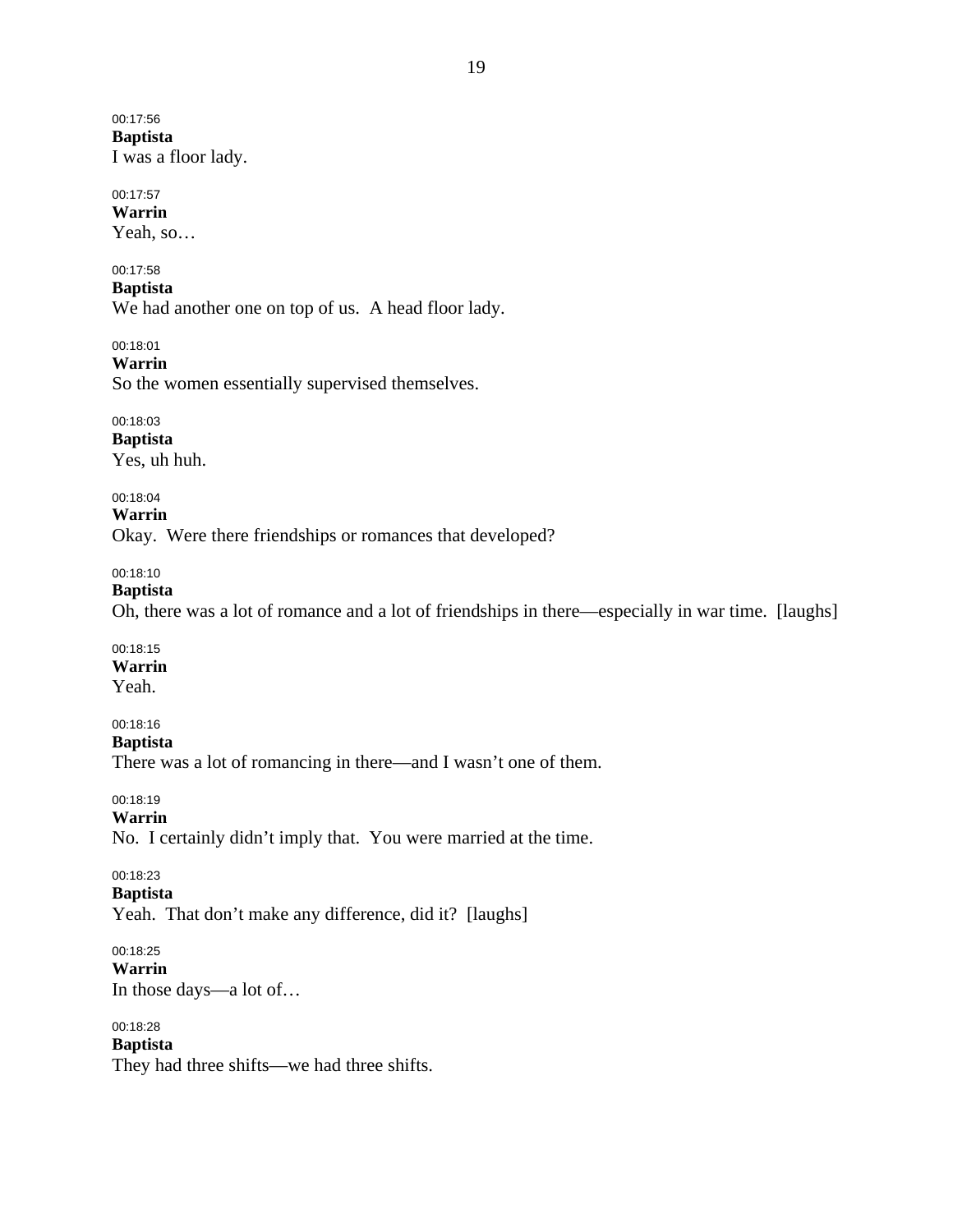00:18:30 **Warrin**  Yeah, yeah. And a lot of…

00:18:33 **Baptista**  Sailors. A lot of sailors.

00:18:34 **Warrin** 

Uh, yeah.

00:18:35 **Baptista**  Used to work in there. You know they'd come when they were in port here.

00:18:39 **Warrin**  Oh really?

00:18:40 **Baptista**  They'd go to work for three or four days.

00:18:41 **Warrin**  Oh. And what would they do?

00:18:43 **Baptista**  Checkers.

00:18:44

**Warrin** 

Checkers and so forth. So, just to pick up some extra spending money.

00:18:48 **Baptista**  Money.

00:18:49 **Warrin** 

Yeah. And then a lot of women whose husbands were off at war probably were there working also.

00:18:54 **Baptista**  Yes, there was—yes, yes.

00:19:00 **Warrin**  What were the chances of advancement there?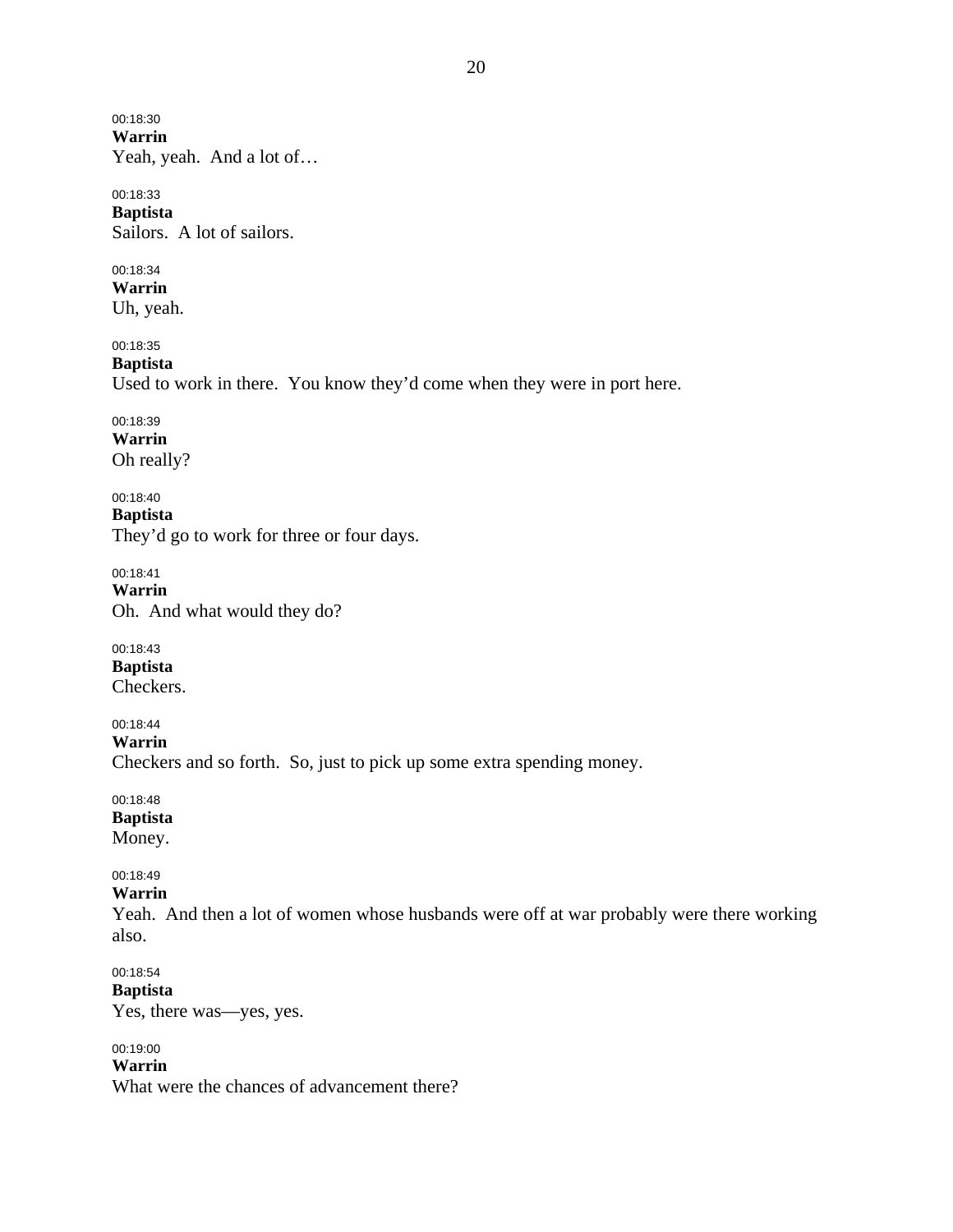# 00:19:04

**Baptista** 

It was pretty good. It was pretty good. It was pretty good. I went up pretty fast.

#### 00:19:11

**Warrin**  Depending on what?

### 00:19:12

#### **Baptista**

How fast you work and if you was there on time—never lost any time. You didn't take more than your ten minutes recess.

### 00:19:27

**Warrin** 

And what other nationalities were there, besides Portuguese?

### 00:19:30

### **Baptista**

Oh, all of them. It was a mixed. It was Portuguese, Mexican, blacks—it was everything. Puerto Ricans—it was everything. War brides—everything.

### 00:19:42

**Warrin** 

How did people mix—people from different cultures?

00:19:46

## **Baptista**

Very nice. Very good. Very good. Very good.

00:19:51

# **Warrin**

There were ethnic friendships and...?

### 00:19:54

**Baptista** 

And very good workers—very good workers.

### 00:19:57

### **Warrin**

What about outside—what about when people went home? Did you maintain friendships with Mexicans or blacks?

### 00:20:09

### **Baptista**

Yes—yes! Till this day. Yesterday I got two Valentine cards from—till this day I still get telephone calls and everything from the girls. Very good—when I had my heart attack there, I was the only one that they, the three shifts collected money for, and they brought me seven hundred and fifty dollars.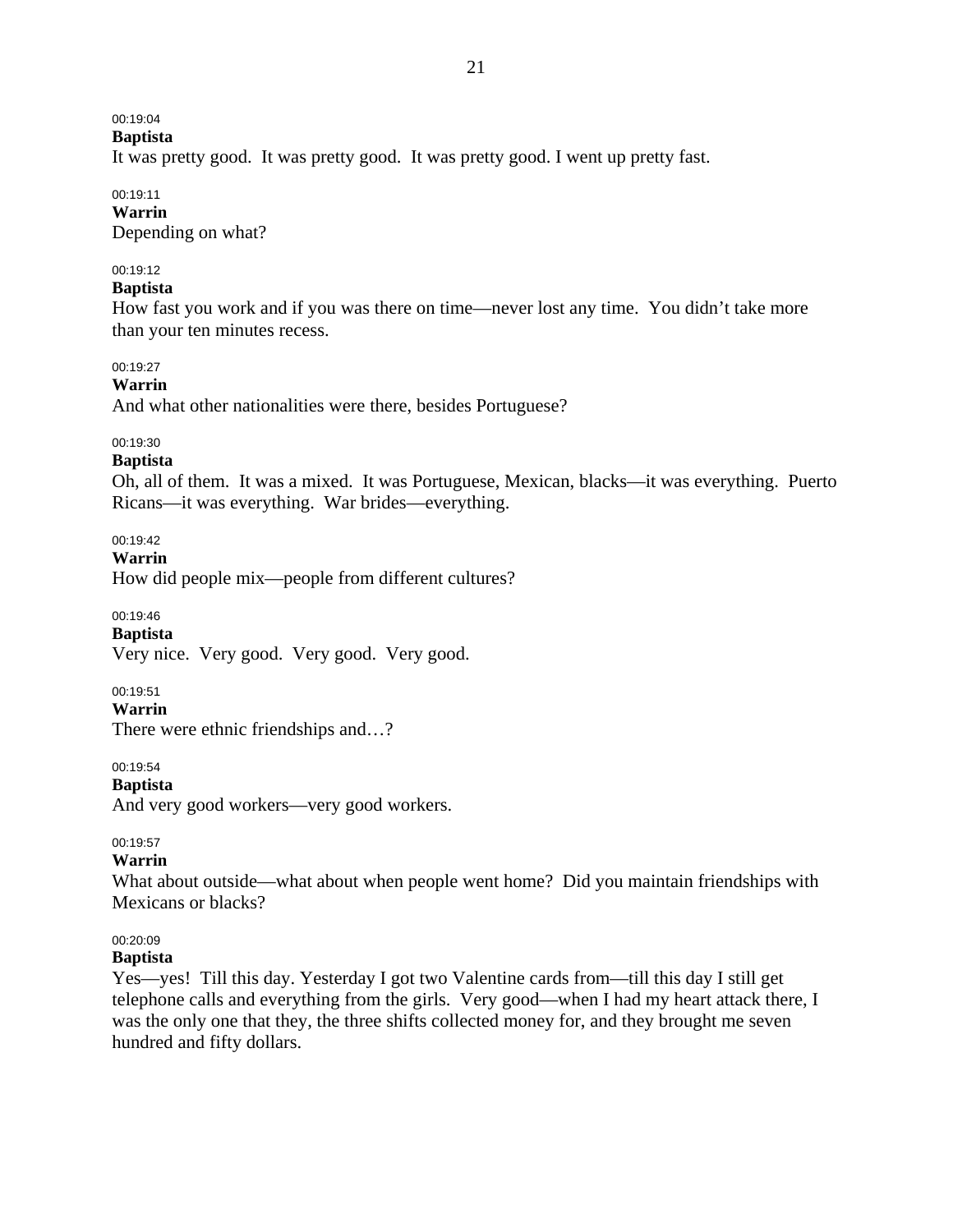00:20:25

**Warrin**  Oh. When was this?

### 00:20:27

**Baptista**  This was in 1977.

00:20:30

**Warrin** 

Seventy seven.. So this was close to …

00:20:32 **Baptista**  No, nineteen—yeah, 1977.

### 00:20:34

**Warrin**  Close to the time that you retired.

### 00:20:36

### **Baptista**

Yes. Cause my husband passed away in '78 and I retired in '78. After he passed away, I had a heart attack.

### 00:20:47

### **Warrin**

Could you speak—could people speak other languages—Spanish or Portuguese? Was it allowed in the plant?

### 00:20:57

### **Baptista**

Yeah, yeah—they did, yeah. It was amazing because sometimes you couldn't understand them and they'd go like this or go like this and—or come over here and you know, and you'd understand them by the way they were acting with their hands or something. Or if they liked you they'd go like this and say, "Oh, you're nice, you're nice" you know. And then they'd ask you how to say this or say that and they'd learn. And I learned a lot of—I used to understand a lot of languages, but I don't anymore. But Mexican and Spanish I can understand very good.

### 00:21:35

### **Warrin**

What were some of the hazards of working at the cannery?

### 00:21:40

### **Baptista**

Very bad. Very bad. The gratings on the floors were broke. Cause I went through a grating myself. And I cut this finger off on the cocktail machine. And then the union put new machines in there. Made it nice for the rest of them.

### 00:21:59

### **Warrin**

Yeah. And you mentioned the water on the floor for when…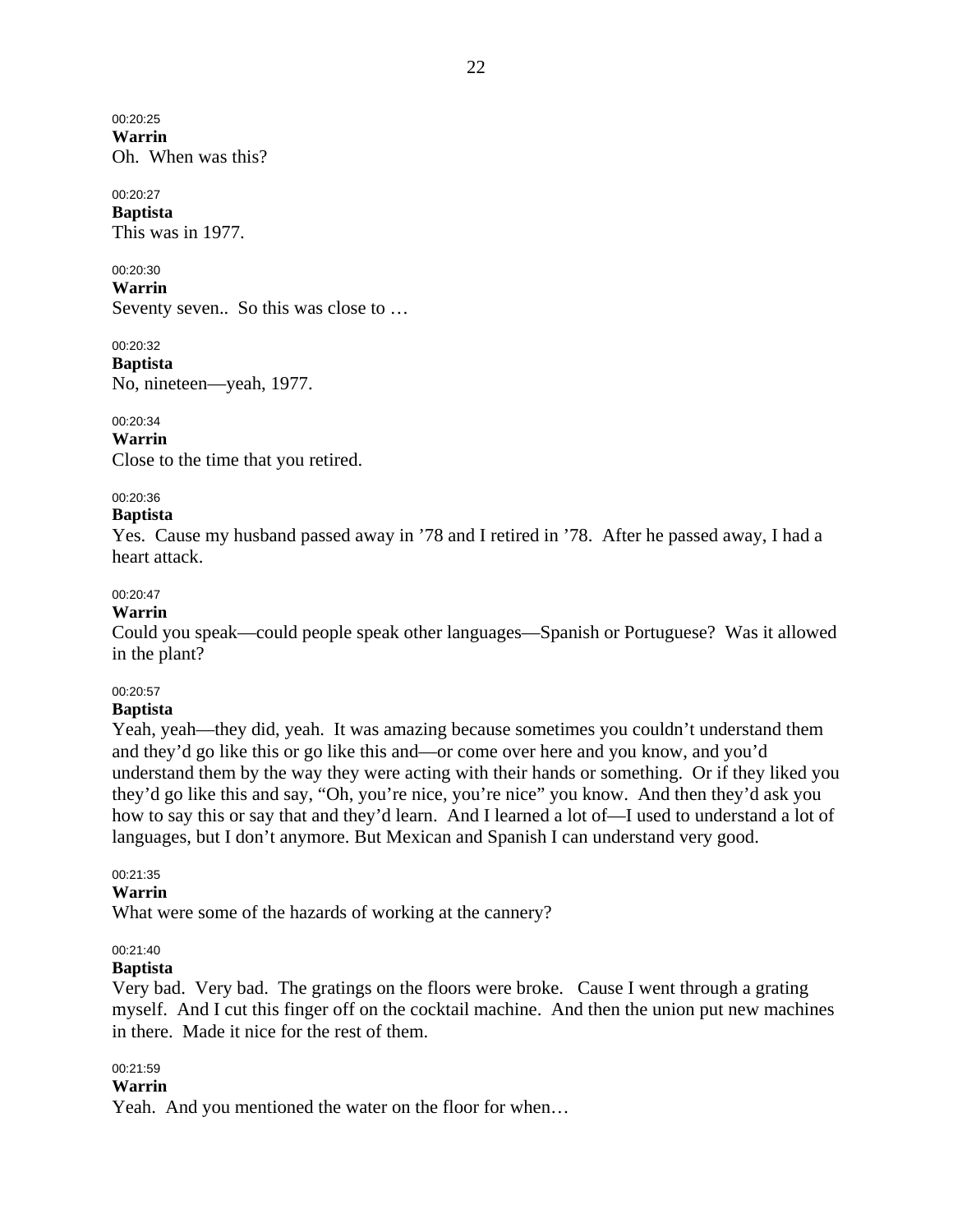### 00:22:04

**Baptista** 

It was big big improvement. It was a great big improvement. As people got hurt or something, they'd fix it right away—the union would fix it right away.

# 00:22:14

### **Warrin**

And you think a lot of these improvements were because of the union?

### 00:22:18

**Baptista** 

Yes—mm hmm—oh definitely, yeah.

00:22:21 **Warrin**  And pay as well as safety?

00:22:22 **Baptista**  And the pay was good too.

00:22:24 **Warrin**  And the uh…

#### 00:22:25

#### **Baptista**

If seventy-seven cents an hour was good, that's what it was—out in the warehouse, yeah.

#### 00:22:31

#### **Warrin**

Around that area—I'm not quite sure where this took place, but they built some homes for the workers.

#### 00:22:43

**Baptista** 

No, not the cannery. Oh the cannery had…

00:22:46 **Warrin**  Had little…

#### 00:22:47

#### **Baptista**

Little homes for the workers—they came from Fresno or from far away—to work the season. They had, they had little places for them to live, yeah.

00:22:58 **Warrin**  Were they nearby?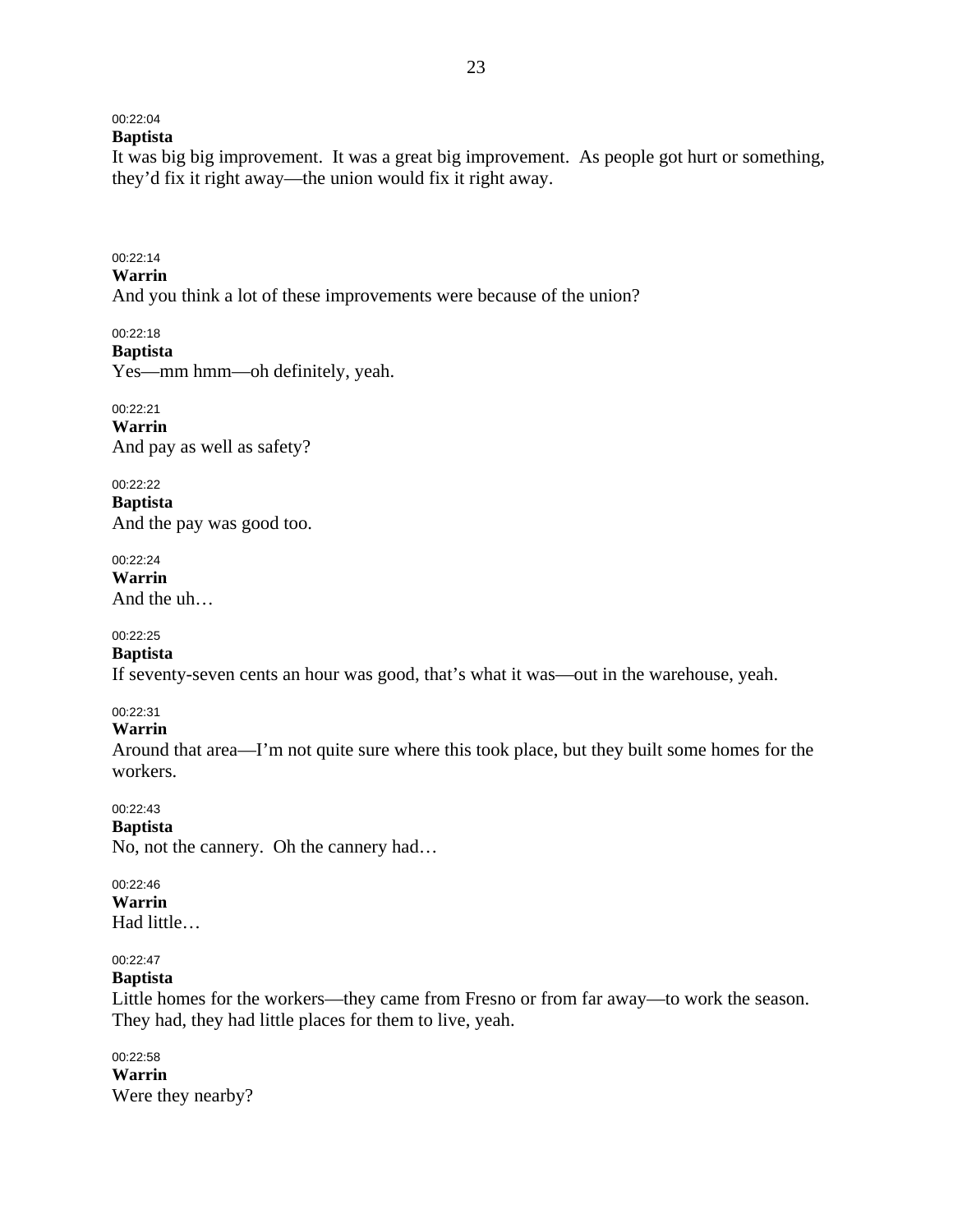### 00:22:59

**Baptista** 

Right there on the floor—on the grounds of the cannery.

#### 00:23:02

### **Warrin**

Right there. But they were temporary places for people who came from far away?

### 00:23:05

### **Baptista**

Yes—for them to live in, yeah—during the season. Yeah they had…

### 00:23:13

#### **Warrin**

I copied a statement out of the Oakland Tribune in 1921. And it was close to the time that your mother probably started to work in the cannery.

#### 00:23:40

### **Baptista**

[Answers phone and talks for a bit]

### 00:25:03

### **Warrin**

This appeared in—related to the Western Canning Company in 1921, in the Oakland Tribune. It said "In brief, the employee is made to feel at home and the big brotherhood idea between employer and employee as exemplified here cannot help but bring its reward in human happiness, health, contentment and prosperity." They tried to paint a picture of big brother company that was taking care of the employees and everybody and…

### 00:25:30

#### **Baptista**

Well, they were very, very good to the employees. They were good to the employees.

00:25:34 **Warrin** 

In what ways?

### 00:25:35

#### **Baptista**

Well, if you wanted to go to the doctors or something, they would let you go off. You'd check out or you'd check back in. Or if you had—they had a nurse there on the thing there. If you had a headache or something, you'd go there. They didn't bother you too much.

### 00:25:51

#### **Warrin**

What facilities did exist when you began? And you said there was a nursery?

### 00:25:59

### **Baptista**

There was a school nursery for the workers—to bring their children. That was at plant 7. Not very far from plant 35.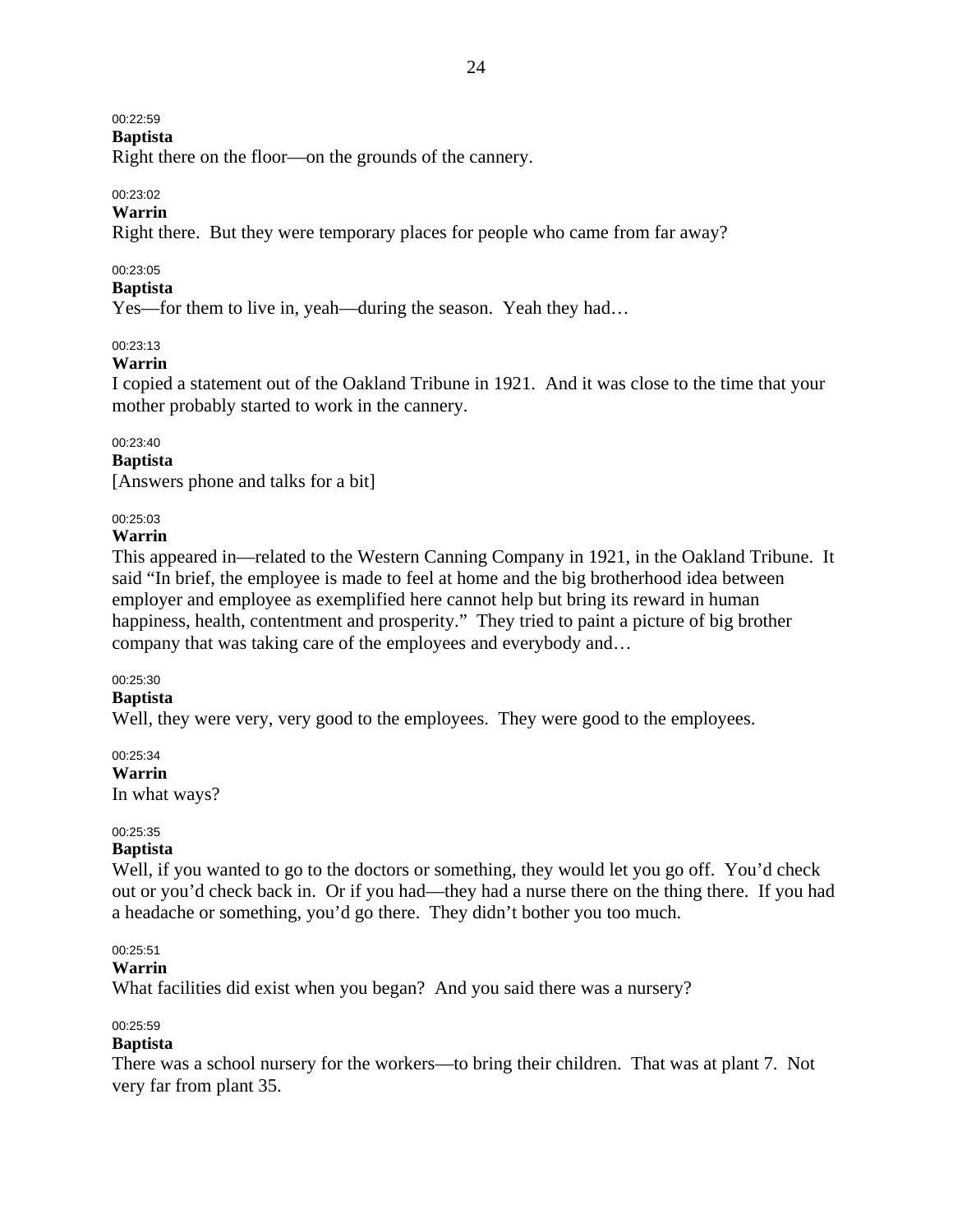00:26:09

**Warrin** 

And then they had a nurse on duty.

#### 00:26:11

### **Baptista**

They had a nursery school there. They'd drop off their children, which was very nice.

#### 00:26:16

### **Warrin**

And what about in your mother's time? In your mother's time twenty years before?

00:26:23

#### **Baptista**

I think they had the nursery then.

00:26:25 **Warrin** 

Okay.

00:26:26 **Baptista**  I think they had the nursery then.

00:26:27

**Warrin**  And some little place to go in case you felt bad or something like that?

#### 00:26:35

### **Baptista**

Yes, they had a nurse's station there.

00:26:37

**Warrin** 

I see. And…

00:26:39

**Baptista** 

They were very good—they were very good to work for—very good people to work for.

### 00:26:43

#### **Warrin**

And looking back on those years, how do you look back on that?

#### 00:26:52

#### **Baptista**

Well, it was an experience because as things got changed you look back and you say, "My God." When I first started there, you worked on the belt, it was just water—it wasn't even on a belt— it was on a sink like— and the food would come off of the belt and would go into the sink, and if you didn't work fast they would turn black and you'd have to keep your hands in water all the time and then they were forever washing… [coughs] Excuse me—they were forever washing the floors because the food would fall on the floor. It wasn't that healthy.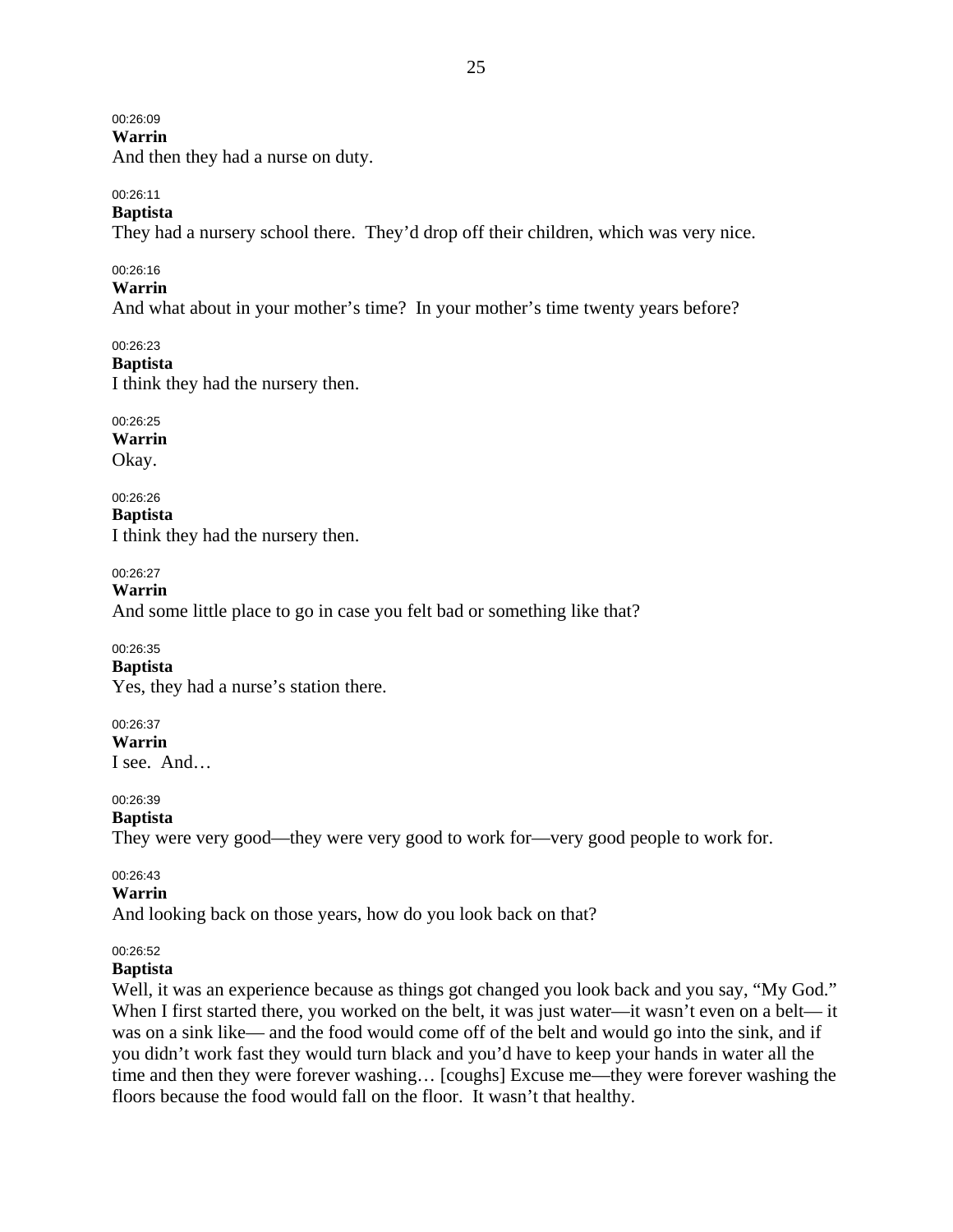#### 00:27:29 **Warrin**  Right.

### 00:27:30

#### **Baptista**

It wasn't that healthy. And then all of a sudden the changes—was they put belts—the fruit would come down on the belt and you didn't have to stand in that water anymore or keep your hands in that water. And it was a big change. I saw a big change in there.

### 00:27:43

#### **Warrin**

What years did you see most of the change?

### 00:27:47

#### **Baptista**

Oh, about five years after I worked there. That would be what…?

### 00:27:52

**Warrin** 

'47, '48—something like that? And what prompted those changes?

# 00:27:57

**Baptista**  What prompted them?

### 00:27:58

**Warrin** 

Yeah.

### 00:27:59

### **Baptista**

Well, the union went in there and they saw—they changed things around. The girls were complaining that the water was cold.

### 00:28:09

#### **Warrin**

So, all in all, you have positive memories of those times?

### 00:28:15

### **Baptista**

Oh yeah. I never forget them. But the workers were very nice. Everybody got along together— I don't think I ever remember a fight in there. I don't think that I ever remembered a fight being in there.

### 00:28:28

### **Warrin**

You started work in 1942, just after the war began. What was life like in the cannery in the wartime years compared, say to afterwards?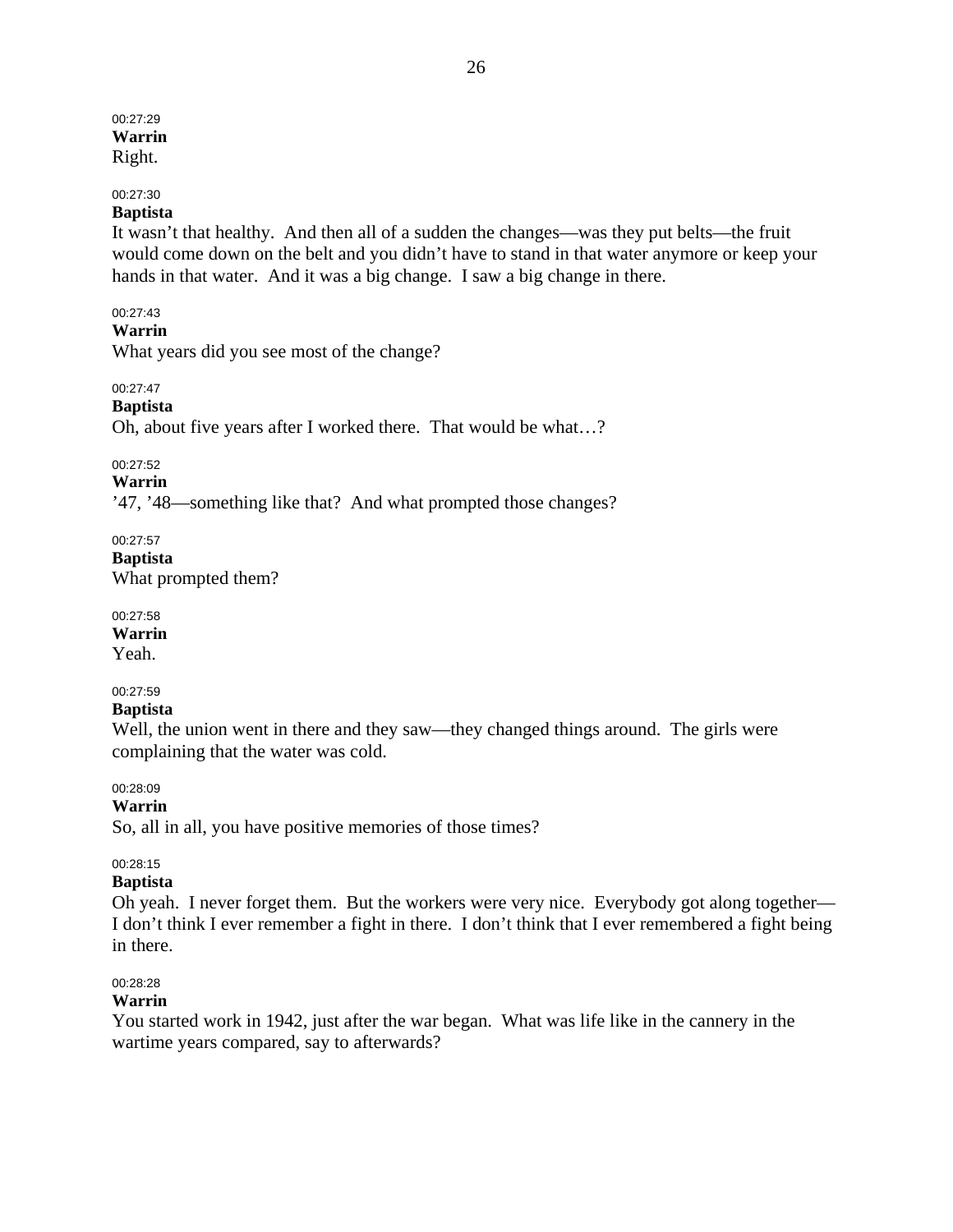# 00:28:43

### **Baptista**

It was hurry, hurry, hurry, hurry—get it out. More production than it was to get everything out, than there was to take time to see if you said something, like, "Oh this is not working right," or something—production.

#### 00:29:02

#### **Warrin**

And was this all part of the feeling that you were contributing to the war effort?

#### 00:29:06

**Baptista** 

Yes, yes, yes, yes, yes.

#### 00:29:13

### **Warrin**

Were there different people working for the cannery during the war years than later?

### 00:29:21

**Baptista**  No, no. The racial part?

### 00:29:23

**Warrin**  Or whatever.

# 00:29:24

#### **Baptista**

The workers? No, no, no. They hired pretty good. They had a lot of war brides in there that couldn't speak from Vietnam and stuff like that. We had one little lady there—she was pregnant. Every year she came to work in the cannery, she was pregnant. And she worked for me and she'd say, "I'm…". She'd want to go to recess, go to the bathroom and she'd say, 'Shhh'. And I'd say "Yeah, hurry up, go and come back cause I can't stay in your place too long." And the poor little thing, they would run off and they'd come back and they'd appreciate everything you did for them, the poor little things; and then they'd bring you a little something, you know. But we weren't allowed to accept it. The floor ladies weren't allowed to accept any gifts from them. So after we were finished working, they'd say, "I put something in your locker."

#### 00:30:16

### **Warrin**

So, if they wanted to take a bathroom break…?

### 00:30:20

#### **Baptista**

We had a ten minute recess, but a lot of times, they had to go to the bathroom cause we were working with water and all that kind of stuff—you got a cold, you got a cold, you got to go to the bathroom real quick. And they'd go like this—"Shhh," and then I'd stay there and I'd take their place and I'd say, "You better come back—no smoking now." I'd say, "No, no, no, come quick." And then they'd come. But everybody got along beautiful. Everybody got along fine. On my shift they did. I don't know about the other shifts.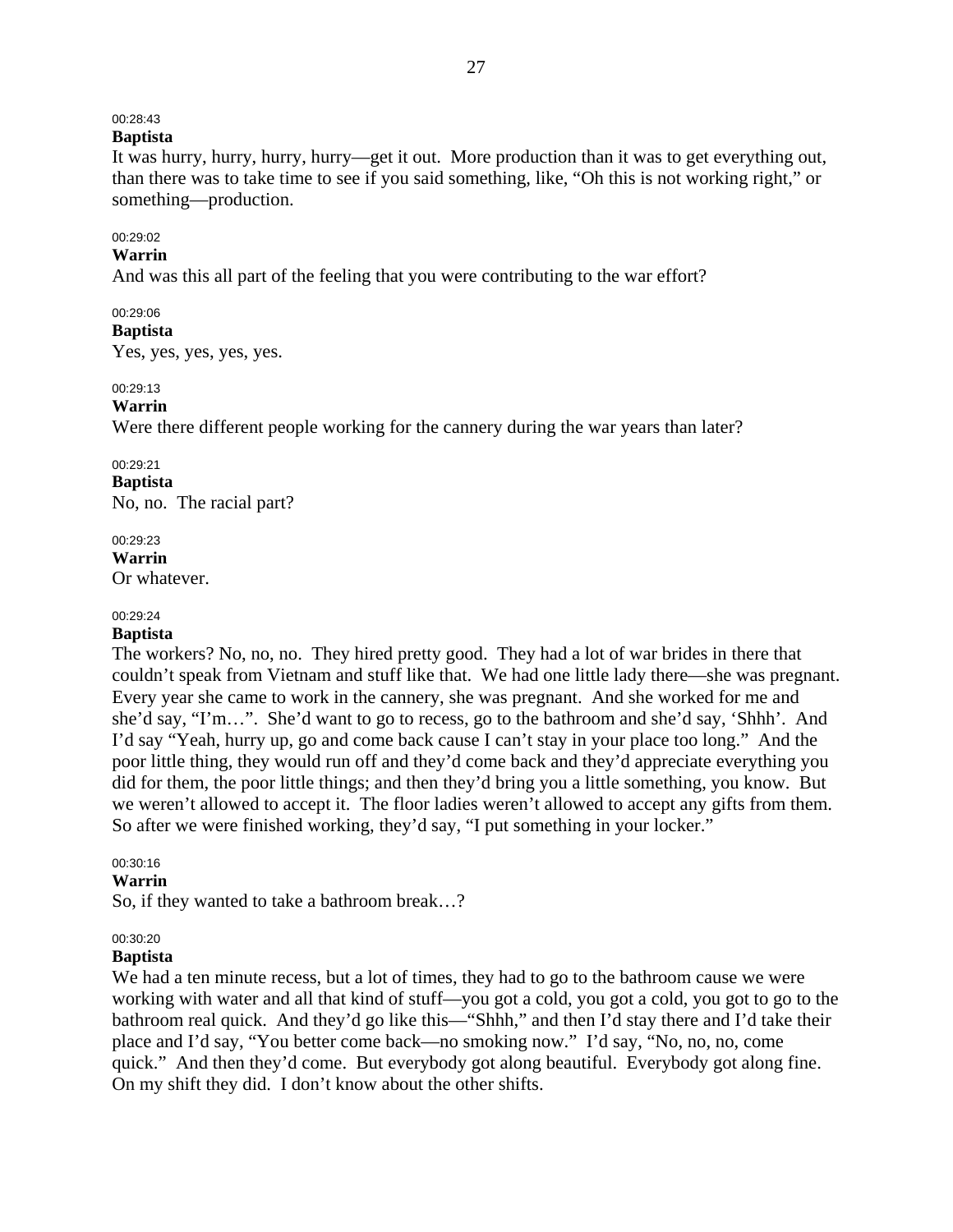00:30:52 **Warrin**  And they had a ten minute break how many times a day?

00:30:54

**Baptista** 

Two times. Ten minutes in the morning, ten minutes in the afternoon.

00:30:57 **Warrin**  And how long for lunch?

00:31:00 **Baptista**  Every four hours we had lunch—half an hour.

00:31:02 **Warrin**  Every four hours.

00:31:03 **Baptista**  They had lunch.

00:31:04 **Warrin** 

I see.

06:00:31:06

**Baptista**  You had to work four hours before you go to lunch.

00:31:09 **Warrin**  I see. And how long was lunch?

00:31:11 **Baptista**  Half an hour.

00:31:12 **Warrin**  Half an hour. And where would people eat lunch?

00:31:15 **Baptista**  In the cafeteria. Or outside or inside—or in their cars.

00:31:19 **Warrin**  And what was the cafeteria like?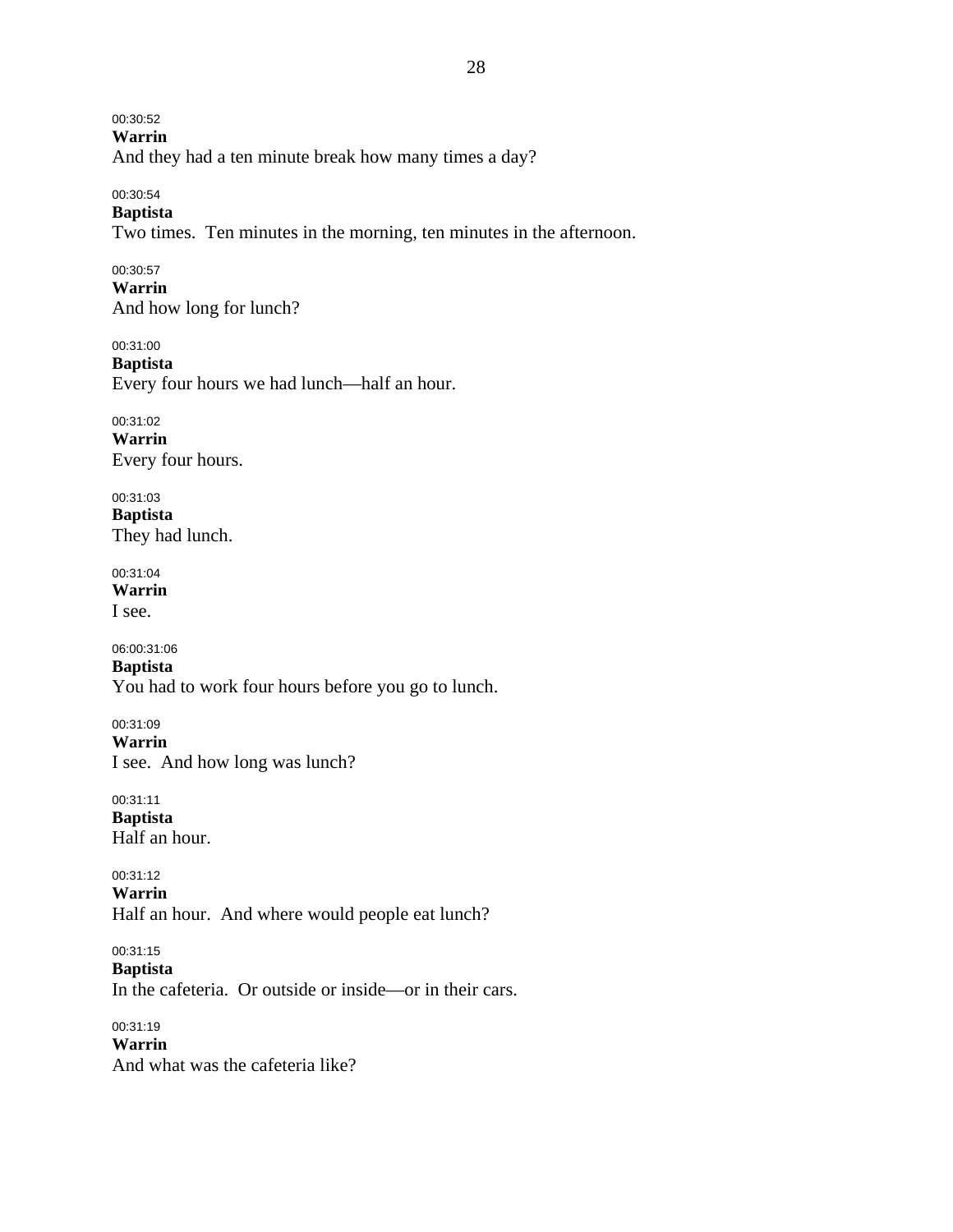00:31:21 **Baptista** 

It was very nice. Very nice. Very nice food.

00:31:24 **Warrin**  They had hot food?

00:31:25 **Baptista**  Very hot food, yeah.

00:31:26 **Warrin**  And how was the price of the food?

00:31:30 **Baptista**  It was good—it was good. The pricing was good.

00:31:32 **Warrin**  A lot of people just bought their…

00:31:34 **Baptista**  Oh, the cafeteria was big—it was huge. It was pretty full.

00:31:38 **Warrin**  Most people ate in the cafeteria?

# 00:31:40

### **Baptista**

Yeah. A lot of them had—they had a little café there in the corner. And then some of them would go to the café. Like if they were having romances or something they would go to the café and eat.

### 00:31:53

### **Warrin**

Was there more romance going on in World War II than later or did...?

00:31:57

### **Baptista**

In the wartime, yeah, there was more. Well, the sailors were good looking. [laughs]. There was some good looking women there too. I was tempted myself once or twice. [laughs]

00:32:09

### **Warrin**

So they might have come for more than money.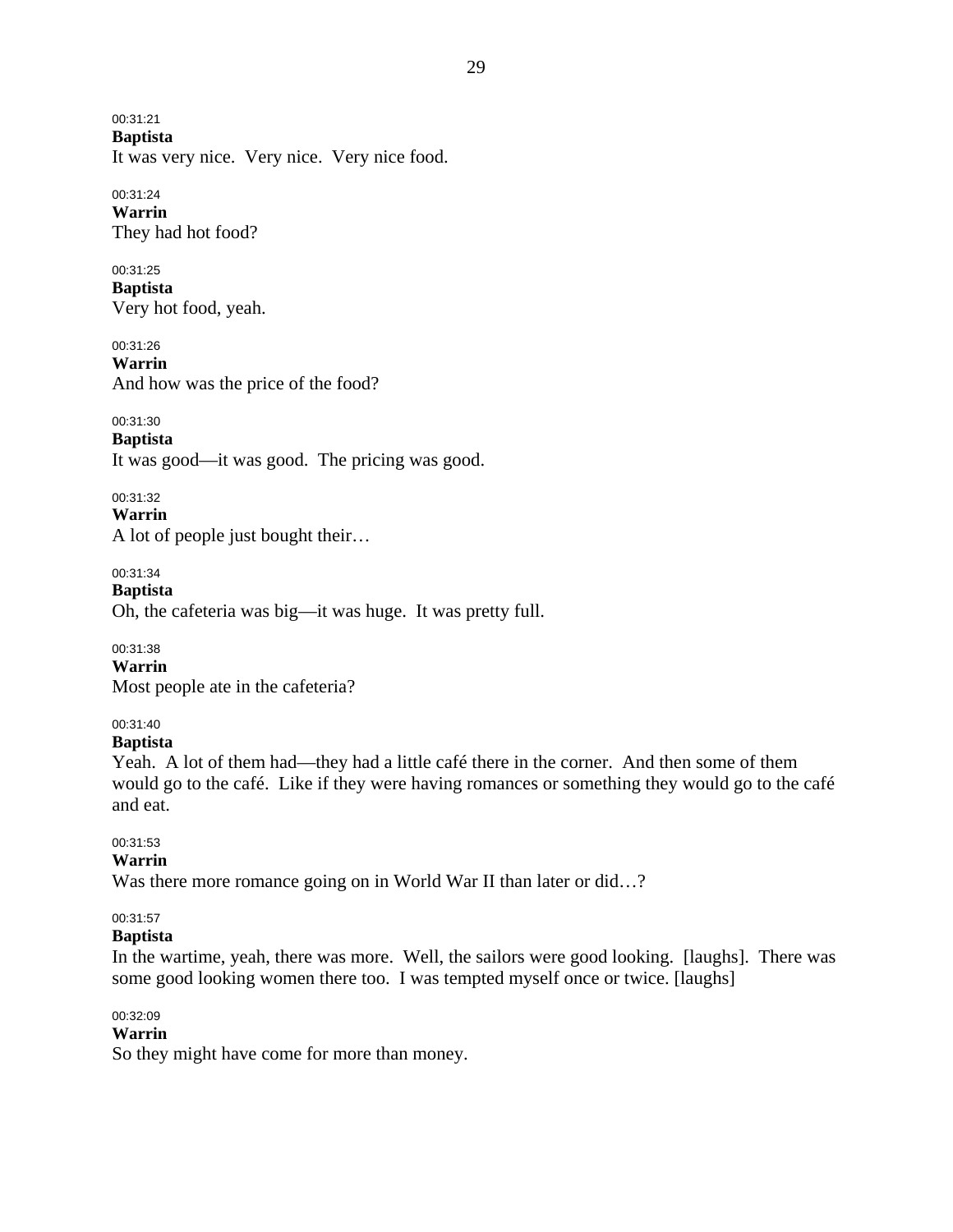### 00:32:12

**Baptista** 

[laughs] Oh dear. They were very nice there. Everybody was nice.

### 00:32:19

### **Warrin**

Yeah. Getting back to your mother—how many years did she work?

### 00:32:28

### **Baptista**

Oh my mother. She didn't work there too—about five or six years. And when she started having children, she kind of had to stay home.

00:32:34

**Warrin** 

I see.

#### 00:32:35

#### **Baptista**

The oldest sister took care of the rest of us and then when there was more than three, then she had to stay home, like I did, too.

### 00:32:44

#### **Warrin**

Did any of your children go to work in the cannery?

#### 00:32:48

### **Baptista**

None, none of my children worked in the cannery. Oh no, wait a minute. Julia did. Yeah, the oldest girl did. But I don't know where she worked at. She worked in a cannery out towards Hayward.

00:33:03

**Warrin** 

Maybe in the Hunt's cannery in Hayward.

00:33:06

**Baptista** 

I don't know what cannery it was.

00:33:12

### **Warrin**

What percentage of the workers were Portuguese when you were there?

00:33:18 **Baptista**  Oh, I don't know. Quite a bit of them.

00:33:19 **Warrin**  Quite a bit.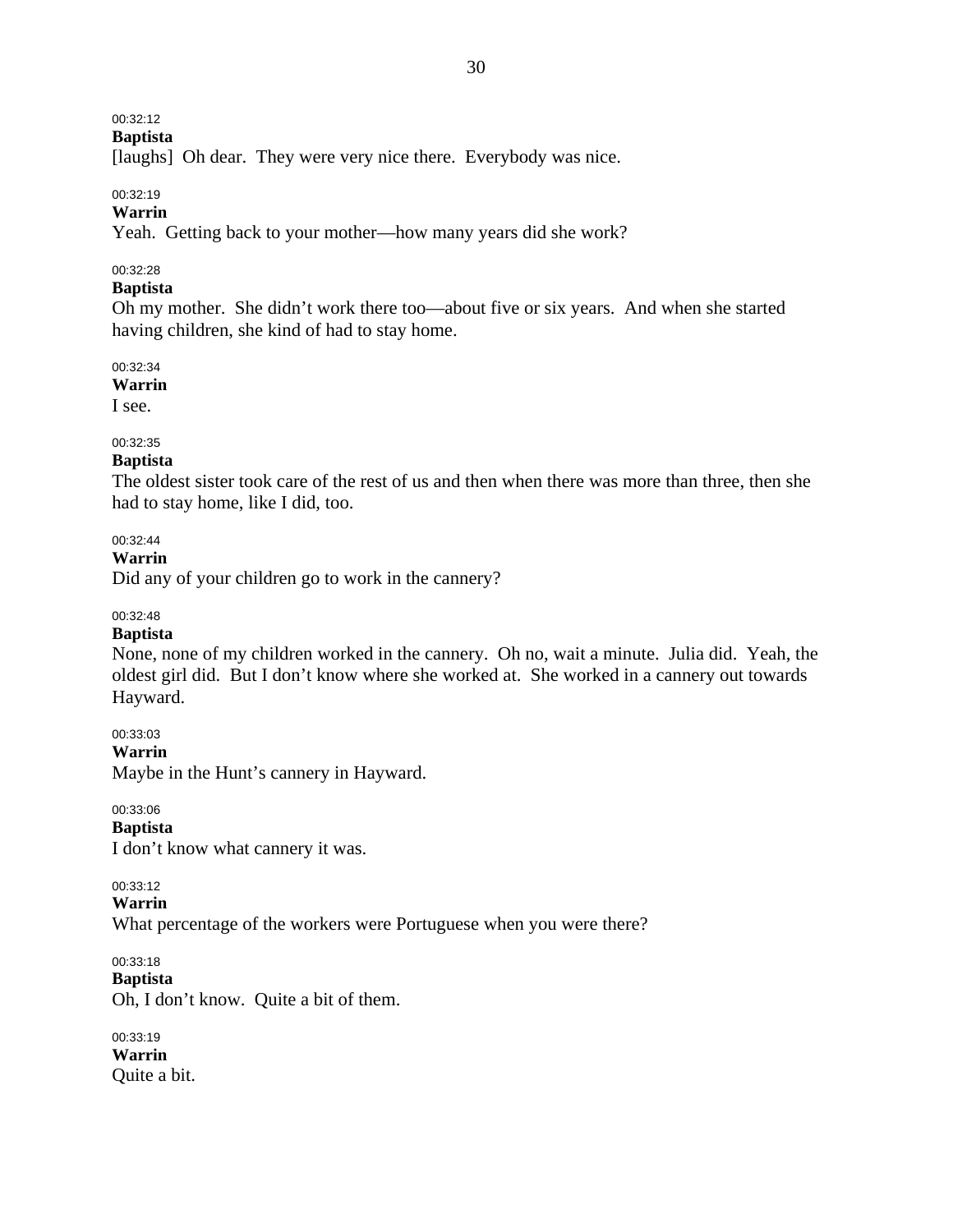### 00:33:20

# **Baptista**

Quite a bit of them. There were a lot of Portuguese people there. We had a Portuguese hotel right around the corner from where I lived and most of the men boarded there. When they came from different places, that's where they went to live.

#### 00:33:34

### **Warrin**

Where would that address be?

00:33:36 **Baptista**   $32^{\text{nd}}$  and Louise.

00:33:39

**Warrin** 

And what was the name? Do you remember the name of the hotel?

### 00:33:43

**Baptista** 

Baptistas —Baptistas Boarding House.

### 00:33:47

**Warrin** 

Oh really. In comparison with other occupations the Portuguese followed who lived around you—what else did they do besides working in the canneries?

00:34:06 **Baptista**  You mean the factories?

00:34:09 **Warrin**  Yeah, what kind of work did…?

00:34:11 **Baptista**  The soap factory?

00:34:13 **Warrin**  Soap factory.

00:34:14

# **Baptista**

General Electric. Hubbard's Full Line and Hardware, the Purifine, the –what do we say— Purifine soaps? But there was a whole bunch of places where they were all most Portuguese, and Italian, and Spanish. All walking distance—all within walking distance.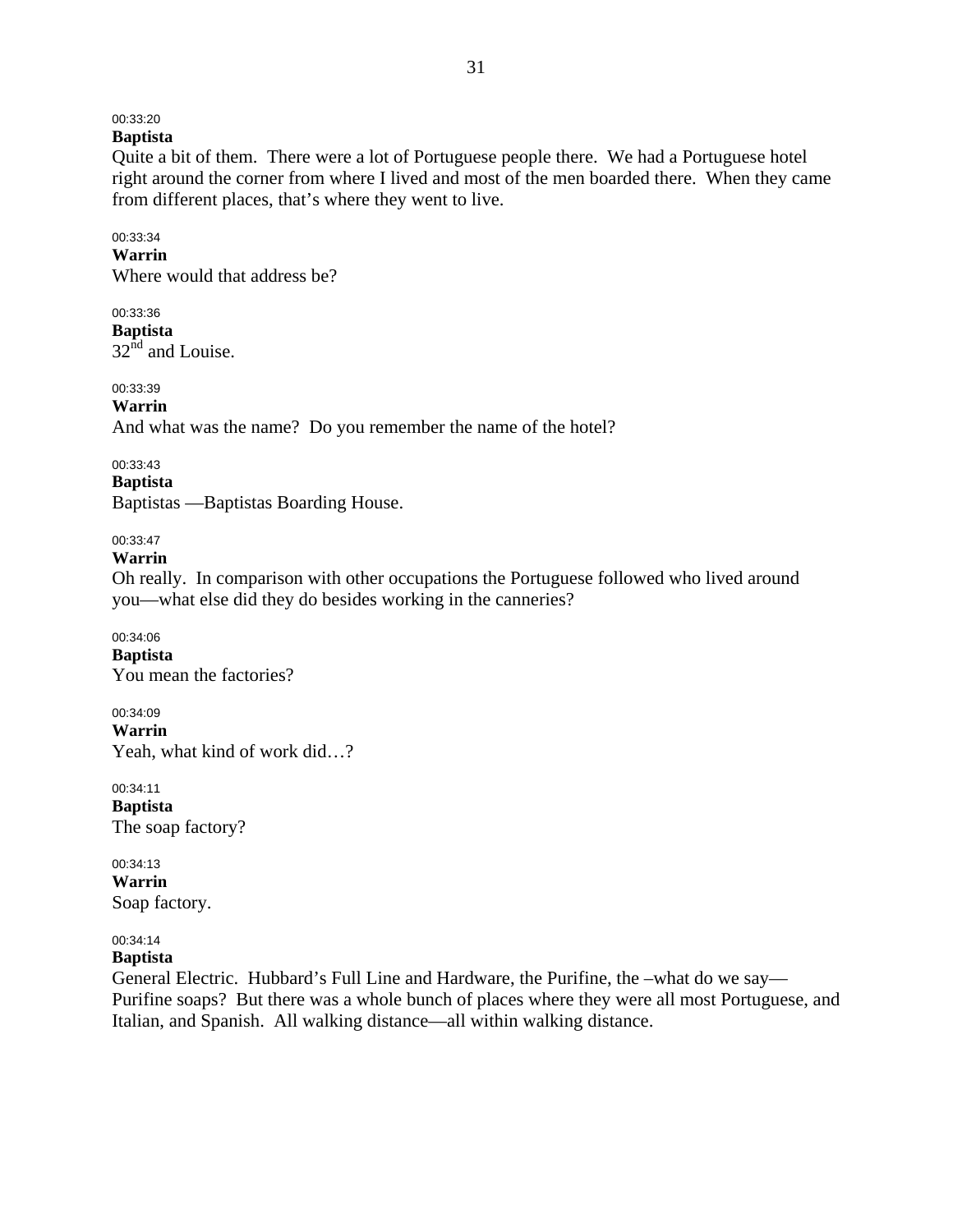# 00:34:34

**Warrin** 

It was all factory work in essence. And both men and women worked there. Well, it's an interesting story. Did you have any follow-up, Deolinda?

### 00:34:50

# **Adao**

You have a sister who was in a very severe…

# 00:34:54

**Baptista**  Oh Hazel, my sister Hazel.

00:34:55 **Adao** 

Yes. Where was she working?

### 00:34:56

### **Baptista**

She was working in Hubbard's. In the machinery. [speaks about someone outside the room] Oh, he's nosy—he's gotta listen to everything.

00:35:05

**Adao** 

Okay. I wasn't sure whether she was…

# 00:35:07

**Baptista** 

Yeah, she worked at Hubbard & Co. And she caught her hair in the machinery.

# 00:35:14

**Warrin**  Oh really?

# 00:35:15

**Baptista**  Yeah.

00:35:16 **Adao**  So basically, she was scalped.

### 00:35:18

**Baptista** 

Yeah. She took her—the whole scalp came off.

00:35:22

**Warrin**  Did they get—could they sew it back on, or…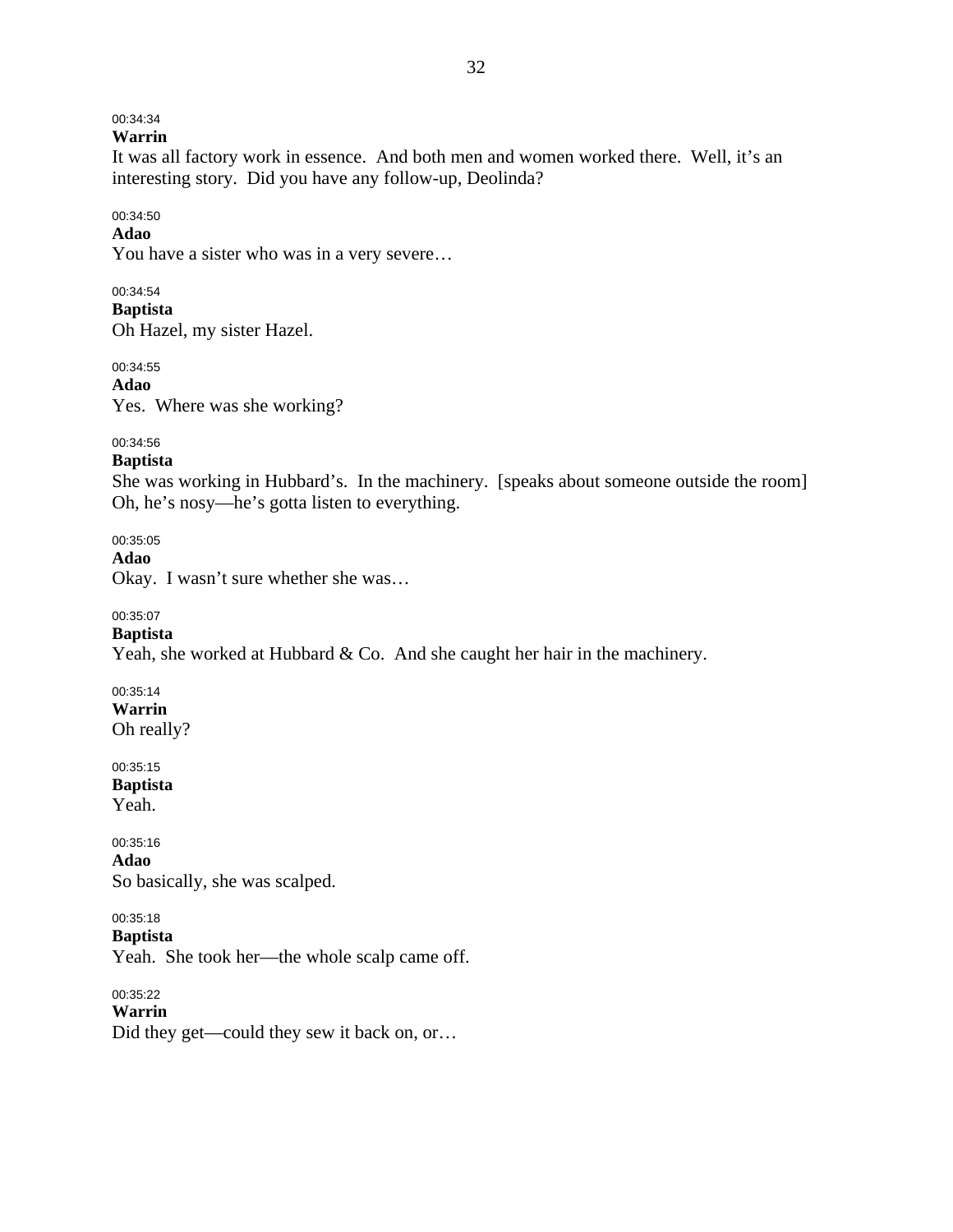### 00:35:23

# **Baptista**

Well, when she went to the hospital, it didn't affect her brain. It just took the scalp off and they took parts of her skin and grafted it on to her head. And then she had to wear a wig the rest of the time. She lost her hair.

#### 00:35:36

### **Warrin**

Oh wow.

### 00:35:39

#### **Adao**

I wasn't sure—I knew that had happened, but I wasn't sure where.

### 00:35:41

**Baptista**  She was eighteen years old.

### 00:35:44

### **Adao**

I have a couple of questions, and they have to do with your neighborhood and how it was predominately Portuguese—your neighborhood. And I was wondering what kinds of resources did you have there? Were there Portuguese stores? How was it like to live in that neighborhood? Did you need to go out of it for supplies? Was it self contained?

00:36:06 **Baptista**  What do you mean, honey?

00:36:08 **Adao**  You lived in North Oakland?

00:36:09 **Baptista**  Yes, uh huh.

00:36:10 **Adao**  And most of your neighbors were Portuguese.

00:36:12 **Baptista**  Portuguese, Italian, Spanish, black.

00:36:17 **Adao**  And did you have all the stores and all the {inaudible} that you needed?

### 00:36:20

### **Baptista**

Oh, we had a store near the corner.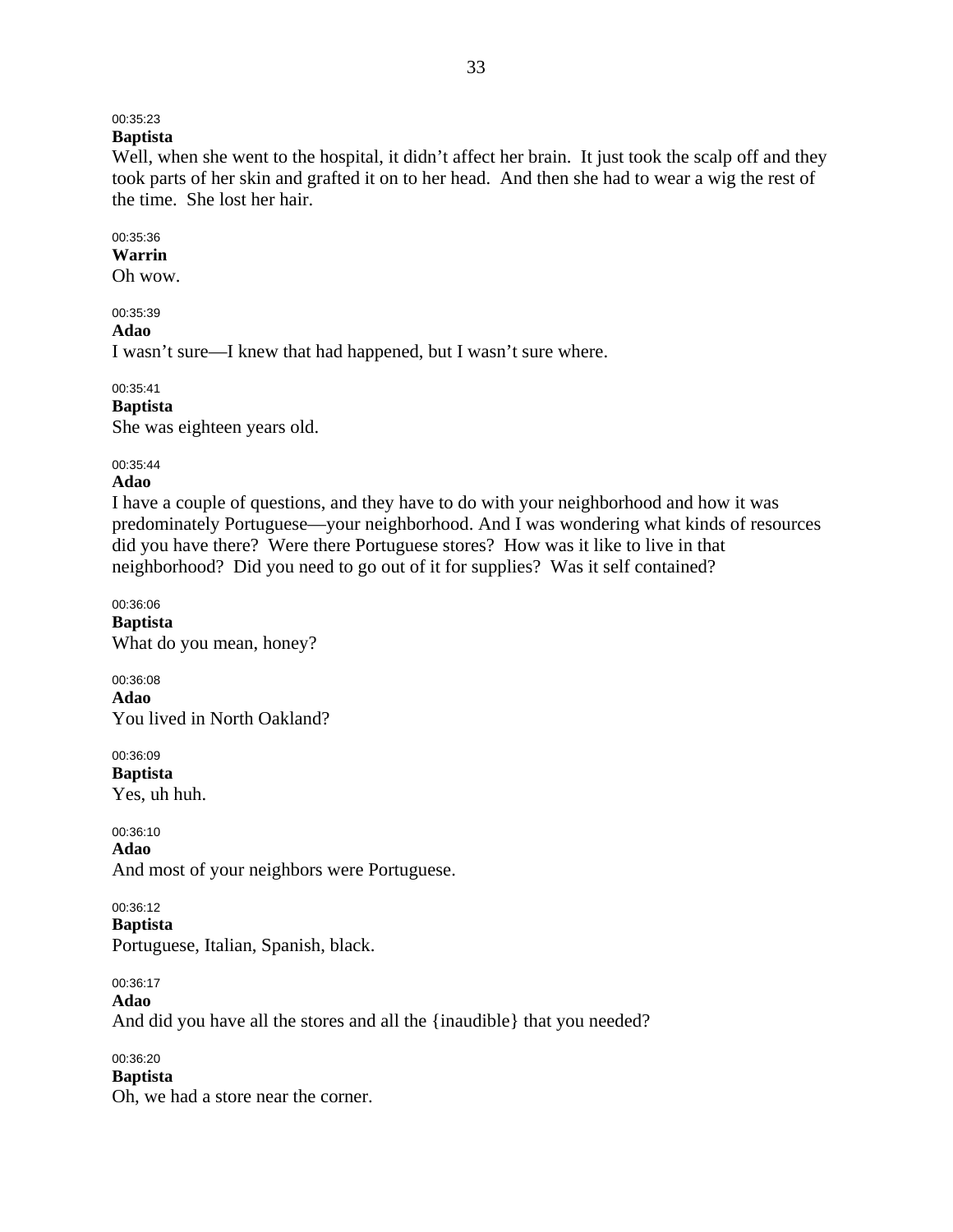### 00:36:23

**Adao** 

And how did Portuguese have fun when they were not at work? What did they do together or separately? What kind of organizations…?

#### 00:36:29 **Baptista**  Entertainment?

00:36:30 **Adao**  What kind of entertainment—what did they do?

00:36:32

**Baptista** 

They would come—We lived where they were making the bridge. When they were making the bridge in 1935. They were making the Bay Bridge. Under the bridge they had like a runway like, underneath it. And men would come from different places and play—it's like a bocce ball, but it's a *malha*? How do you say it in English?

#### 00:36:54

### **Adao**

It's like a bocce ball—it's *malha*.

#### 00:36:56

### **Baptista**

But it's an all around steel thing—iron thing. They would throw it and they'd come and have competitions and then they'd come to my house, which was close to it. And on Friday night and Sunday, my house was the parking station, and we'd have barbecued sardines and have barbecue and play the accordion and dance Friday to Sunday. And they'd get drunk and they'd have a fight and who's gonna win and who was not gonna win and all that kind of stuff. And the A train and the B train would run from San Francisco in front of my house.

00:37:29 **Warrin**  This was the Key System?

00:37:30 **Baptista** 

Mm hmm. And the freight train would pass my house.

### 00:37:34

**Warrin** 

Very lively place.

### 00:37:36

### **Baptista**

And the kids—my grandkids would all run to the screen door—the front—and wave to the guys on the trains and everybody knew everybody. You can go out and leave your doors open and your windows open and nobody would bother you.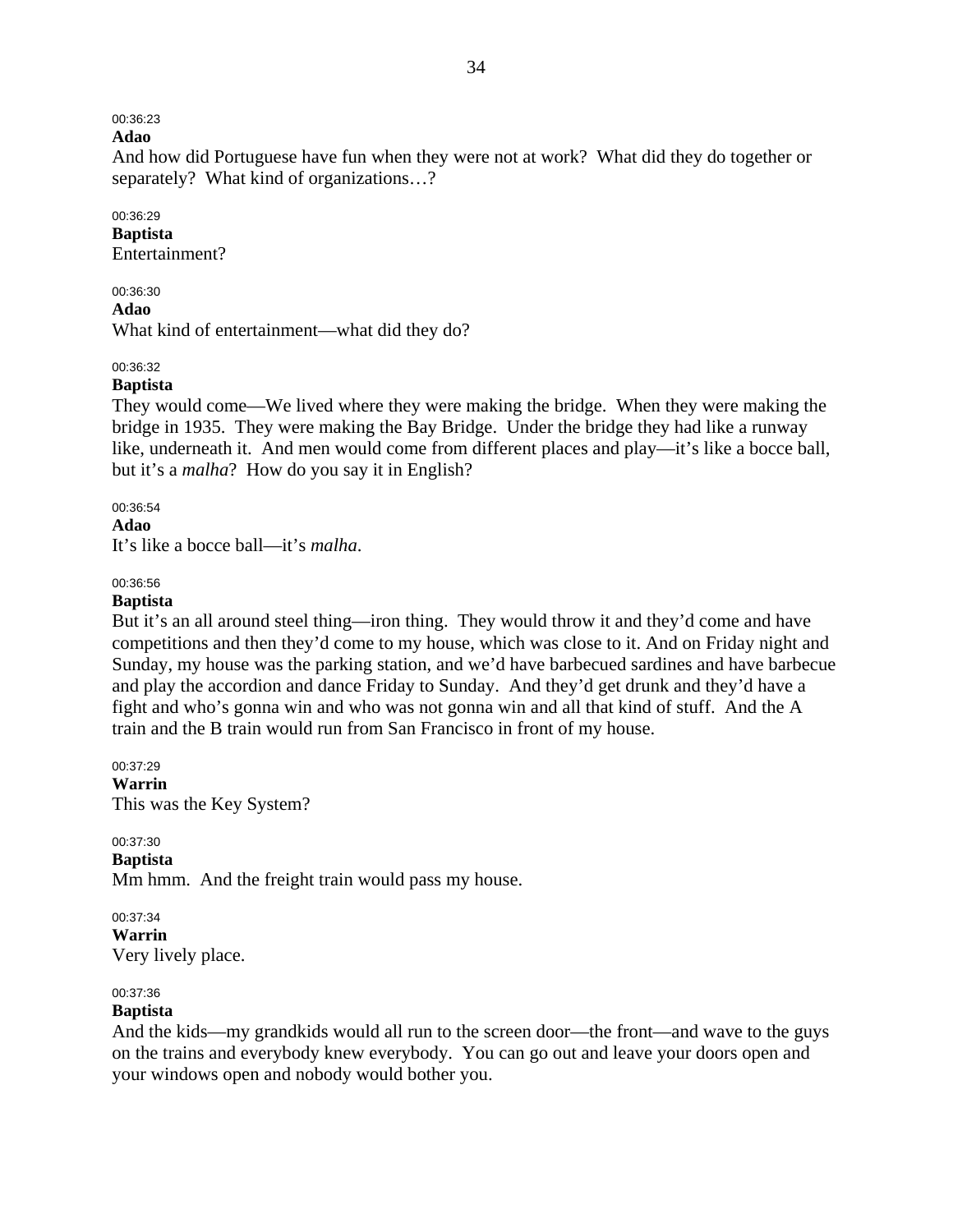## 00:37:49 **Warrin**

It was very safe.

### 00:37:51

### **Baptista**

Yeah, we felt very safe. We'd leave the kids sitting home, "Now you sit here on the porch now while I run down to the corner store." And they'd sit on the porch and they'd be there when we got back. We weren't afraid nobody was gonna take them. Sometimes they wished they would, but they didn't. [laughs]

### 00:38:04

**Adao** 

How did you meet your husband?

# 00:38:06

### **Baptista**

I met my husband at a dinner. He came from Portugal. And he couldn't speak English, and I met him at a dinner and he tripped me. I was taking a bowl of rice and he tripped me. And I was gonna throw the rice at him. And then after a while he was living at that boarding house. And then after a while he kept coming around where I lived, and he kept coming around where I lived and that's the way we started.

00:38:31 **Adao**  What did he do? Where did he work?

### 00:38:33

### **Baptista**

He worked at Hubbard  $& Co.$  Well, he worked in the ranch and then six months after he got married, he got a job at Hubbard's.

00:38:43 **Adao**  What ranch?

00:38:44 **Baptista**  In Ryde.

00:38:49 **Adao**  So what was he doing down here?

00:38:50 **Baptista**  What was he doing over there?

### 00:38:51

### **Warrin**

Yes, at the boarding house. You said you met him because he was at the boarding house.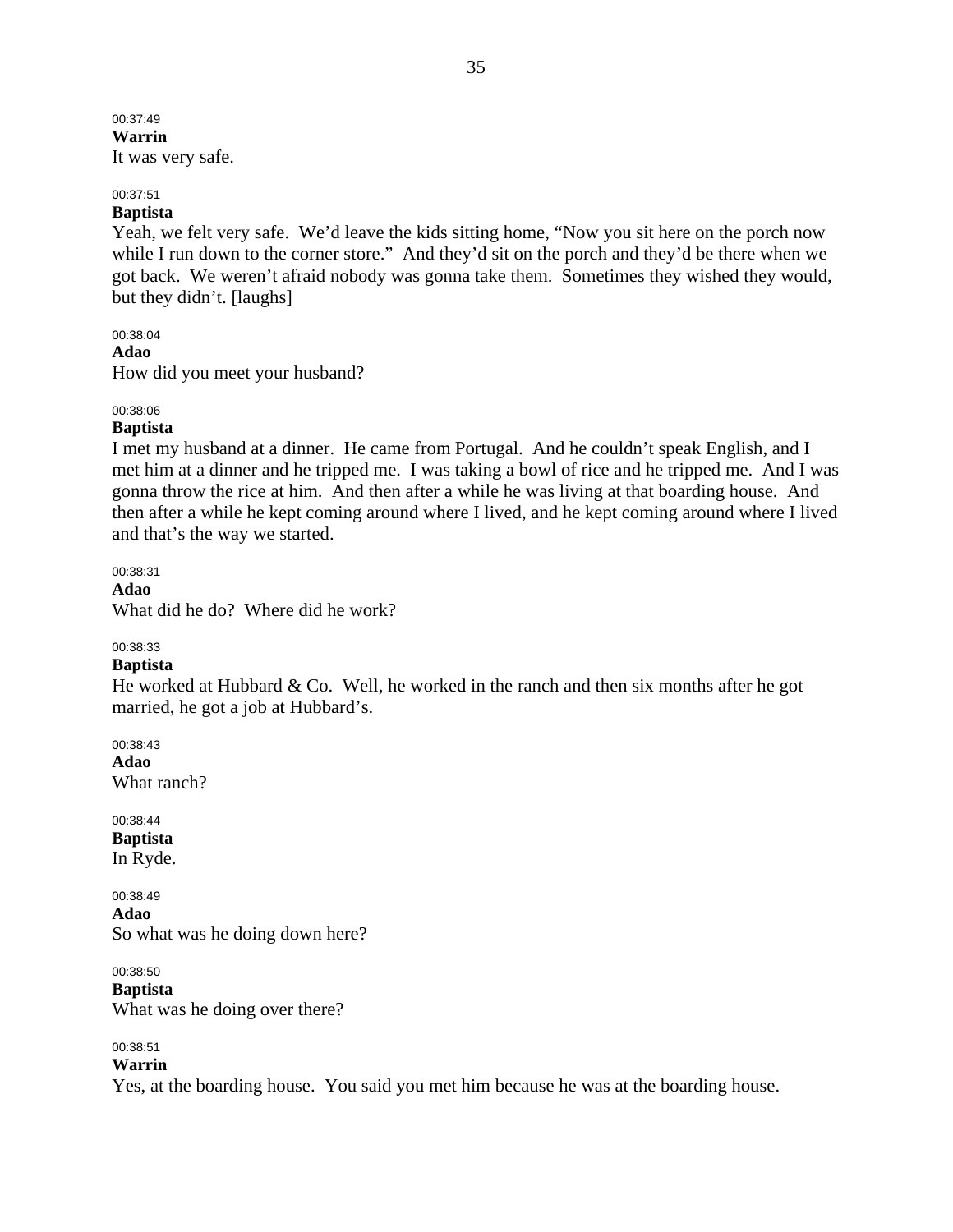00:38:58

**Baptista** 

Oh, he lived around the corner—he was about three blocks from me when I met him.

#### 00:39:01

### **Warrin**

But he was temporarily here working at the…

### 00:39:05

### **Baptista**

It's a very long story. You wanna know how he came over here — from Portugal?

00:39:10 **Warrin**  Sure.

### 00:39:11

#### **Baptista**

He came over here in a banana boat. He was illegal. And all of those guys would come illegal. And they'd have to hide underneath the boat—in the ship—in the bottom of the ship. And it took him thirty days to get here.

00:39:25 **Warrin**  And where did he come from?

00:39:26 **Baptista**  Argentina.

00:39:27 **Warrin**  From Argentina.

00:39:30 **Adao**  But he wasn't Argentinian.

### 00:39:31

### **Baptista**

He went from Portugal to Argentina legal. And then when he came from Argentina, he paid to come over here, but the guy that they paid him—I don't know what happened, but they were stowaways. And then when he got here, he went to this boarding house and that's how I met him. And then when we went and got married, he was working on the ranch with the rest of them. And they never bothered them when they were here, legally. If they got a complaint against them, then they would ship them away, but otherwise they never bothered them.

00:40:07 **Warrin**  What was his name?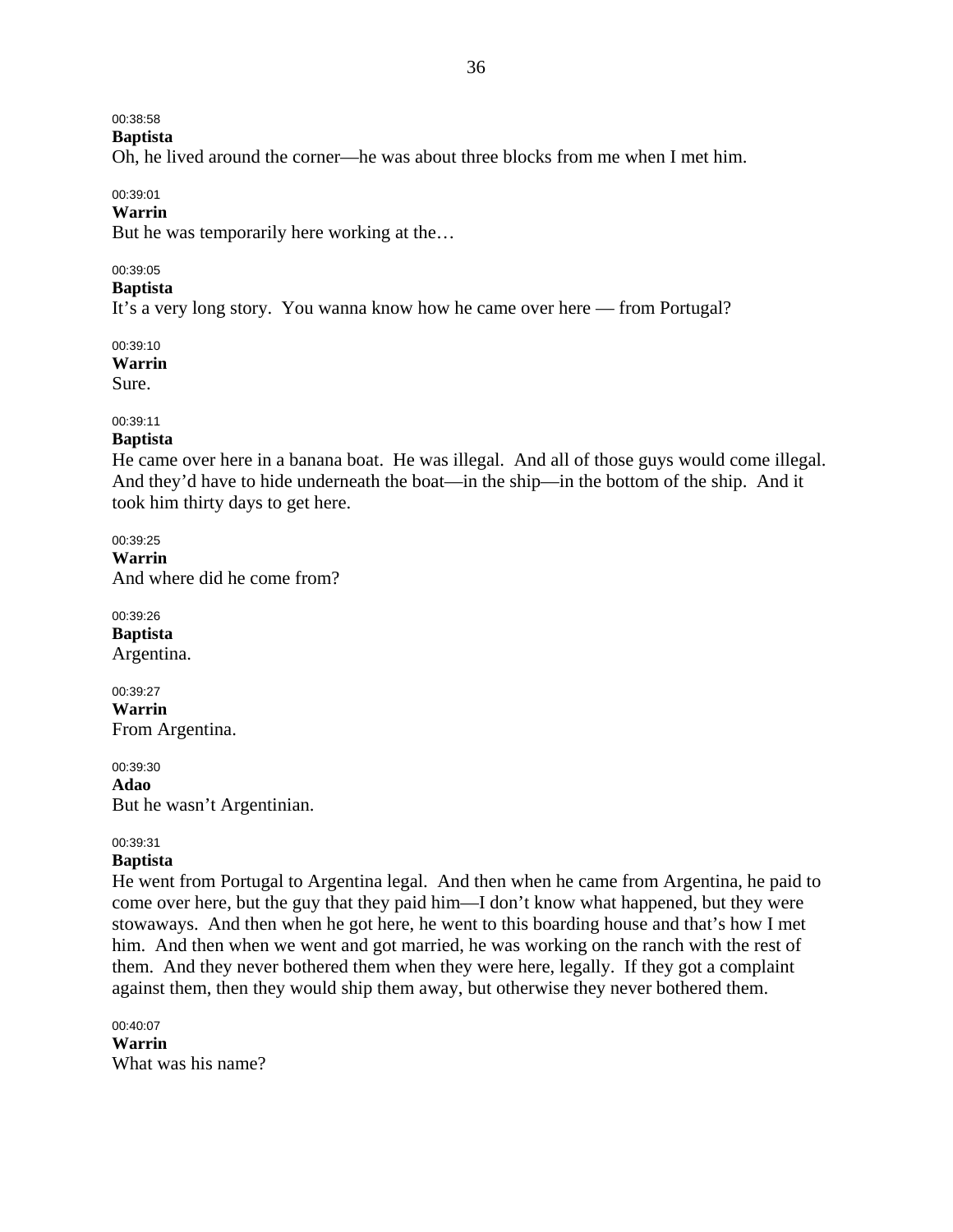00:40:08 **Baptista**  Manual Adoa

00:40:10 **Warrin**  And what brought him to Argentina?

00:40:14 **Baptista**  Well, he wanted to come to America.

00:40:17 **Warrin**  Where was he from in Portugal?

00:40:18 **Baptista**  Ilhavo.

00:40:19 **Warrin**  Ilhavo also. And had you known him there?

00:40:23 **Baptista** 

No, no.

00:40:27

### **Warrin**

And were there other Ilhavenses who ended up in Argentina?

# 00:40:33

### **Baptista**

Oh yeah. Lots of them. Lots of them. Lots of them. Lots of them. Gina's father—a whole bunch of them. They'd use to come in bunches—like in the war time, Angeja and Cascarejo and all that, they all came like that, too, as stowaways.

00:40:48 **Warrin**  Is that right?

### 00:40:49

### **Baptista**

And then in the wartime when they went to register for the draft, that's where they got caught. That's where my husband got—but he already had three kids and another one on the way and he had bought a house, and the draft thing was right next door to us, so he didn't lie. He just told them, "I've been here these years and I got this many family and I'm working." And then the company vouched for him and all that, and then he didn't have to go out of the state. But most of them had to go back to Canada or go back to Portugal, to come back in again.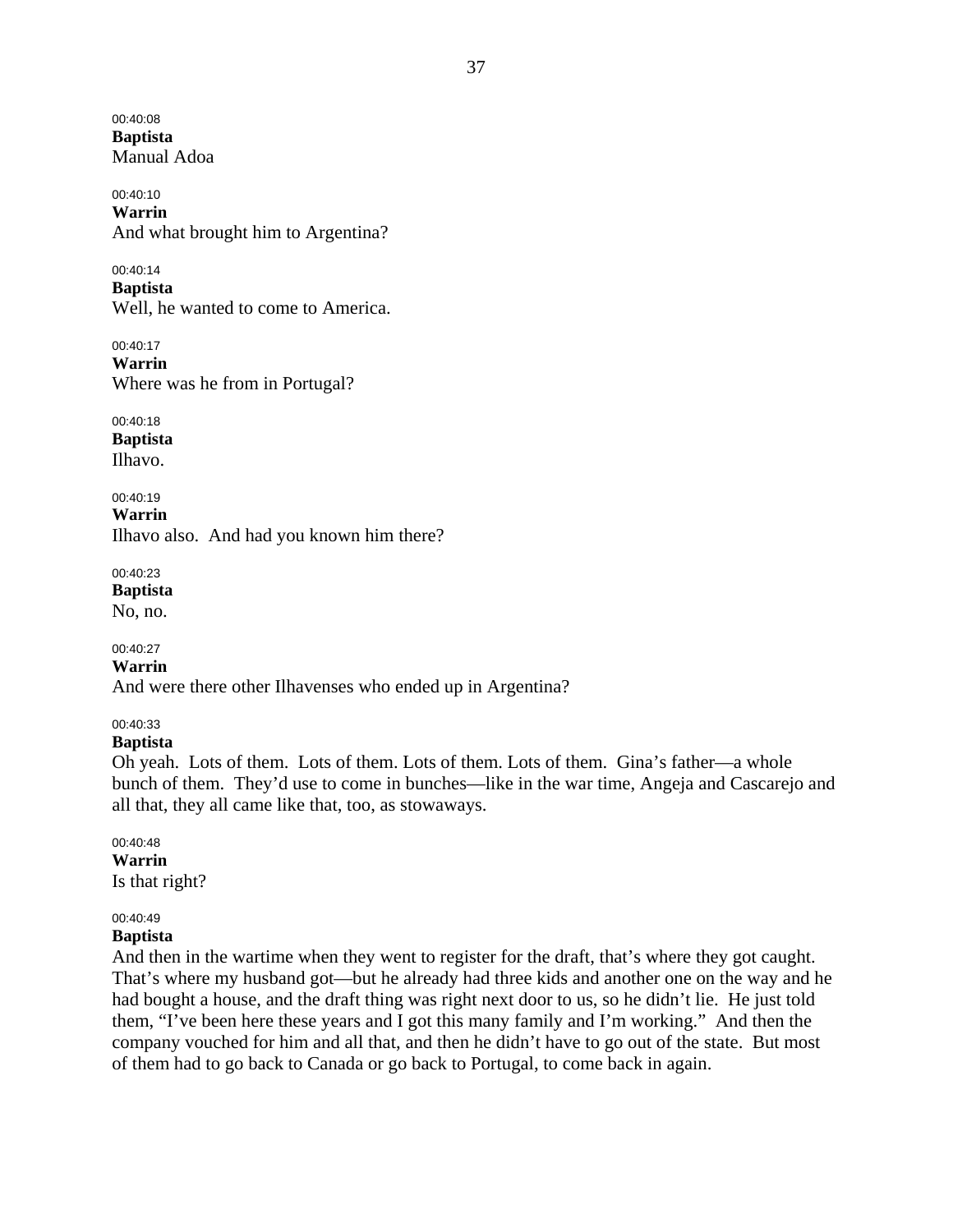00:41:21 **Warrin**  How long were you married?

00:41:22 **Baptista**  Forty-three and a half years.

00:41:24 **Warrin**  Forty-three and a half years. When did you husband pass away?

00:41:28 **Baptista**  My husband—my first husband passed away in 1978.

00:41:34 **Warrin**  1978. And then you remarried?

00:41:36 **Baptista**  I remarried, yes. Then I was married fifteen years and he committed suicide.

00:41:42 **Warrin**  Oh, that's sad.

41:53 **Baptista**  [Pause] It'll be what—fifteen years.

00:41:56 **Warrin**  Adao?

00:41:59 **Adao**  I can't think of anything else right now. Oh…

00:42:04 **Baptista**  The Holy Ghost and all that stuff?

# 00:42:05

**Adao** 

Yeah. Right around the time when you were living in Oakland, is when the church was built the one that's now almost underneath the freeway structures. My understanding is that was a Portuguese church.

00:42:17 **Baptista**  Yeah, that was the Trindade.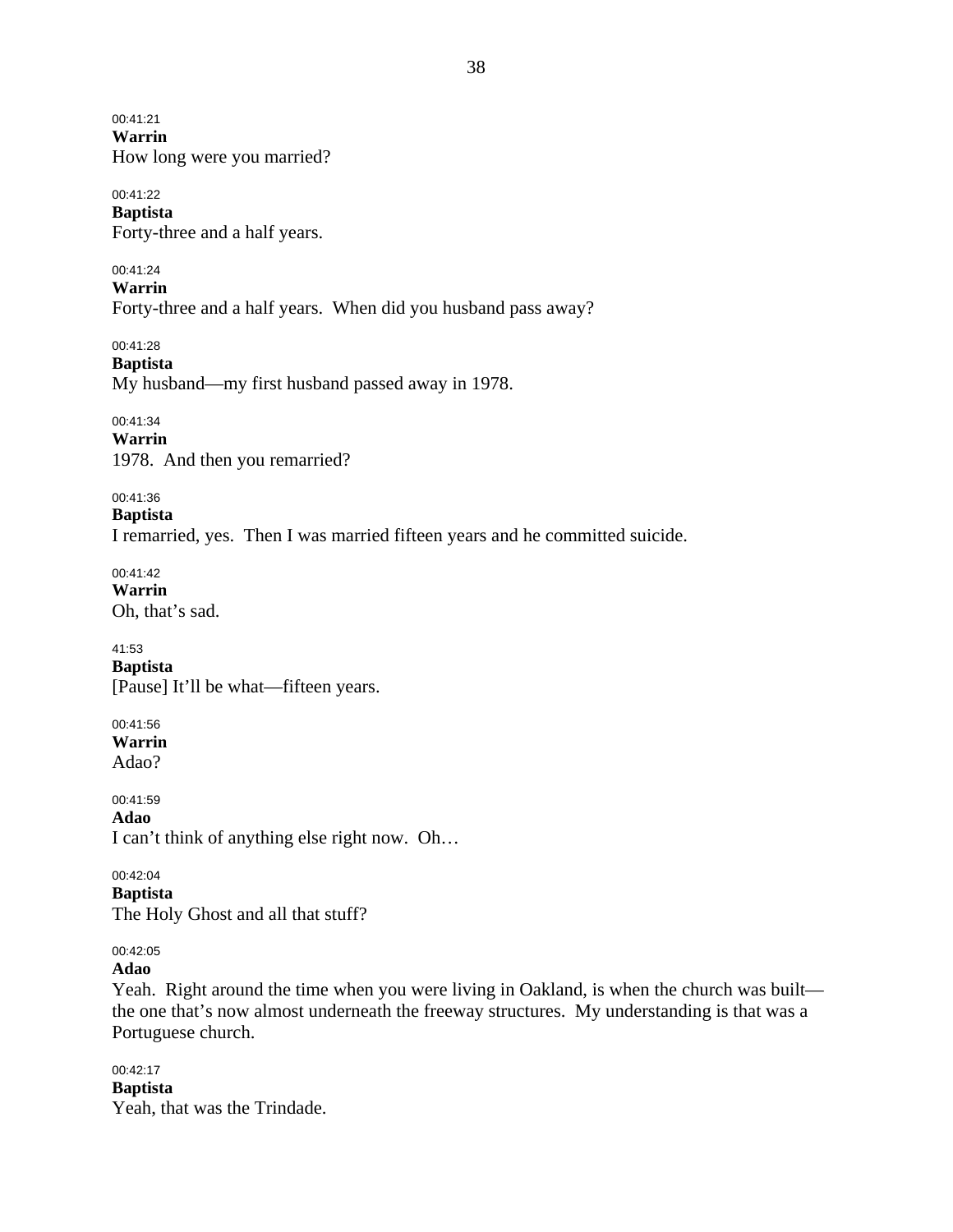00:42:20

**Adao** 

So that was the church of the Trindade?

#### 00:42:21

**Baptista** 

Yeah.

00:42:22

**Adao** 

And do you have any idea of when that was founded?

00:42:27

### **Baptista**

I have a book. Who'd I loan my book to? I lent my book to somebody, it's got all of that in it.

### 00:42:34

**Adao** 

But do you remember if you were a little girl or…

### 00:42:35

#### **Baptista**

Oh yes. I was a little girl. That was the Mocidade. We had a parade that went from Haven Street all the way down to Seventh Street in west Oakland to St. Joseph's Church—Portuguese church. And there was a big, big parade… [Aside] Just close the door, close the door.

### 00:42:57

# **Adao**

That St. Joseph's Church is the same one where the women of the S.P.R.S.I. put the flowers at the altar—is that the one you are referring to?

#### 00:43:09

#### **Baptista**

No, the S.P.R.S.I.? No. The S.P.R.S.I., they had their meetings there.

00:43:15

#### **Adao**

Okay, it's the same one.

### 00:43:17

#### **Baptista**

But this one was in west Oakland. St. Joseph's church in west Oakland.

### 00:43:20

**Adao** 

I understand, yes.

#### 00:43:21

### **Baptista**

And we'd use to walk at the parade—was that long. From all the way there and it would be back all the way up to our house on Haven street, and little kids would march—we would march there dressed like little angels with little paper soles on our—then our fathers would pick us up one or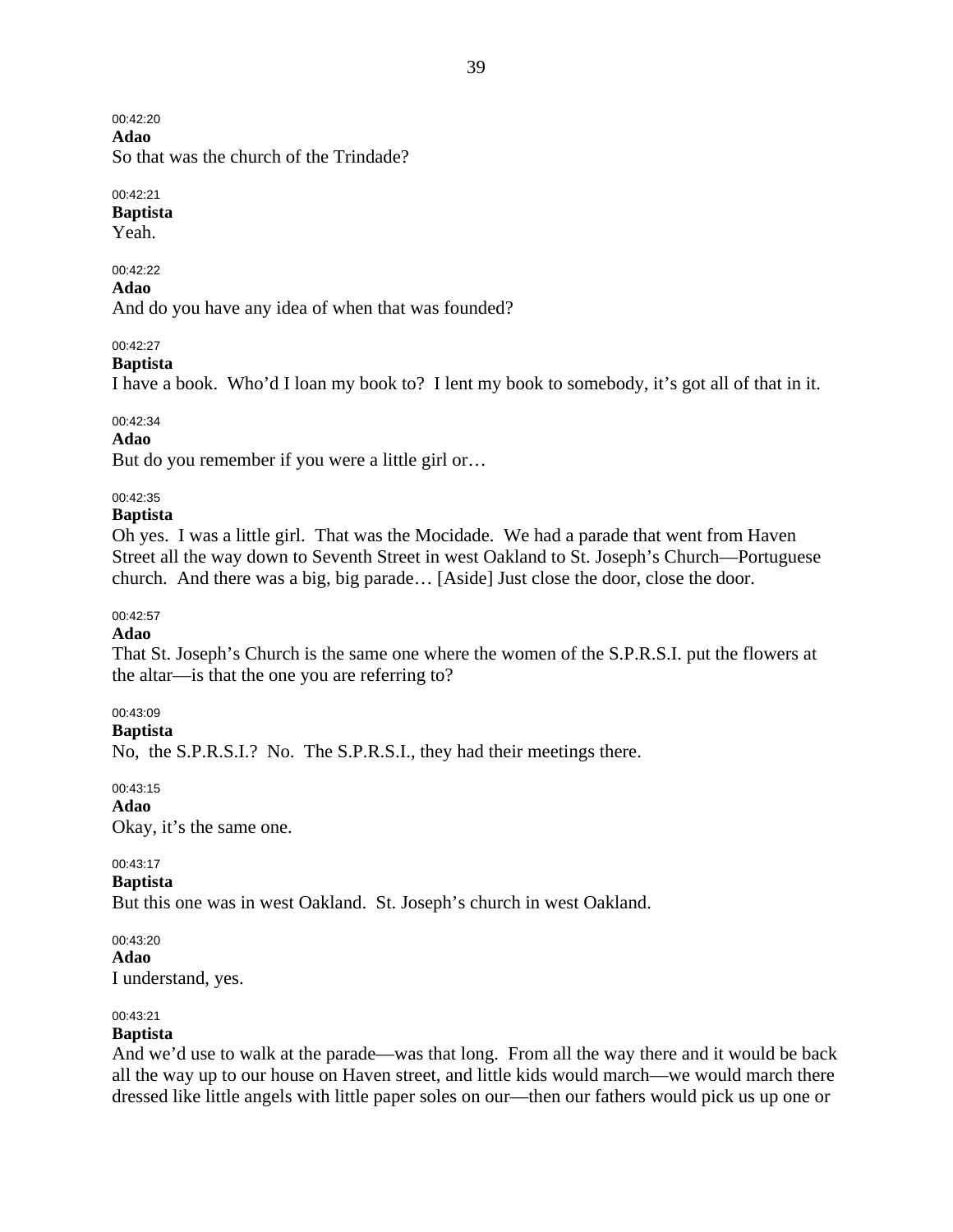two blocks, and then make us walk again. And it was beautiful and we had fireworks, on Friday nights would be the blessings of the meat. And then on Saturday nights we'd have a—they'd go get the queens at home. And then we had fireworks and a dance. And then Sunday we'd have the parade and then we'd have the food.

### 00:44:02

**Adao**  And this was way back when?

### 00:44:04

#### **Baptista**

That was until the wartime. Then they stopped us from having the fireworks. We didn't have no more fireworks. And then it started dwindling down and started swindling. Finally, they sold the place.

### 00:44:15

#### **Adao**

Okay. I can't think of anything else.

#### 00:44:23

### **Warrin**

What was the name of the game where the people threw the ball? *Malha*? Could you describe that?

#### **Adao**

M-A-L-H-A

#### 00:44:35

#### **Baptista**

It's like bocci ball. It's like horseshoes, but instead of being a horseshoe, it would be a flat little iron thing. And they'd put a competition against each other.

### 00:44:49

#### **Warrin**

It was just the men who did it?

### 00:44:50

### **Baptista**

Yeah. Mm hmm. No, the women stayed home and cooked. And then we'd have, my husband would play the accordion. And then they had a barber shop on the corner and they'd play the guitar, and they'd all gang over to my house.

00:45:07

#### **Warrin**

What language was most used? Was it Portuguese?

00:45:12 **Baptista**  Portuguese.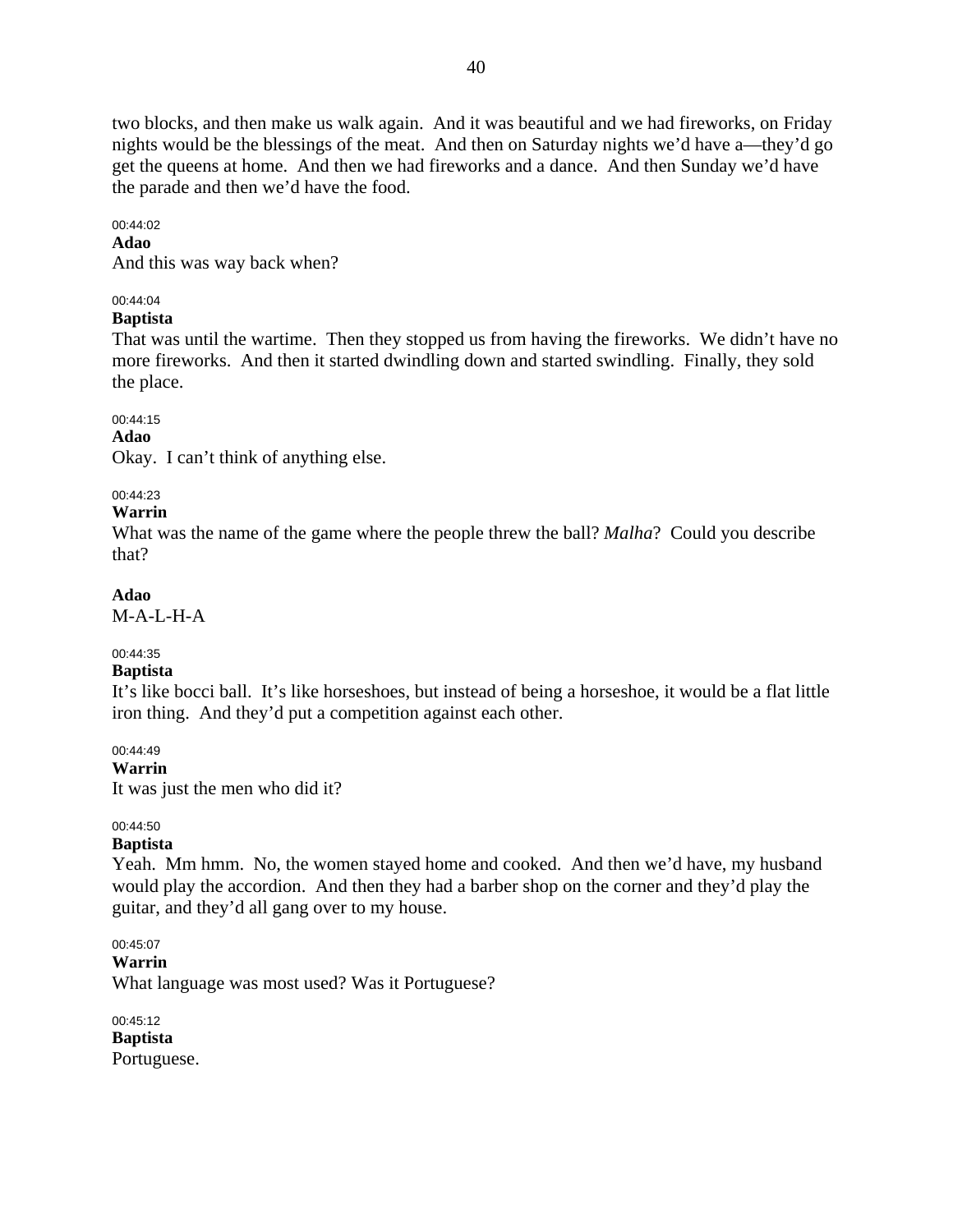00:45:13

**Warrin** 

How much Portuguese did you learn as a child?

### 00:45:17

### **Baptista**

All of it. I learned how to read and write it.

### 00:45:21

**Warrin**  You did.

### 00:45:22

### **Baptista**

Mm hmm. But my husband couldn't speak English. He couldn't write English. I had to learn how to write in Portuguese.

### 00:45:28

**Warrin**  And how did you learn?

00:45:29 **Baptista**  Through a book.

00:45:34

**Warrin**  As a young child, were you brought up speaking Portuguese?

# 00:45:37

**Baptista**  Yes. Mm hmm.

# 00:45:38

**Warrin**  Because both of your parents were…

# 00:45:39

### **Baptista**

Yeah, Portuguese. That's all we spoke at home was Portuguese.

### 00:45:43

### **Warrin**

And were there a lot of other people from the Continent—from Ilhavo around where you lived?

#### 00:45:50 **Baptista**

Oh yes, yes, yes, yes.

### 00:45:55

**Warrin** 

Were there also people from the Azores and Madeira?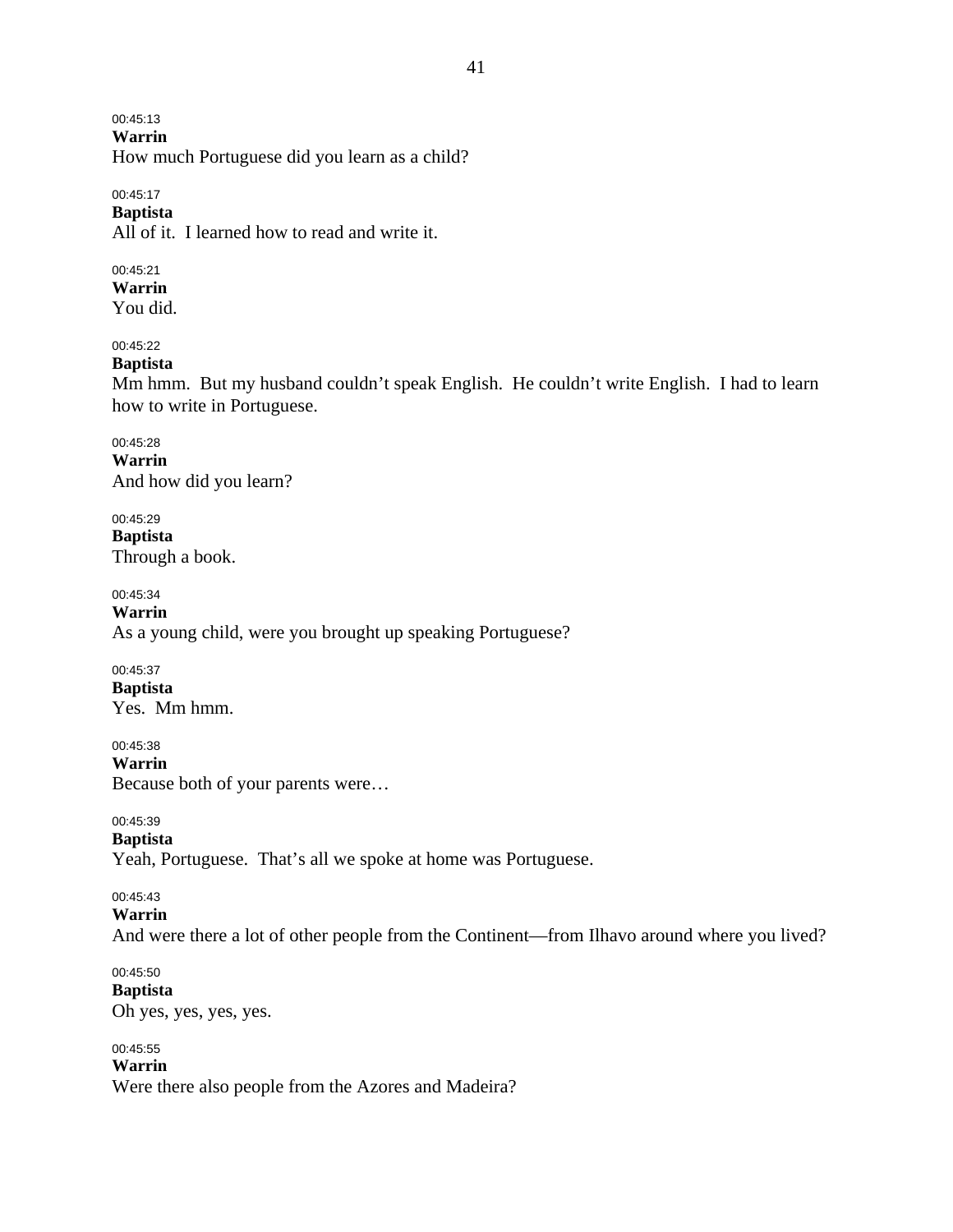00:45:57 **Baptista**  Yeah, but mostly ours. What do you call them?

#### 00:46:01 **Adao**  *Continentes* [Continentals].

00:46:02 **Baptista**  *Continentes*, yeah.

00:46:04

**Warrin** 

Did your family socialize mostly with people from the Continent?

### 00:46:11

#### **Baptista**

We had a lodge, what's this called— the Luso-Americano. Before it was Continental Lodge. My father founded it, had founded it. They had meetings and stuff over there. It was mostly Continental people.

00:46:30

**Adao** 

So your dad was one of the founding peoples of the Continental?

00:46:32 **Baptista**  Yeah. Oh yeah.

00:46:38

**Warrin** 

What kind of contact did you have with Azoreans for instance?

00:46:43

**Baptista** 

Visiting them, talking to them. They were mostly our—either from—mostly from Ilhavo.

00:46:54

**Warrin** 

Ilhavo, who settled in that area…

00:46:55

### **Baptista**

Yeah, and then there was Spanish and Portuguese and Italian. And everybody knew everybody. We had a little trolley—it was five cents. Five cents. The trolley would go to town and nobody could understand nobody, but they all went to — my mother and all the rest of them down the street—they all got on the trolley, went to town, bought their groceries, came home on the little trolley. Finally they understood each other. I don't know how, but they all did.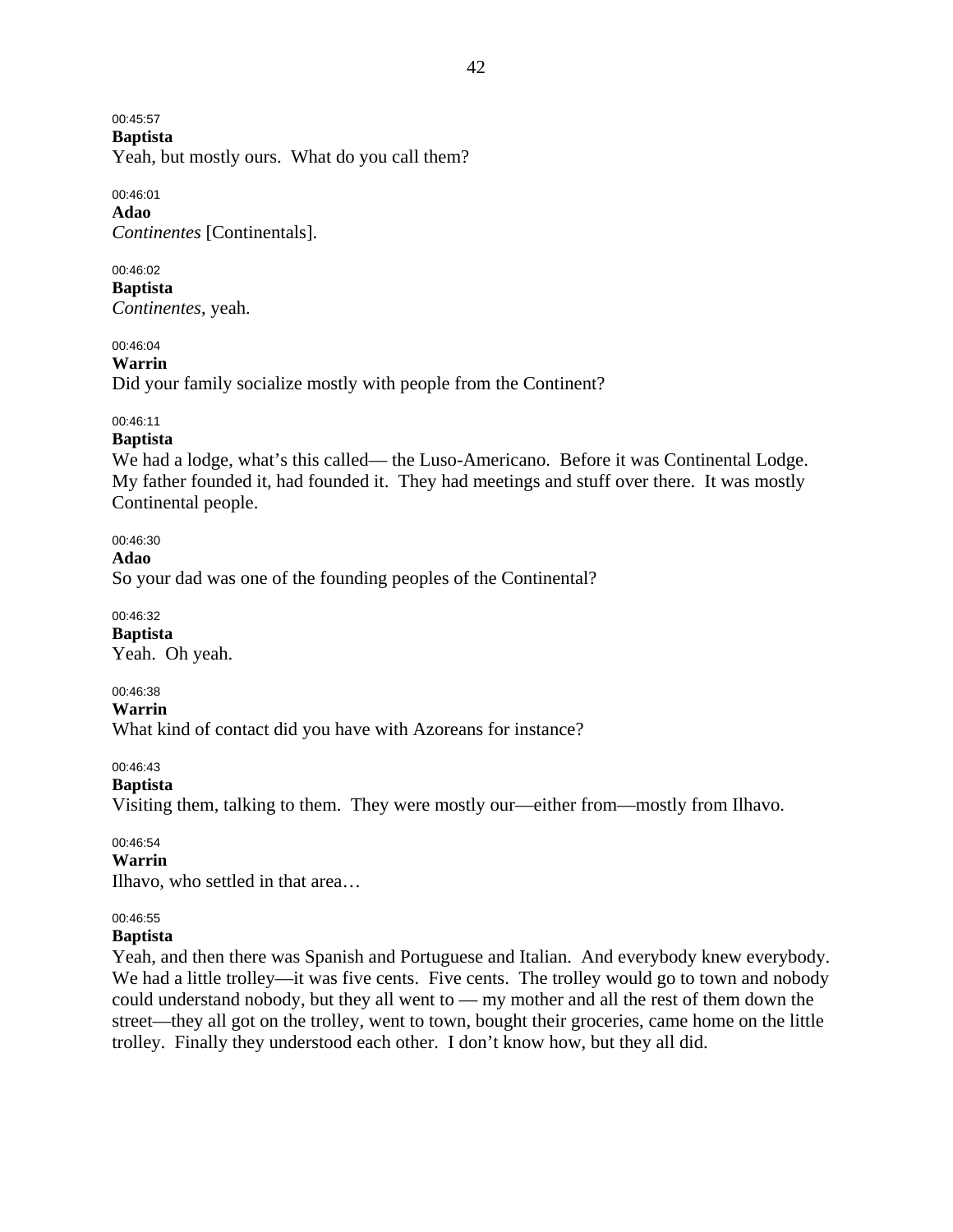## 00:47:19

### **Warrin**

They didn't speak the same language, but they went together.

#### 00:47:22

### **Baptista**

No, the Spanish and the Portuguese were more—they could. But we had one lady from—she was Dutch on one side and there was a colored one on the other side and there was another one from something else across the street. They all got along together. I don't know how they did it, but they all got along together. And when they wanted to count, it was with beans. The little beans, red beans or whatever. My mother would put five little beans here and five little beans over there and five of them, and that made fifteen.

00:47:53

#### **Warrin**

Were there also Portuguese from Cape Verde Islands—Cape Verdeans?.

#### 00:47:57

#### **Baptista**

Oh, I don't know. I don't think so. But once in a while you'd come across a colored person that would talk Portuguese. He would talk Portuguese.

#### 00:48:07

#### **Warrin**

But they didn't identify themselves as being from any particular place.

### 00:48:09

### **Baptista**

No, no. I remember one time we went to mother-in-law's house, when she was living over there in Albany. This colored fellow was there—very nice.

# 00:48:18

**Adao** 

He was from Cape Verde?

00:48:19

### **Baptista**

Yeah, and he was sitting there and my husband

### 00:48:20

### **Adao**

You're probably talking about Seu Manuel?

### 00:48:22

### **Baptista**

And I don't know who he was. My husband said in Portuguese, "Well, what's this guy doing here? Is he gonna eat here too?" I almost went through the floor. And he said, "I speak Portuguese." I almost went through the floor.

#### 00:48:36 **Adao**  He was Cape Verdean.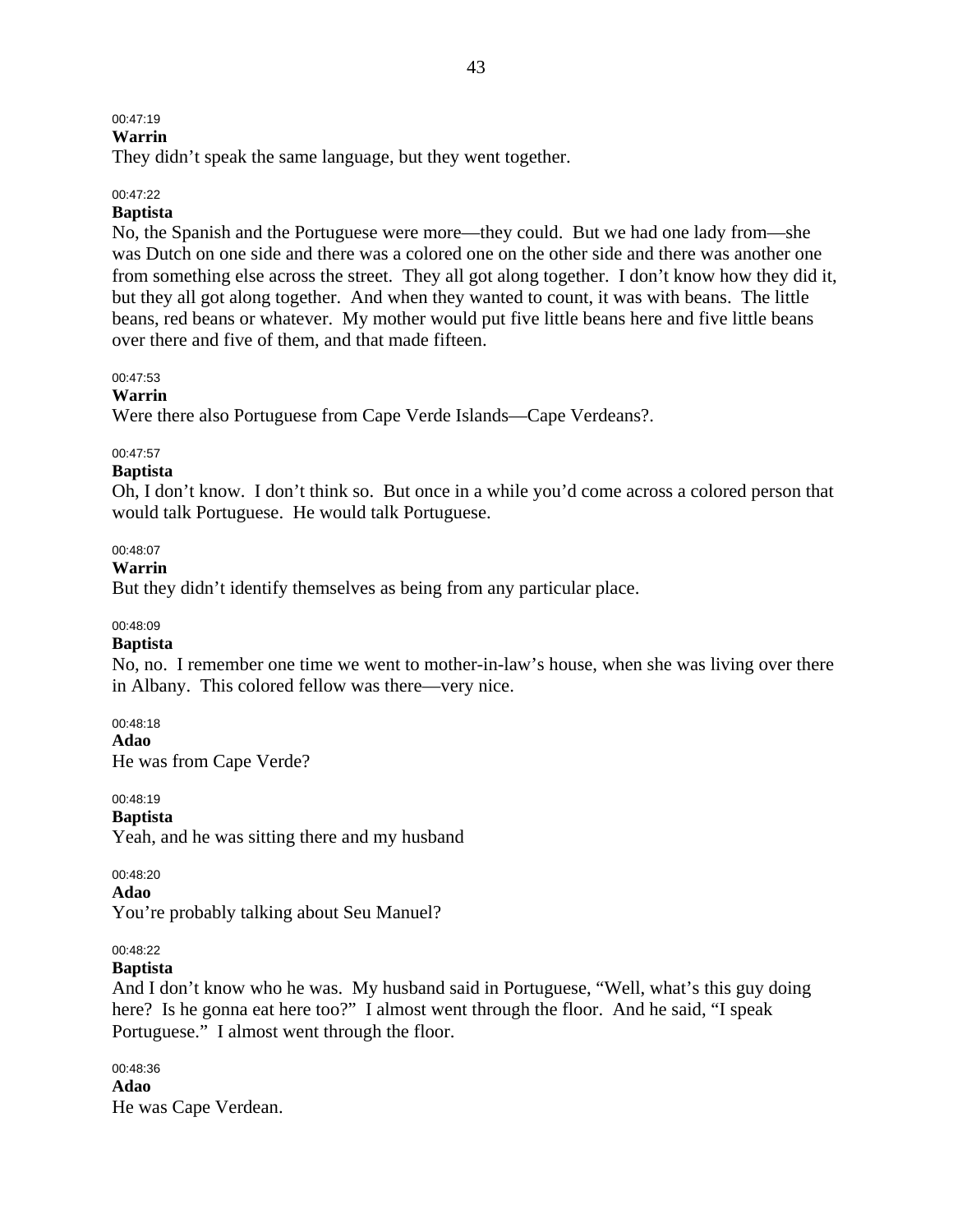# 00:48:37

#### **Baptista**

Very nice person. Very nice person. Yeah. Very nice person. Once in a while you'd come across one or two.

### 00:48:43

**Adao**  He was a merchant mariner?

# 00:48:45

**Baptista**  Yeah, yeah.

### 00:48:47

**Adao** 

He would come into town every once in a while because he was a merchant mariner, and whenever his ship would come in then he would come to visit.

### 00:48:55

### **Baptista**

But he was a very nice person. Very well mannered, very well. My husband thought he couldn't understand Portuguese and he said, "What's he doing here? Is he gonna eat here, too?" And I said my God, it's a good thing he didn't cuss at him.

### 00:49:10

#### **Warrin**

That's embarrassing. Did you run into, being Portuguese, did you run into prejudice of any sort?

### 00:49:18

### **Baptista**

No. We didn't have no prejudice. We went to the colored peoples' house, they came to our house. We went to school with them. We never had no prejudice. My kids never had any problem with them. And there was a lot of colored people after the war time. We never had no problem with them.

# 00:49:37

**Warrin**  How many children did you have?

# 00:49:38 **Baptista**

Four girls.

#### 00:49:39 **Warrin**

Four girls. How old are they now?

### 00:49:46

### **Baptista**

Juliette is sixty-seven, Mary Ann is sixty-five, Dolores is sixty-two, and Rosemary is fifty-seven.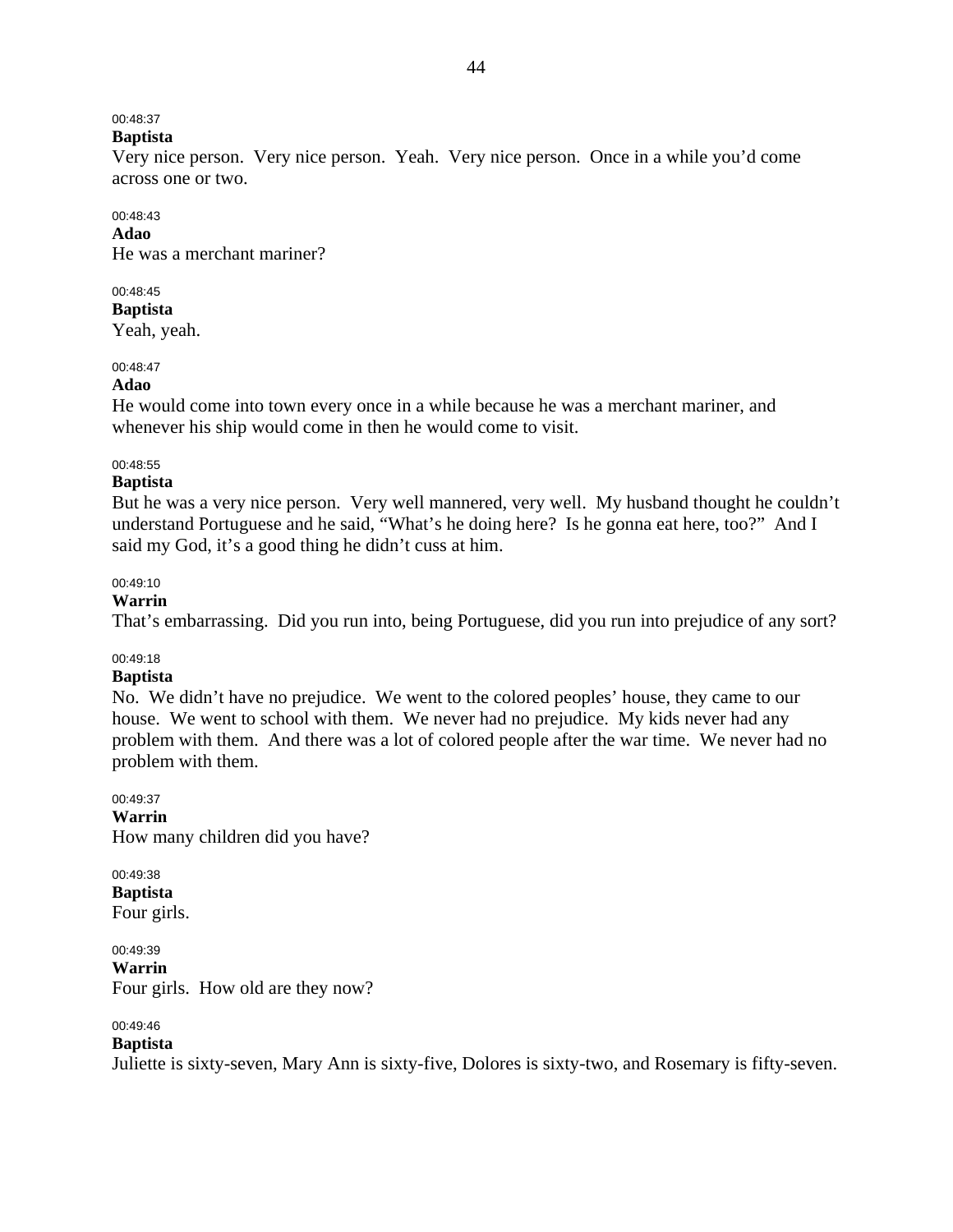### 00:49:59

**Warrin**  And do they live around here?

#### 00:50:01

#### **Baptista**

Let me see. One lives in Pinole, one lives in Blackhawk, one lives in east Oakland, and where does the other one live? Oh, San Pablo.

#### 00:50:20

### **Warrin**

What was your family's relationship with the Church?

### 00:50:25

**Baptista**  Church? Good. We went to church every Sunday.

#### 00:50:28

#### **Warrin**

And what church was that?

### 00:50:29

### **Baptista**

St. Andrew's. That was the old St. Andrew's church. It was on Adeline Street. And then when the freeway bought it, they moved to Brockhurst. Now it's called St. Andrew's or St. Joseph's church.

### 00:50:49

#### **Warrin**

Were there any particular Portuguese activities related to the church?

#### 00:50:53

### **Baptista**

Oh yeah. The Holy Ghost. And they had whist parties. And they gave different things in church, helped the poor. Thanksgiving, we'd make baskets and stuff for the poor.

#### 00:51:05

### **Warrin**

Could you describe the Holy Ghost festival at your church?

### 00:51:11

#### **Baptista**

Yeah. Can I go—I was gonna see if I had another book there. The Holy Ghost would start on Friday night. They'd have the blessing of the meat and then they'd have like a little get together. And then on Saturdays they would have the parade, we'd go get the queen at home. And they would parade down the street, bring them back. And then they'd have fireworks. Then they'd have a dance. And then on Sunday, Monday they would have the parade. It was a big parade. Long, long, long parade. It would have drill teams and everything in it. Waldonian band. And it was very nice. It lasted for about three days.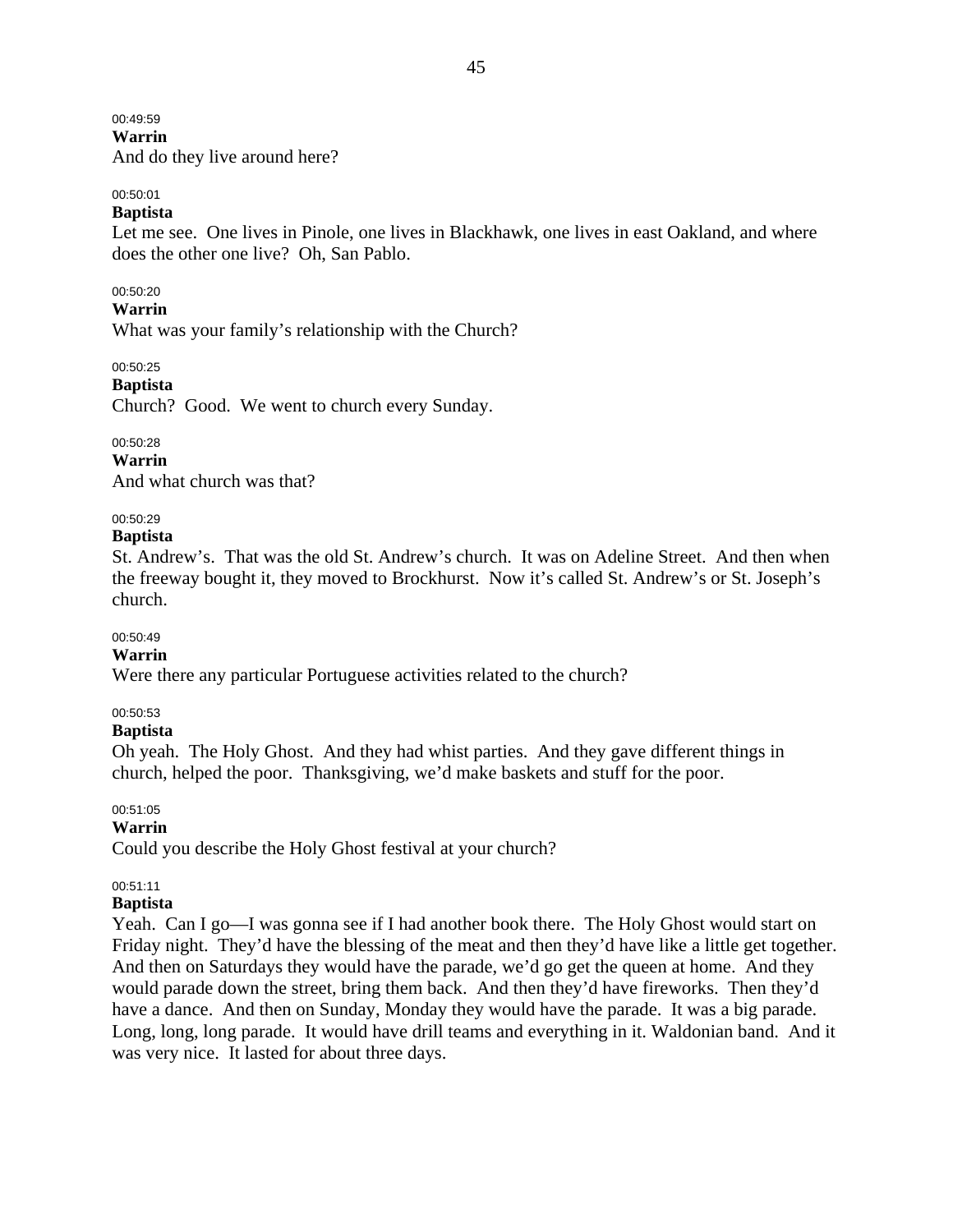00:51:50 **Warrin**  An auction also?

00:51:51 **Baptista**  Yeah, they'd have auctions.

00:51:55 **Warrin**  And what years was this?

00:51:58 **Baptista**  Oh God, since I was born I guess. They had it way before I was born.

00:52:05 **Warrin**  Did this change over the years at all?

00:52:07 **Baptista**  Yes it did, yeah. After the wartime it changed.

00:52:10 **Warrin**  In what way?

### 00:52:11

### **Baptista**

Well, they didn't let us have no more fireworks. And they didn't give us a permit to walk as far. And you could go just down some certain streets.

00:52:21

**Warrin** 

Before then, you walked a much longer way?

#### 00:52:23

### **Baptista**

Oh yeah. We walked all the way from Haven Street all the way to Seventh Street in west Oakland. And that was a long ways. And that's how big the parade was. It had the drill teams—it had three or four drill teams, it had a Waldonian band, it had three or four different bands. It was really long. It was beautiful. It was really beautiful. My kids were queens.

00:52:46

### **Warrin**

Really? Is there still a Holy Ghost festival at this church?

### 00:52:50

### **Baptista**

There is, but not in Oakland no more. They sold it to the what's the name of that colored—with the big red hats? I forgot what they call them. It's a big lodge the colored people have.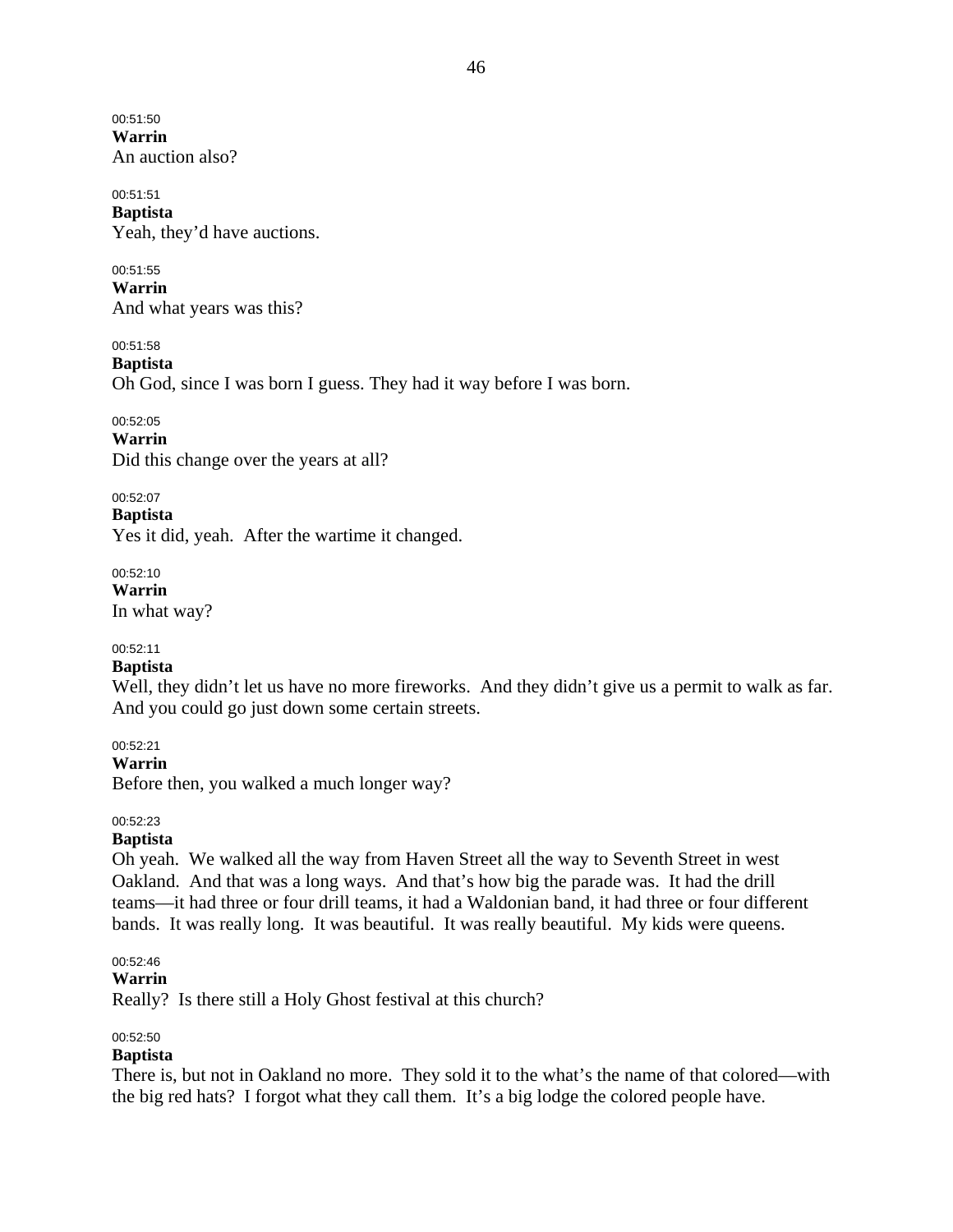00:53:06

**Warrin**  And so when did it end?

#### 00:53:09

#### **Baptista**

That Holy Ghost from Oakland? It ended in, oh God, about twenty-five years ago?

### 00:53:16

#### **Adao**

Actually, I don't think they ended. I think when the church was sold, they moved.

#### 00:53:21

### **Baptista**

To Brockhurst. When they made a new church in Brockhurst.

### 00:53:24

**Adao** 

And then eventually, Trindade moved here to El Cerrito.

### 00:53:28

### **Baptista**

Yeah, well, Trindade didn't make a new church, Trindade just kept the lodge going. But, Trindade had their parade one week before we did. But Mocidade was a big one. It was a great big parade. It was a big parade.

#### 00:53:44

## **Adao**

And Mocidade is now at Rockridge?

### 00:53:46

### **Baptista**

And then, no, the Mocidade moved to Rockridge, but then they moved to Hayward. When they knocked the church down, I mean when they sold the church, and they moved to Brockhurst, the parade, the Holy Ghost, my daughter, my youngest daughter, was the last queen. The first queen to go there and the last queen to go there. And then they moved to Hayward, to the Centennial Hall, in Hayward. And then it finally busted up two years ago. The lodge completely dissolved two years ago.

### 00:54:23

#### **Warrin**

Was that because of lack of interest?

### 00:54:25

#### **Baptista**

Lack of interest. The young kids didn't want it anymore. The old people had passed away.

### 00:54:32

### **Warrin**

There have been years or decades when there's been more immigration, particularly in the twenties I guess—a lot of people coming in. How did that affect participation in the church and the neighborhood?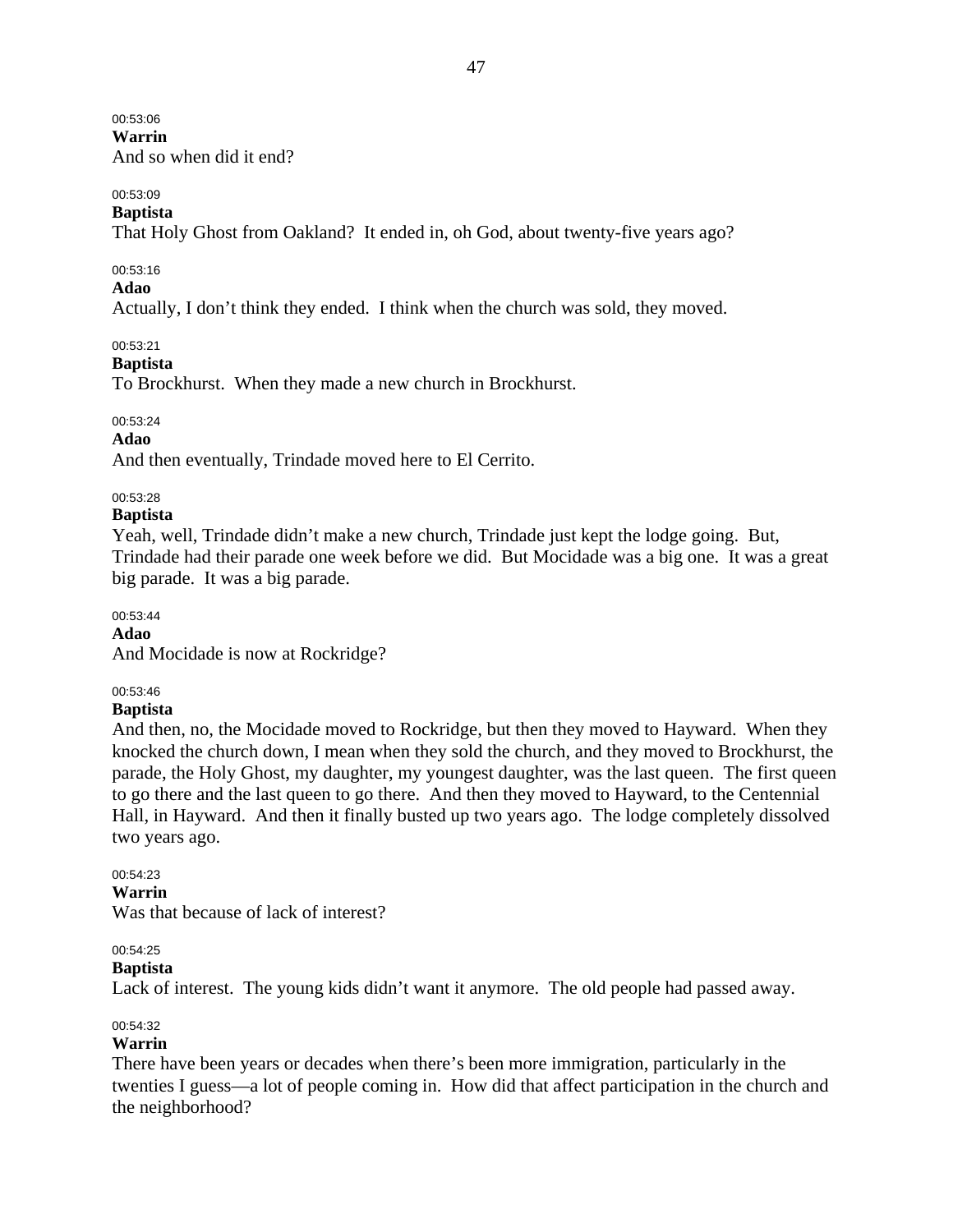# 00:55:06

# **Baptista**

In the wartime, people came from other places and after the war finished, different people, most Portuguese people moved out of Oakland. More people moved out of Oakland to different—east Oakland and San Leandro and different places like that. And then after that, they started moving further out, further out, and further out. Right after the war. Then Oakland disintegrated. It went down really bad. Houses were falling apart and people had moved out.

### 00:55:39

### **Warrin**

And evidently, the jobs moved out also.

#### 00:55:41

### **Baptista**

Yeah, the jobs moved out too, yeah. All those factories shut down.

### 00:55:47

#### **Adao**

You were one of the last to leave, weren't you? When did you move out of Oakland?

#### 00:55:51

### **Baptista**

When I moved out of Oakland? I moved out of Oakland in 1979.

### 00:55:57

**Adao** 

There were very few Portuguese left in Oakland?

### 00:55:58

### **Baptista**

There were very few, very few, very few. I think there was about five of us. After the war time, it just—the colored peopled came in and they didn't take care of —well, I won't say the colored people. The people that moved in, they didn't care for their properties. They let their properties run down, you know. And really, really, even till today they're building it up now. They're finally building it up now.

#### 00:56:26

### **Warrin**

But this had a lot to do with the factories closing and leaving, and the people who had been working there left and so people who…

### 00:56:38

**Baptista** 

Yes.

### 00:56:38

### **Warrin**

So people who were more marginal and weren't working, moved in.